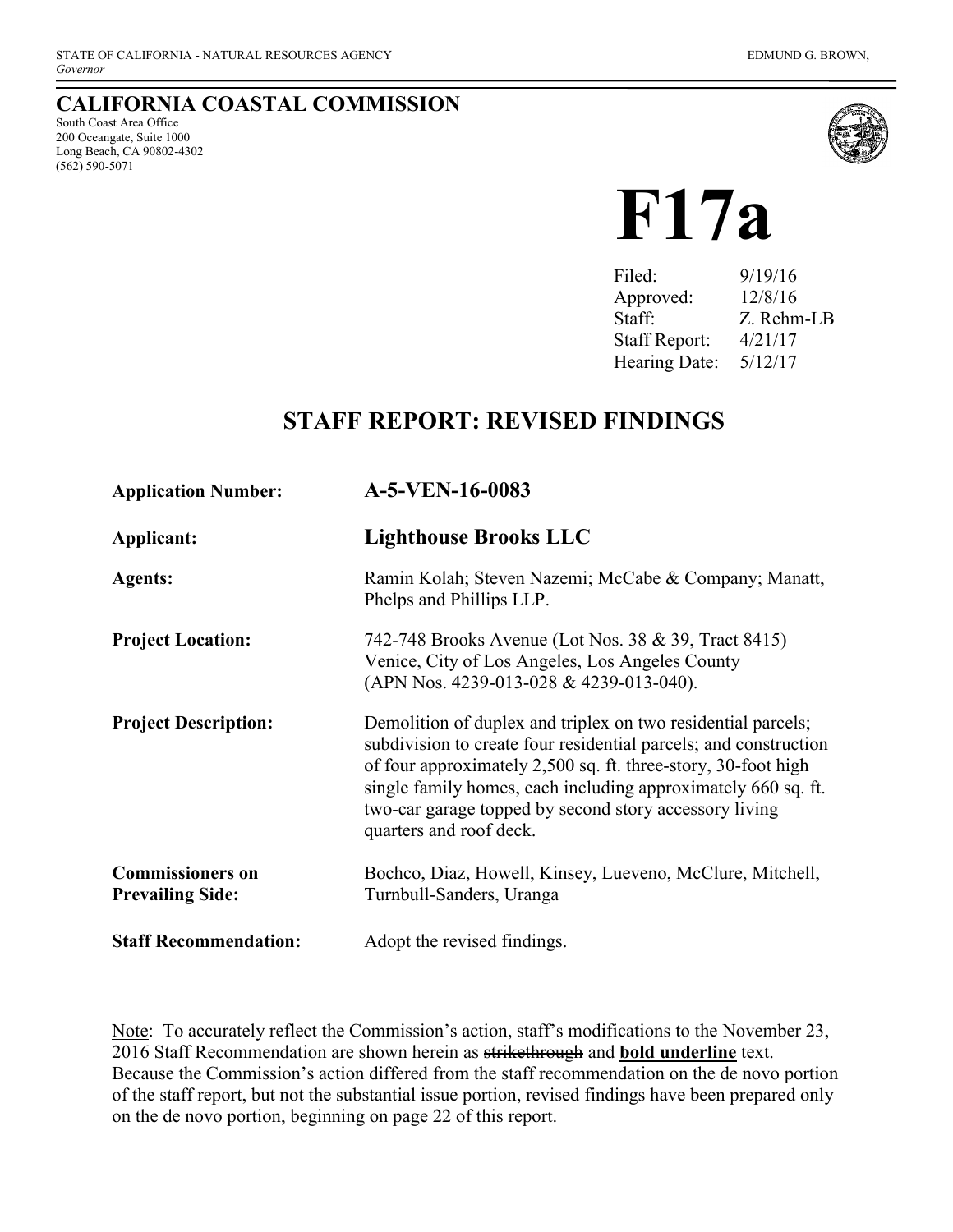# **SUMMARY OF STAFF RECOMMENDATION COMMISSION ACTION**

## **Staff is recommending that the Commission adopt the following revised findings in support of the Commission's action on December 8, 2016 to approve Coastal Development Permit A-5-VEN-16-0083.**

The Coastal Commission's Acting Executive Director and a group of 43 Venice residents have appealed a City of Los Angeles decision granting a coastal development permit with conditions to Lighthouse Brooks LLC for demolition of a duplex and a triplex on two residential parcels; subdivision to create four residential parcels; and construction of four approximately 2,500 sq. ft. three-story single family homes, each including approximately 660 sq. ft. two-car garage topped by second story accessory living quarters and roof deck. The City of Los Angeles approved Local Coastal Development Permit ZA-2013-383-CDP-MEL on October 23, 2013 but did not immediately report its final action to the Coastal Commission as required by the Coastal Act and the Commission's regulations. Pursuant to applicable law, the locally-issued permit was therefore of no force or effect. The City issued the required notice to the Commission nearly three years later, on August 19, 2016. The City issued building permits for "construction of new single family small lot subdivision factory built home" and "accessory living quarters with two car garage and roof deck" on May 26, 2016. Construction began in August 2016 and continued intermittently through October despite repeated directives from the Commission's planning staff and enforcement division for the property owner to stop work until a valid coastal development permit is obtained.



The structural elements of the four homes consist of 20 modular units assembled by crane (four homes x three stories + four detached two-story garages and accessory living quarters). The Cityapproved height is 30 feet, as measured from the centerline of Brooks Avenue, which is the maximum height for structures with sloped roofs (in this case the sloped roof features a horizontal wave design at a 1:6 pitch). The front yard setback referenced in the plans approved by the local coastal development permit is ten feet plus a seven foot street dedication, but the applicant indicates the plans have been revised and the as-built structures are set back 15-to-19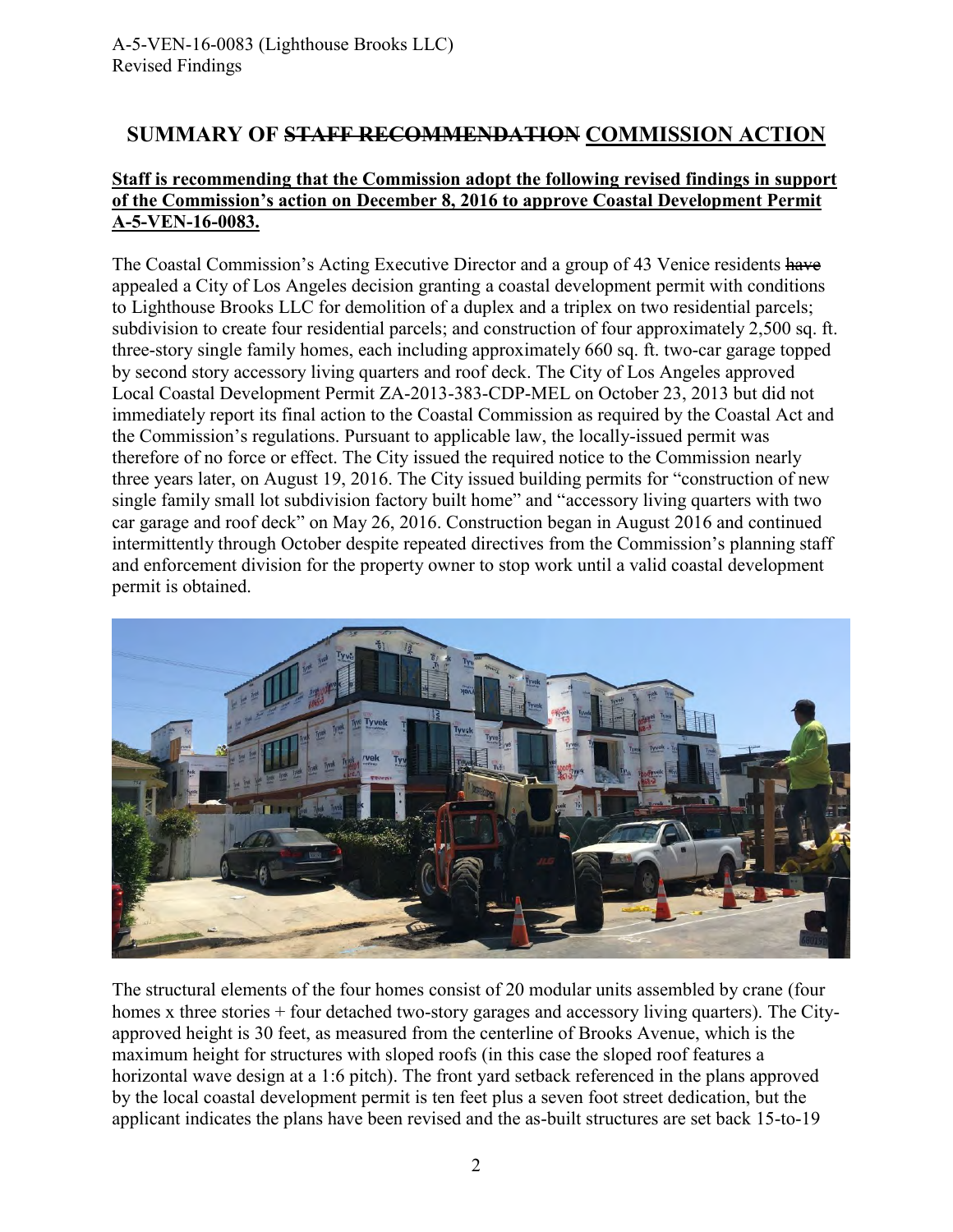feet from the sidewalk. The rear yard setback is five feet, the side setbacks are zero feet in the center of the four parcels, and five feet at the side ends.

The development approved by the City and partially constructed by the property owner without the benefit of a valid coastal development permit is **was** not visually compatible with the surrounding development, which consists primarily of one-story single family homes (including three successive one-story homes to the east, two successive one-story homes to the west, and five successive one-story homes across the street. **However, t**here are **also** several two-story and three-story homes in the vicinity of the proposed homes, but those structures are sited on individual parcels rather than on four narrow parcels side-by-side, those structures are not as massive as viewed cumulatively from the sidewalk, and they feature articulation including varied and stepped back rooflines. The Venice community – including the beach, the boardwalk, the canals, and the eclectic architectural styles of the neighborhoods – is one of the most popular visitor destinations in California. **To avoid adversely impacting the character of the Community, the applicant proposed to revise the plans to provide greater articulation, less massing along the front façade between structures, and additional vegetation. The Commission found that** approval of the proposed development would **not** establish a precedent for massive, unarticulated development that would adversely affect the special community of Venice and would prejudice the ability of the City of Los Angeles to prepare a certified Local Coastal Program for Venice.

Staff recommends that the Commission take two actions. First, staff recommends that **In its action on December 8, 2016,** the Commission find **found** that the appeals of the City-approved coastal development permit raise a substantial issue with respect to the project's conformity with the Chapter 3 policies of the Coastal Act. Second, staff recommends that However, the Commission conduct**ed** a de novo review and deny **approved** a coastal development permit for the project because it is not **the applicant proposed design changes to ensure that the development will be** visually compatible with the character of the surrounding area and would **not** adversely affect the special community of Venice, which is a popular visitor destination point for recreational uses.

The motion and resolution to find that a substantial issue exists is on page five of this report. The motion and resolution to deny the coastal development permit are on page 22 of this report.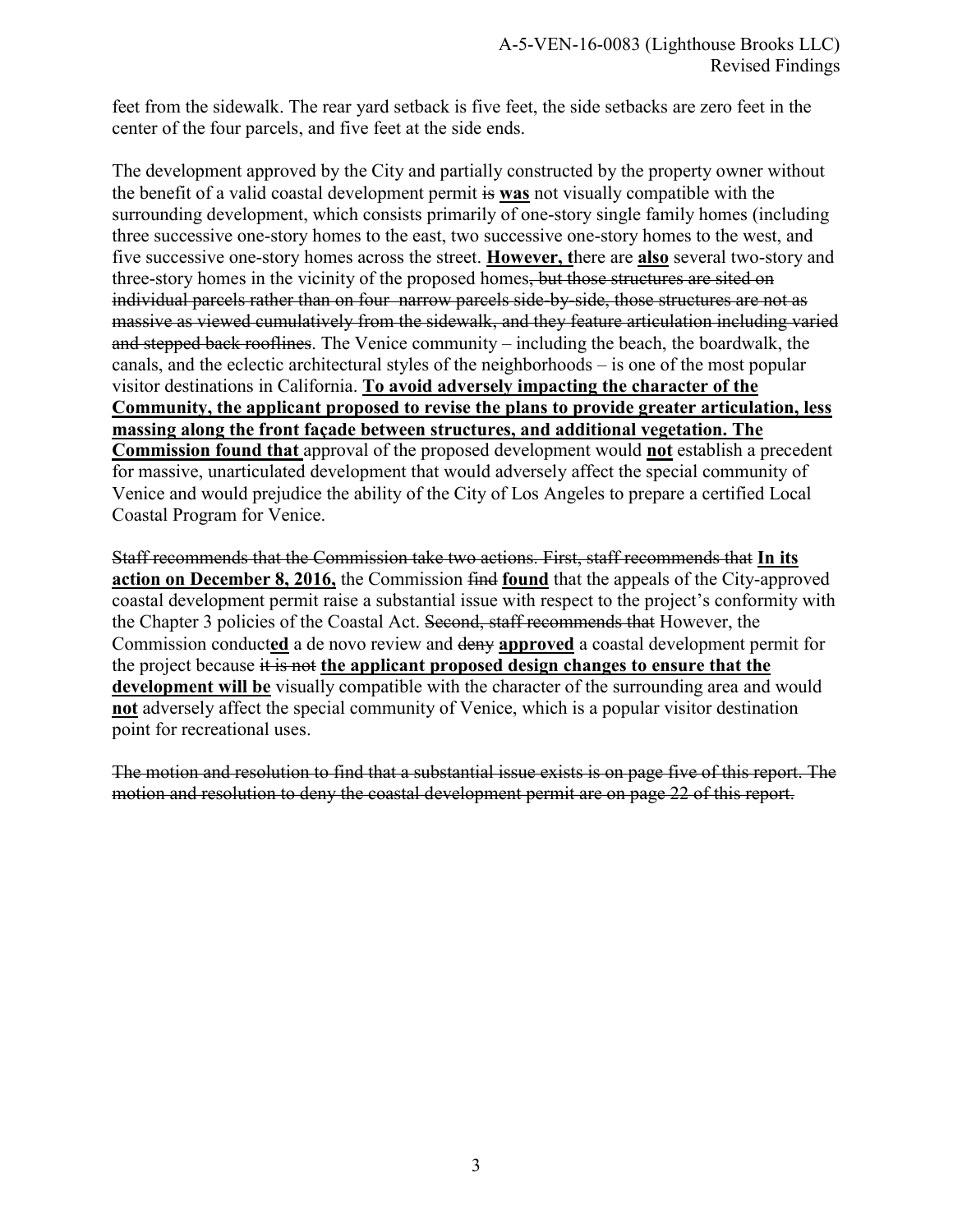# **TABLE OF CONTENTS**

| <b>III. LOCAL GOVERNMENT ACTION AND PROJECT HISTORY </b>       |     |
|----------------------------------------------------------------|-----|
|                                                                |     |
|                                                                |     |
| VI. FINDINGS AND DECLARATIONS - SUBSTANTIAL ISSUE 9            |     |
|                                                                |     |
|                                                                |     |
|                                                                |     |
| VII. MOTION AND RESOLUTION - <del>DE NOVO REVIEW</del> REVISED |     |
| <b>FINDINGS</b>                                                | .22 |
|                                                                | .23 |
|                                                                | .23 |
| X. REVISED FINDINGS AND DECLARATIONS - DE NOVO REVIEW25        |     |
|                                                                |     |
|                                                                |     |
|                                                                |     |
|                                                                |     |
|                                                                |     |
|                                                                |     |
|                                                                |     |
|                                                                |     |

## **APPENDICES**

Appendix A – [Substantive File Documents](#page-40-0)

## **EXHIBITS**

- Exhibit 1 [Vicinity Map](https://documents.coastal.ca.gov/reports/2017/5/F17a/F17a-5-2017-exhibits.pdf)
- Exhibit 2 [City Approved Plans](https://documents.coastal.ca.gov/reports/2017/5/F17a/F17a-5-2017-exhibits.pdf)
- [Exhibit 3 As Built/Proposed Plans](https://documents.coastal.ca.gov/reports/2017/5/F17a/F17a-5-2017-exhibits.pdf)
- [Exhibit 4 Historic Photos of Oakwood, Venice](https://documents.coastal.ca.gov/reports/2017/5/F17a/F17a-5-2017-exhibits.pdf)
- [Exhibit 5 Appellants' Streetscape Analysis](https://documents.coastal.ca.gov/reports/2017/5/F17a/F17a-5-2017-exhibits.pdf)
- [Exhibit 6 Applicant's Streetscape and Neighborhood Analysis](https://documents.coastal.ca.gov/reports/2017/5/F17a/F17a-5-2017-exhibits.pdf)
- [Exhibit 7 City of Los Angeles Approval](https://documents.coastal.ca.gov/reports/2017/5/F17a/F17a-5-2017-exhibits.pdf)
- [Exhibit 8 Example Notice of Permit Issuance; Notice of Appeal Period; Notice of Effectiveness](https://documents.coastal.ca.gov/reports/2017/5/F17a/F17a-5-2017-exhibits.pdf)
- [Exhibit 9 Letter from Coastal Commission Staff Directing Applicant to Stop Work](https://documents.coastal.ca.gov/reports/2017/5/F17a/F17a-5-2017-exhibits.pdf)
- Exhibit 10 [Notice of Violation of California Coastal Act](https://documents.coastal.ca.gov/reports/2017/5/F17a/F17a-5-2017-exhibits.pdf)
- [Exhibit 11 –](https://documents.coastal.ca.gov/reports/2017/5/F17a/F17a-5-2017-exhibits.pdf) Appeals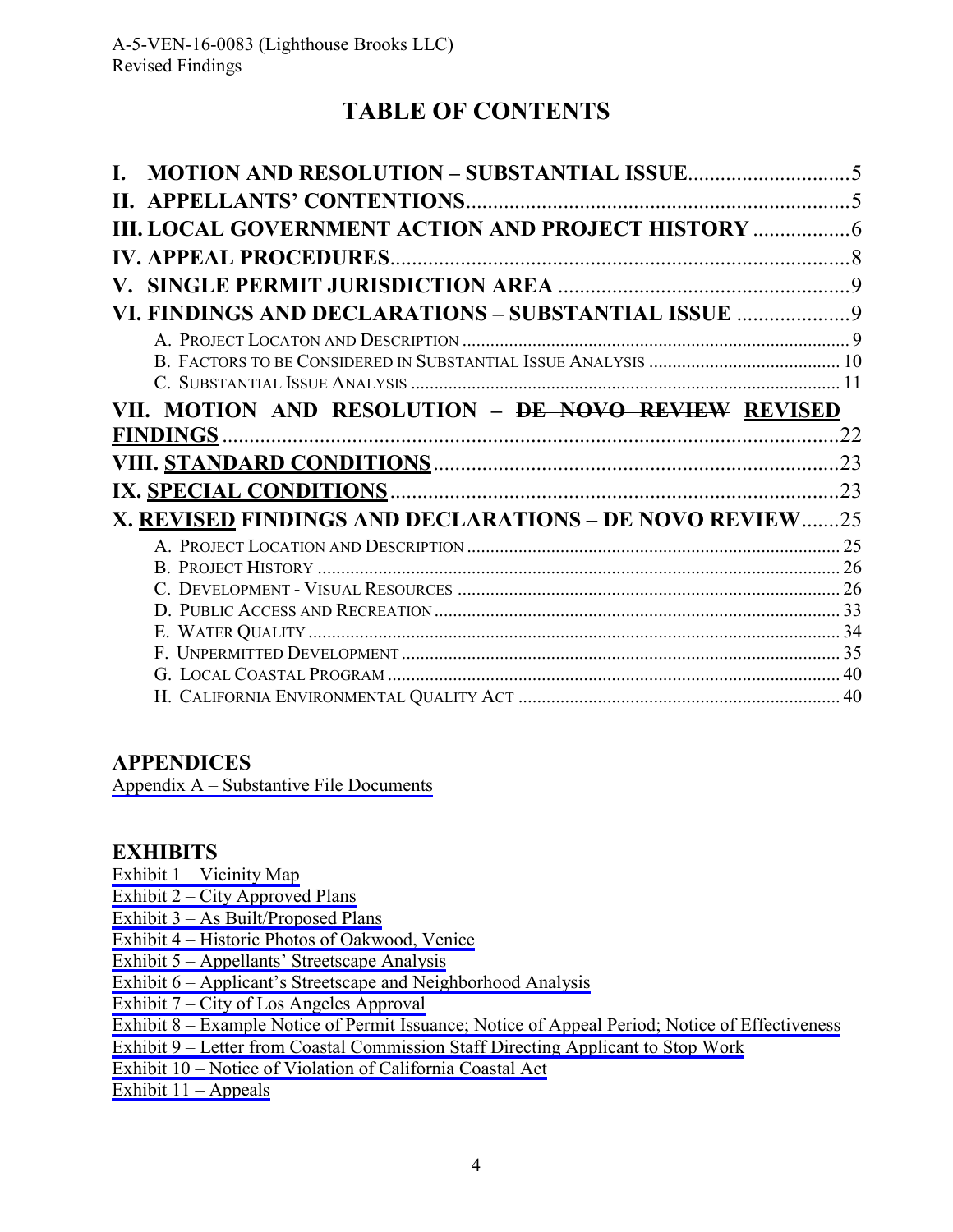# <span id="page-4-0"></span>**I. MOTION AND RESOLUTION – SUBSTANTIAL ISSUE**

**Motion:**

*I move that the Commission determine that Appeal No. A-5-VEN-16-0083 raises NO Substantial Issue with respect to the grounds on which the appeal has been filed under § 30602 of the Coastal Act.*

Staff recommends a **NO** vote. Failure of this motion will result in a de novo hearing on the CDP application, and adoption of the following resolution and findings. Passage of this motion will result in a finding of No Substantial Issue and the local action will become final and effective. The motion passes only by affirmative vote of a majority of the Commissioners present.

## **Resolution:**

*The Commission hereby finds that Appeal No. A-5-VEN-16-0083 presents a substantial issue with respect to the grounds on which the appeal has been filed under § 30602 of the Coastal Act regarding consistency with Chapter 3 policies of the Coastal Act*.

# **II. APPELLANTS' CONTENTIONS**

The Coastal Commission's Acting Executive Director and a group of 43 Venice residents<sup>1</sup> have appealed a City of Los Angeles decision granting a coastal development permit with conditions to Lighthouse Brooks LLC for demolition of a duplex and a triplex on two residential parcels; subdivision to create four residential parcels; and construction of four approximately 2,500 sq. ft. three-story single family homes, each including approximately 660 sq. ft. two-car garage topped by second story accessory living quarters and roof deck. The appeals are included in **[Exhibit 11](https://documents.coastal.ca.gov/reports/2017/5/F17a/F17a-5-2017-exhibits.pdf)**.

The appellants contend that the City-approved development is not consistent with the Chapter 3 policies of the Coastal Act and is not consistent with the standards of the City of Los Angeles certified Land Use Plan for the Venice area. Additionally, the Venice appellants contend that the City of Los Angeles did not adequately review the project for consistency with the Mello Act (California Government Code Section 65590), that the City did not include the demolition of the two residential structures in its project description; and that Coastal Commission staff should not have accepted the City's Notice of Permit Issuance and started the applicable appeal period 34 months after the permit was approved. All appellants contend that the City-approved development is not consistent with the character, mass, and scale of the surrounding area and would adversely affect the character of the Venice community, which is a significant coastal resource. Finally, the appellants contend that approval of the project would prejudice the City's ability to prepare a certified Local Coastal Program for Venice.

 $\overline{a}$ <sup>1</sup> Jenni Hawk; Jessica Montagne; Amanda Malko; Robert Malko; John Castillo; Smith Cho; Sarah Luntz; Josh Pollack; Nicholas Mele; Jin Ah Park; Jonathan Ward; Rebecca Freise; Laura Stoland; Ira Rosenblatt; Ellen Korak; Antoinette Reynolds; Gerry Katzman; Kat e Arneson; Erik Arneson; Lori Sadel; Eduardo Guedea; Josh Crew s; Sabrina Hill; Jacob Boston; Nathan Stefanelli; Michael Boyle; Vincent Furrie; Leslie Demos; Ted Demos; Mark Frick; Paula Matisse; Janis Jones; Edw ard Dabbs; Cleotilde Barbo; Coburn Haw k; Marianne Shell; Noel Gould; George Gineris; Robin Rudisill; Peter Rudisill; Kelly Adams; James Adams; and Sean Longstreet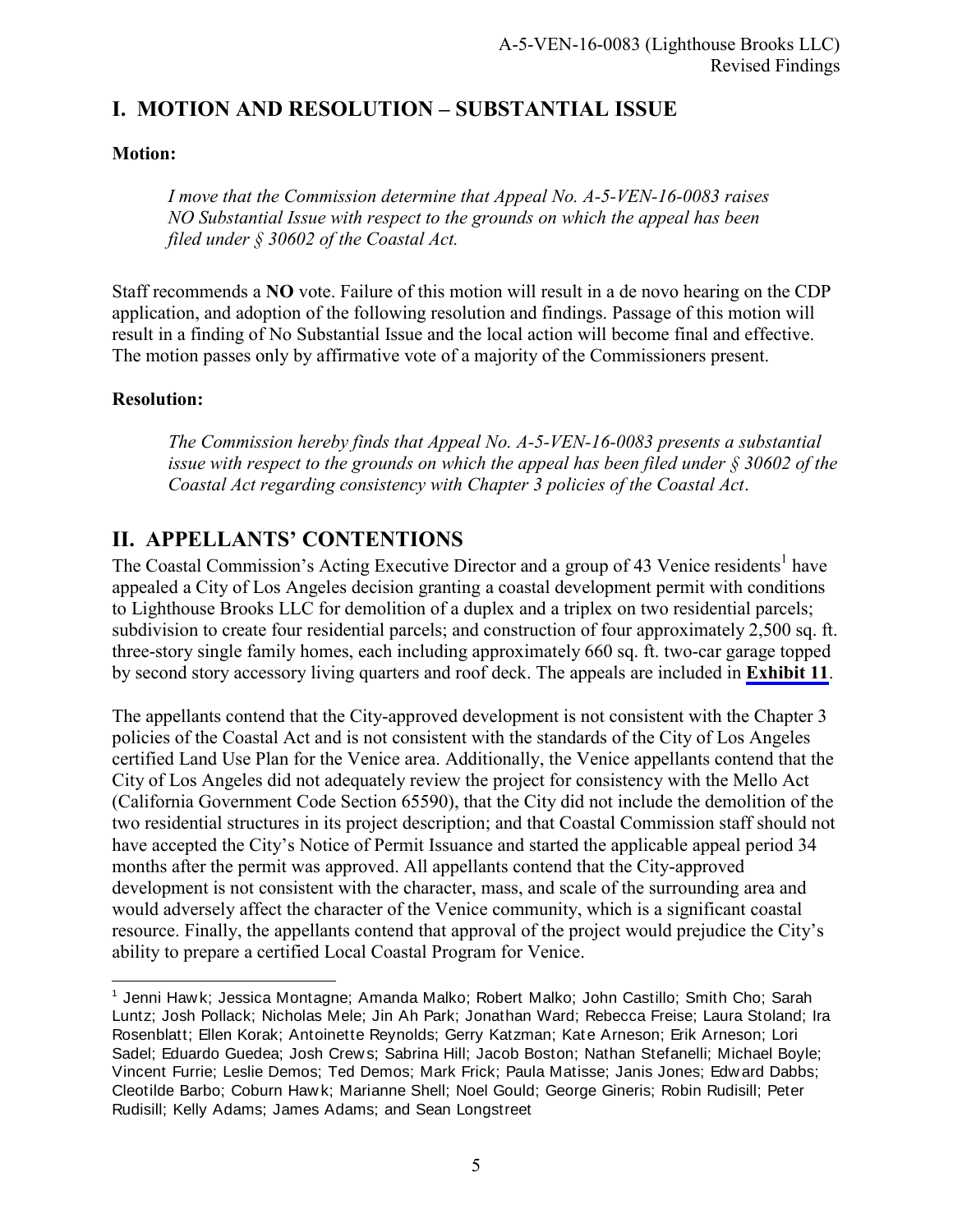# <span id="page-5-0"></span>**III. PROJECT HISTORY**

The applicant (Lighthouse Brooks LLC) purchased Lot Nos. 38 & 39, Tract 8415 in Venice, City of Los Angeles from DBB-CCI Investments LLC on December 14, 2012. At the time, the two residential parcels supported two structures (a duplex and a triplex) with five residential units. On September 12, 2012, two months before the applicant purchased the property, the Los Angeles Housing Department determined that two of the five units were affordable rental units, based on information provided by the previous property owner.

On February 12, 2013, the applicant applied to the City for a local coastal development permit and a Mello Act review to demolish the structures, subdivide the parcels, and construct four single-family homes. The applicant held meetings with interested community members at the site on March 16, 2013 and April 6, 2013. The community members expressed varying concerns related to height, mass, and scale of the initial design, as well as the potential loss of the two affordable rental units. The applicant indicates that it modified the plans in response to the community concerns by increasing the setback of the homes from 10 feet as originally proposed to 15-to-19 feet. On June 18, 2013, the Venice Neighborhood Council passed a motion (9 yes, 0 no, 3 abstain) in opposition to the project: "the VNC opposes the project as presented based upon the fact that the design appears not to meet the intent of the SLSO design guidelines with 2 very large 3-story structures, which are out of scale with the neighborhood. The applicant was given the option to alter the design and chose to continue with the plans. Further, we believe the Planning Department needs to evaluate the issue of removing affordable housing."

On October 23, 2013, the City of Los Angeles Zoning Administrator approved Local Coastal Development Permit ZA-2013-383-CDP-MEL for "the construction of four single family dwellings on four lots, in conjunction with Parcel Map AA-2012-2949-PMLA-SL" **[\(Exhibit 7](https://documents.coastal.ca.gov/reports/2017/5/F17a/F17a-5-2017-exhibits.pdf))**. The City's determination letter accompanying the approval indicates that no one in opposition to the project attended the public hearing on the local coastal development permit. It does not indicate whether any changes to the plans were proposed as a result of the community concerns or the Venice Neighborhood Council motion in opposition, and the plans associated with the city approval indicate that the structures are set back 10 feet without variation. Page four of the determination letter contains a disclaimer regarding appeal procedures, which includes, in relevant part:

*Provided no appeal has been filed by the above-noted date, a copy of the permit will be sent to the California Coastal Commission. Unless an appeal is filed with the California Coastal Commission before 20 working days have expired from the date the City's determination is deemed received by such Commission, the City's action shall be deemed final.* 

The Commission did not receive a copy of the City's local coastal development permit (or Notice of Permit Issuance) following the City's approval, which the City is required to provide within five working days pursuant to California Code of Regulations Section 13331. **[Exhibit 8](https://documents.coastal.ca.gov/reports/2017/5/F17a/F17a-5-2017-exhibits.pdf)** includes an example notice the City would send the Commission after issuing a permit, the notice the Commission would send the City and the applicant following receipt of a valid notice of permit issuance, and the notice the Commission would send the City and the applicant following expiration of the relevant appeal period; in this case no notices were provided by either party and the Commission appeal period was not initiated, thus the local coastal development permit was not effective and was not a valid authorization of the proposed development.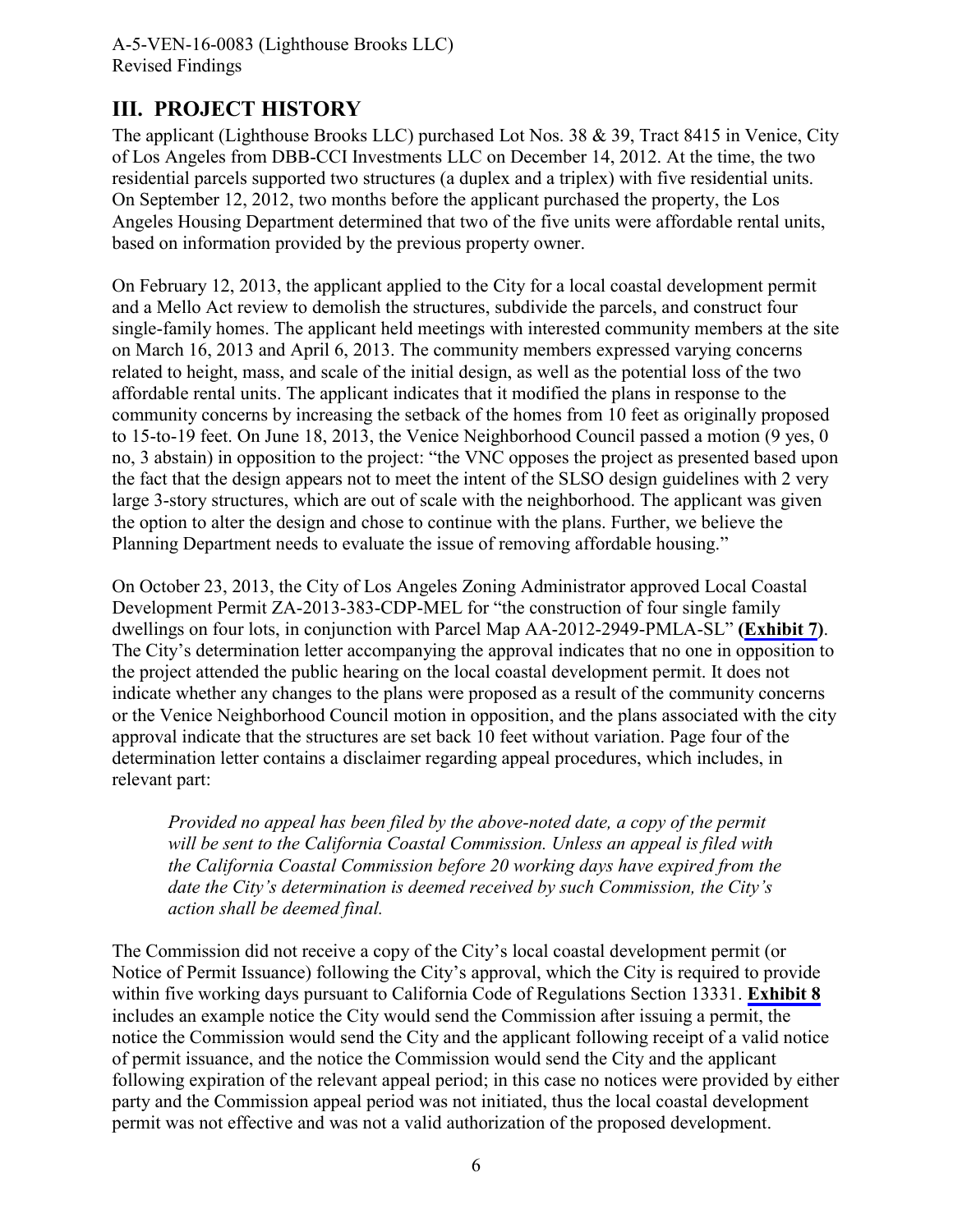The referenced parcel map was approved with Mitigated Negative Declaration ENV-2012-2950 on October 23, 2013. The parcel map was recorded as Parcel Map No. 2012-2949 in the Los Angeles County Recorder's Office on August 3, 2015. On May 12, 2016, the Los Angeles Department of City Planning approved DIR-2016-1678-VSO (Venice Specific Plan Sign-off) for "construction of a three-story SFD + detached two-car garage with accessory use and roof deck above" at 742 Brooks Avenue, and issued similar Venice Sign Offs for homes on the other three newly created residential parcels (DIR-2016-1678-VSO for a home at 744 Brooks Avenue; DIR-2016-1701-VSO for a home at 746 Brooks Avenue; DIR-2016-1680-VSO for a home at 748 Brooks Avenue).

On October 3, 2014, the City of Los Angeles Department of Building and Safety (LADBS) issued Building Permit No. 14019-30000-01435 to "demo five-unit apartment by hand wrecking to clear lot. Sewer cap and fence required." The demolition was completed in February 2015 and the LADBS issued Building Permit No. 16010-10000-00774 for "construction of new single family small lot subdivision factory built home" and Building Permit No. 16010-10000-01141 for "accessory living quarters with two car garage and roof deck" on May 26, 2016. Construction of the four homes began in early August 2016.

Coastal Commission staff were notified of the project in August 2016 by nearby residents and by the Los Angeles Times after construction ruptured a water main and caused a sinkhole in the public street and after a contractor employed by the applicant was murdered at the site. Commission staff visited the site on August 8, 2016 and provided a letter to the applicant's representatives and the Los Angeles Department of City Planning on August 11, 2016 **(Exhibit 9)**[. The letter indicated that there was no valid coastal development permit for demolition or new](https://documents.coastal.ca.gov/reports/2017/5/F17a/F17a-5-2017-exhibits.pdf) construction on the property, that development undertaken without the benefit of valid coastal development permit constituted a violation of the Coastal Act, that all work on the property must cease until a valid coastal development permit is obtained, and that the City should rescind all building permits issued for the property.

Development of the modular units and accessory structures on the property continued without the benefit of a valid coastal development permit throughout the month of August. Coastal Commission enforcement staff issued the applicant a Notice of Violation of the California Coastal Act on September 6, 2016 **([Exhibit 10\)](https://documents.coastal.ca.gov/reports/2017/5/F17a/F17a-5-2017-exhibits.pdf)** and communicated with the applicant's representatives by phone on September 9, September 19, and September 30, 2016, in each instance directing the applicant to cease development until a valid coastal development permit is obtained. Development of the modular units and accessory structures on the property continued without the benefit of a valid coastal development permit throughout the month of September. The Commission's enforcement staff communicated with the City on September 21, 2016, again requesting that the City revoke building permits and stop work on the property. The City has not revoked the building permits, but the applicant has ceased work on the property in October and November, except for the installation of weatherproofing materials to prevent damage to the structures during rain events. The City has not issued a Certificate of Occupancy and the homes have not been sold or occupied.

On August 19, 2016 the Commission received a Notice of Permit Issuance for Local Coastal Development Permit ZA-2013-383-CDP-MEL, dated August 16, 2016, nearly three years after the local coastal development permit was approved. Commission staff initiated the required 20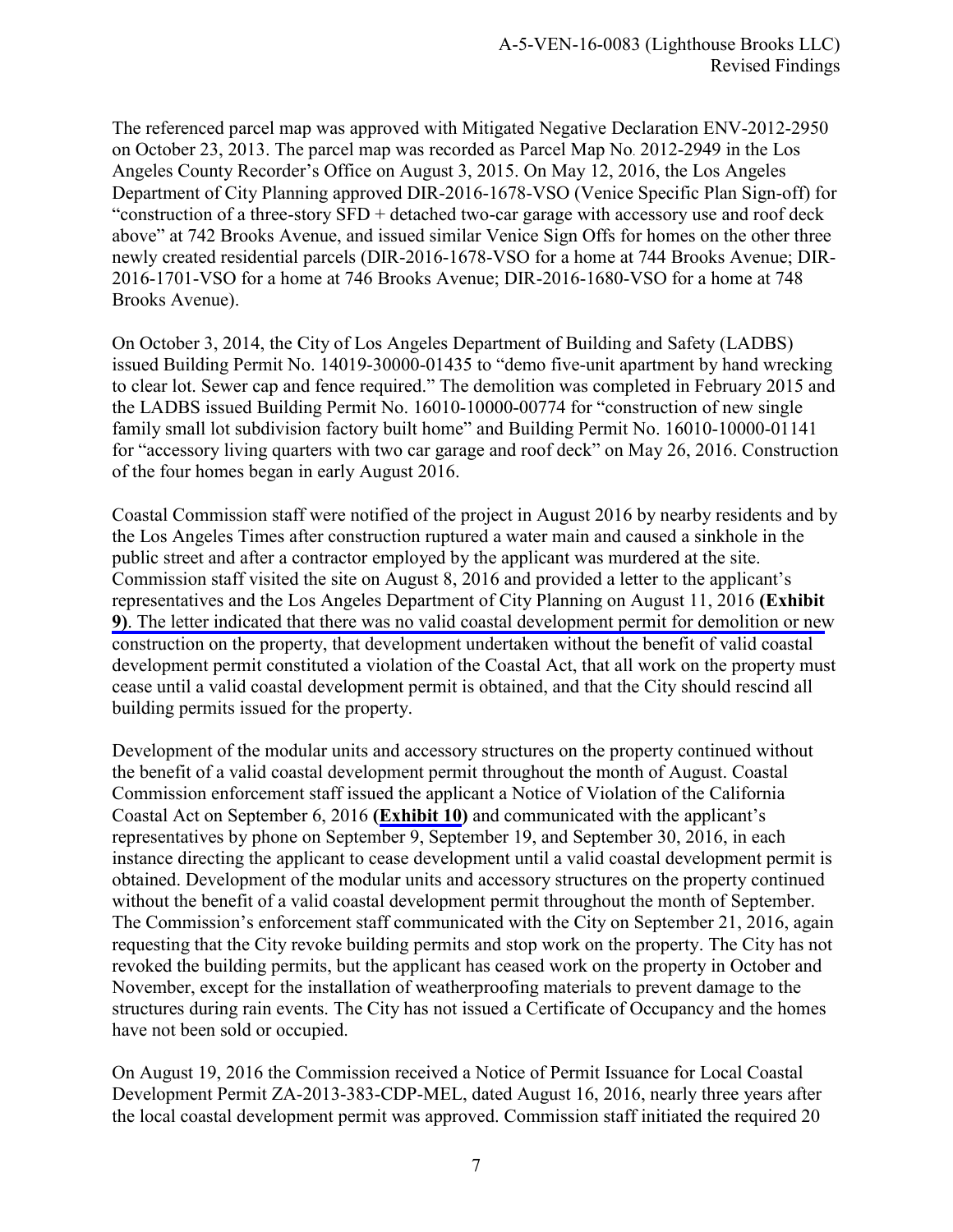<span id="page-7-0"></span>working-day appeal period. On September 19, 2016, the Coastal Commission's Acting Executive Director and Jenni Hawk et al submitted separate appeals of the City's approval of the local coastal development permit **([Exhibit 11\)](https://documents.coastal.ca.gov/reports/2017/5/F17a/F17a-5-2017-exhibits.pdf)**. No other appeals were received prior to the end of the appeal period on September 19, 2016. On October 11, 2016, the applicant waived the 49-day hearing requirement for appeals of locally issued coastal development permits.

# **IV. APPEAL PROCEDURES**

Section 30600(b) of the Coastal Act provides that prior to certification of its Local Coastal Program (LCP), a local jurisdiction may, with respect to development within its area of jurisdiction in the Coastal Zone and consistent with the provisions of Sections 30604, 30620 and 30620.5, establish procedures for the filing, processing, review, modification, approval or denial of a coastal development permit. Pursuant to this provision, the City of Los Angeles developed a permit program in 1978 to exercise its option to issue local coastal development permits. Sections 13301-13325 of Title 14 of the California Code of Regulations provide procedures for issuance and appeals of locally issued coastal development permits. Section 30602 of the Coastal Act allows *any* action by a local government on a coastal development permit application evaluated under Section 30600(b) to be appealed to the Commission. The standard of review for such an appeal is the Chapter 3 policies of the Coastal Act. [Cal. Pub. Res. Code §§ 30200 and 30604.]

After a final local action on a local coastal development permit application, the Coastal Commission must be noticed within five days of the decision. [Cal. Pub. Res. Code § 30620.5(c).] After receipt of such a notice which contains all the required information, a twenty working-day appeal period begins during which any person, including the applicant, the Executive Director, or any two members of the Commission, may appeal the local decision to the Coastal Commission. [Cal. Pub. Res. Code § 30602.] If proper notice is not provided, the local permit has no legal force or effect. [14 Cal. Code Regs § 13315.] As provided under section 13318 of Title 14 of the California Code of Regulations, the appellant must conform to the procedures for filing an appeal as required under section 13111 of Title 14 of the California Code of Regulations, including the specific grounds for appeal and a summary of the significant question raised by the appeal.

The action currently before the Commission is to find whether there is a "substantial issue" or "no substantial issue" raised by the appeal of the local approval of the project. Sections 30621 and 30625(b)(1) of the Coastal Act require a de novo hearing of the appealed project unless the Commission determines that no substantial issue exists with respect to the grounds for appeal.

Commission staff recommends a finding of **substantial issue**. If the Commission decides that the appellants' contentions raise no substantial issue as to conformity with Chapter 3 of the Coastal Act, the action of the local government becomes final. Alternatively, if the Commission finds that a substantial issue exists with respect to the conformity of the action of the local government with the Chapter 3 policies of the Coastal Act, the local coastal development permit is voided and the Commission holds an additional hearing to review the coastal development permit as a de novo matter. [Cal. Pub. Res. Code §§ 30621 and 30625.] Section 13321 of Title 14 of the California Code of Regulations specifies that de novo actions will be heard according to the procedures outlined in Sections 13114 and 13057-13096 of the Commission's regulations.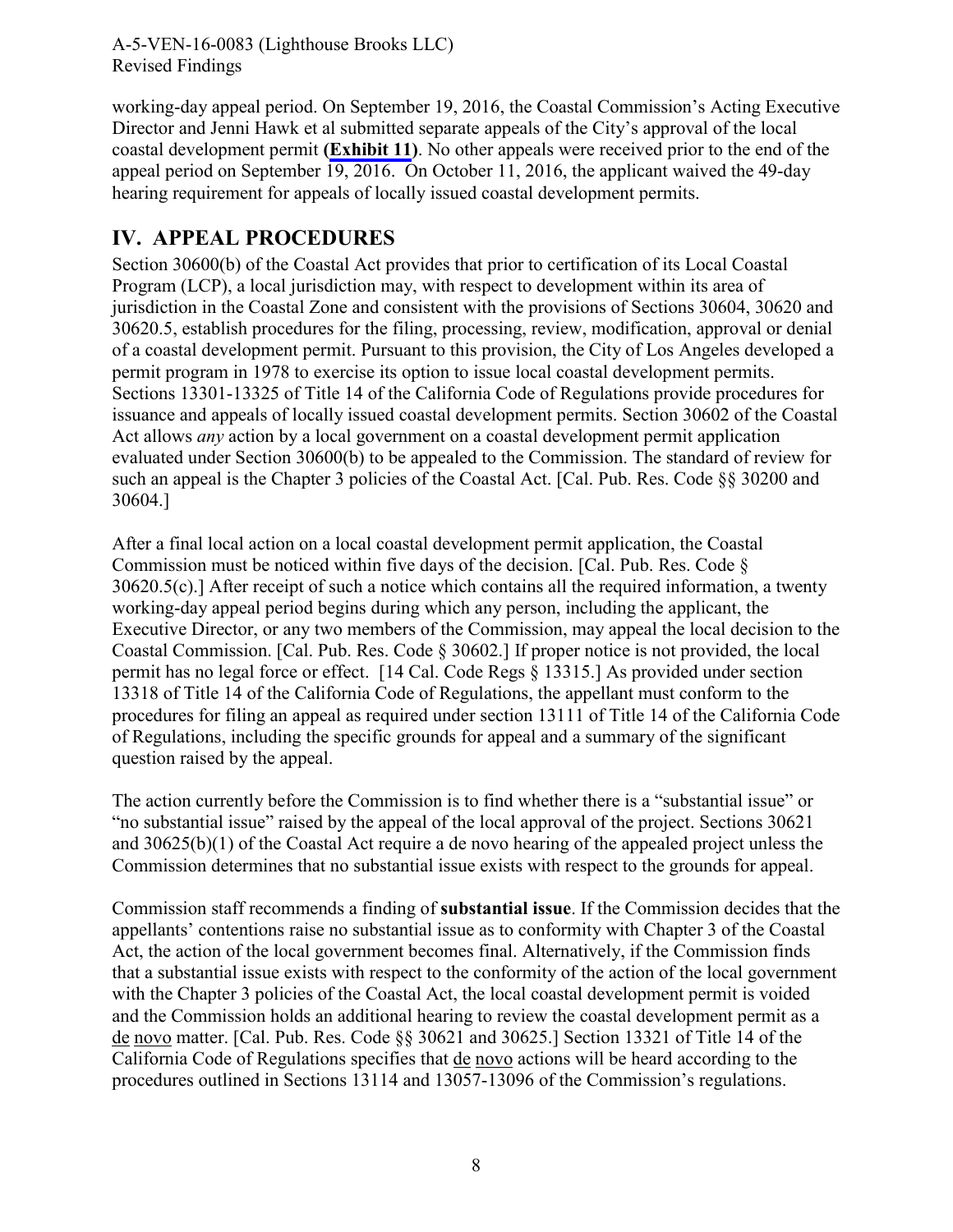<span id="page-8-0"></span>If there is no motion from the Commission to find no substantial issue, it will be presumed that the appeal raises a substantial issue and the de novo hearing will follow. A de novo public hearing on the merits of the application uses the Chapter 3 policies of the Coastal Act. The certified Venice Land Use Plan (LUP) is used as guidance in the de novo phase of the appeal. Sections 13110-13120 of Title 14 of the California Code of Regulations further explain the appeal hearing process.

If the Commission decides to hear arguments and vote on the substantial issue question, those who are qualified to testify at the hearing, as provided by Section 13117 of the California Code of Regulations, will have three minutes per side to address whether the appeal raises a substantial issue. The only persons qualified to testify before the Commission at the substantial issue portion of the appeal process are the applicant, persons who opposed the application before the local government (or their representatives), and the local government. Testimony from other persons must be submitted in writing. The Commission will then vote on the substantial issue matter. It takes a majority of Commissioners present to find that the grounds for the appeal raise no substantial issue.

# **V. SINGLE PERMIT JURISDICTION AREA**

Within the areas specified in Section 30601, which is known in the City of Los Angeles permit program as the *Dual Permit Jurisdiction* area, the Coastal Act requires that any development which receives a local coastal development permit also obtain a second (or "dual") coastal development permit from the Coastal Commission. For projects located inland of the areas identified in Section 30601 (i.e., projects in the *Single Permit Jurisdiction*), the City of Los Angeles local coastal development permit is the only coastal development permit required. The subject project site on appeal herein is located within the *Single Permit Jurisdiction Area*. The Commission's standard of review for the appeal is the Chapter 3 policies of the Coastal Act.

# **VI. SUBSTANTIAL ISSUE HEARING – FINDINGS AND DECLARATIONS**

## **A. PROJECT LOCATION AND DESCRIPTION**

The project site for the City-approved development is located in a residential neighborhood designated Multi Family Residential (Low Medium II) by the Venice Land Use Plan and zoned RD1.5-1 by the Los Angeles Municipal Code. The site is two approximately 5,000 square foot residential parcels within the Oakwood subarea, approximately <sup>3</sup>/4 of a mile inland of the public beach **([Exhibit 1\)](https://documents.coastal.ca.gov/reports/2017/5/F17a/F17a-5-2017-exhibits.pdf)**. The Oakwood neighborhood and the subject block are characterized primarily by one-story and two-story homes of varying architectural styles (often featuring two detached units per residential parcel), with several one-story and two-story multi-unit apartment structures, and several three-story structures.

The City-approved development is demolition of a duplex and a triplex on two residential parcels; subdivision to create four residential parcels; and construction of four approximately 2,500 square foot three-story single family homes. Each home would include an approximately 660 square foot two-car garage with tandem parking, topped by second story accessory living quarters and roof deck. The living quarters and roof deck would be accessed from a stairway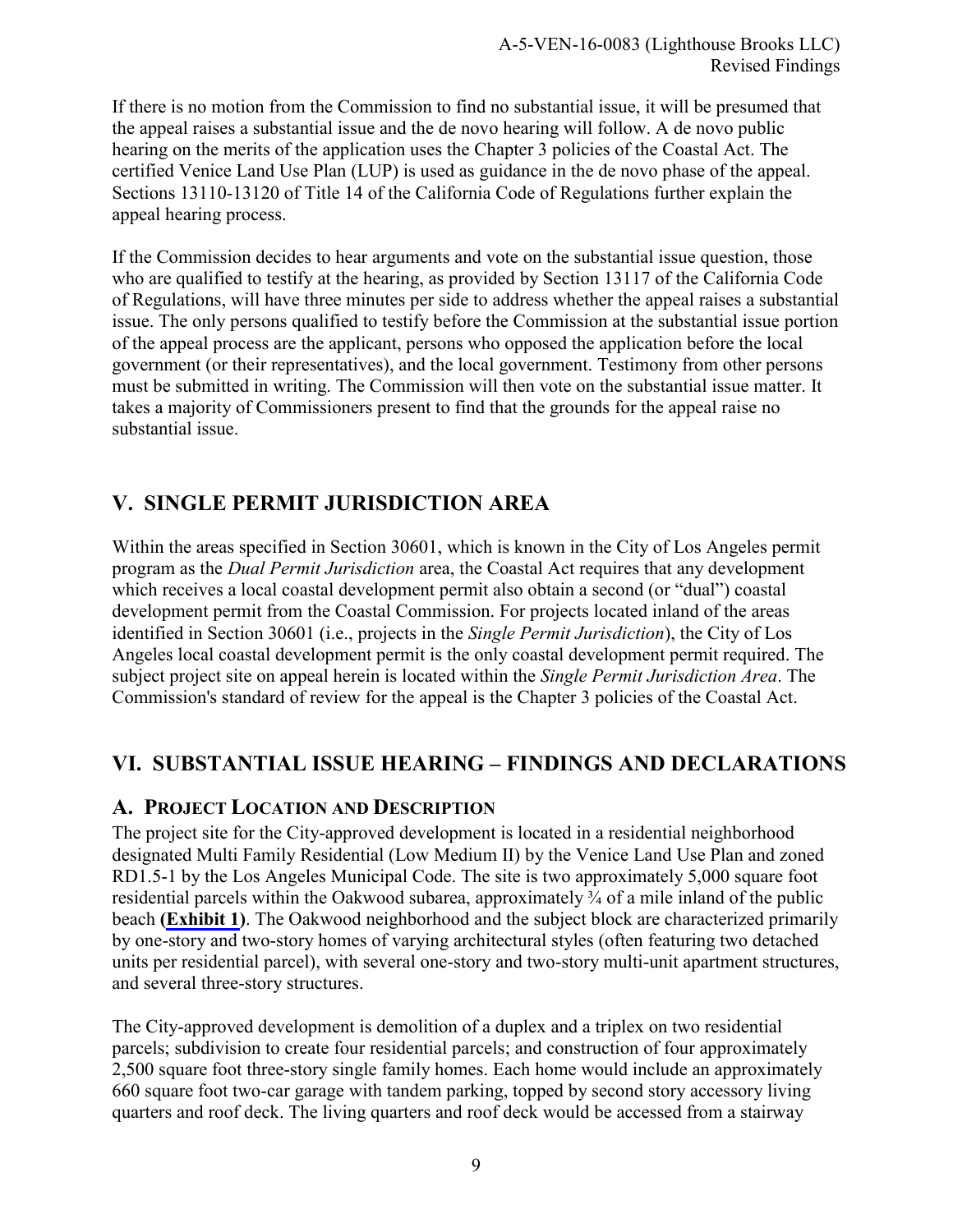within an approximately 400 square foot courtyard connecting each main residence to each accessory structure **([Exhibit 2\)](https://documents.coastal.ca.gov/reports/2017/5/F17a/F17a-5-2017-exhibits.pdf)**. The demolition has already occurred and the structural elements of the four homes consisting of 20 modular units have been assembled by crane (four homes times three modular stories plus four detached two-story garages featuring accessory living quarters above). The City-approved height is 30 feet, as measured from the centerline of Brooks Avenue, which is the maximum height for structures with sloped roofs (in this case the sloped roof features a horizontal wave design at a 1:6 pitch). The front yard setback approved by the local coastal development permit is 10 feet (plus a seven foot street dedication) for an effective setback of 17 feet from the sidewalk. The rear yard setback is five feet, the side setbacks are zero feet in the middle of the parcels, and five feet at the ends.

The four homes would be sited on four newly designated parcels subject to Parcel Map No. 2012-2949, which has been recorded in Los Angeles County Recorder's Office. Parcel A and Parcel D (the easternmost and westernmost parcels on the ends) are each 21.5 feet wide by 123 feet deep, with area of 2,646 square feet. Parcel B and Parcel C, in the middle, are each 18.5 feet wide by 123 feet deep, with area of 2,277 square feet. The City of Los Angeles Small Lot Subdivision Ordinance (a component of the Los Angeles Municipal Code not certified by the Coastal Commission) allows for small residential parcels (like the two approximately 5,000 square foot parcels on the subject site) to be subdivided into even smaller parcels in order to encourage density, and provides for reduced parking and setback standards compared to what would be required with four residential units on two lots. The parcel map was approved by reference within the City of Los Angeles local coastal development permit subject to this appeal.

The City-approved coastal development permit plans do not identify drainage, landscaping, or fencing. After the appeals were filed, the applicant provided plans **([Exhibit 3\)](https://documents.coastal.ca.gov/reports/2017/5/F17a/F17a-5-2017-exhibits.pdf)** identifying drainage devices on the roof and water catchment devices in the yards, low and moderate water use plant species and trees, and fencing up to six feet high at the side yards. The revised plans are also different from City-approved coastal development permit plans in that the two middle homes have been stepped back two feet further and the side homes have been stepped forward two feet. The legal setbacks for all four homes are now proposed to be eight feet, although including the seven foot street dedication, the effective setbacks from the sidewalk would be 15 to-19 feet (as opposed to a uniform 17 feet in the plans approved by the local coastal development permit subject to the appeal). The revised plans also include changes to exterior partition walls and balconies. In the substantial analysis, the Commission cannot consider these changes to the plans because they were not subject to the local government's action.

## **B. FACTORS TO BE CONSIDERED IN SUBSTANTIAL ISSUE ANALYSIS**

Section 30625(b)(1) of the Coastal Act states that the Commission shall hear an appeal of a local government action carried out pursuant to Section 30600(b) unless it finds that no substantial issue exists as to conformity with Chapter 3 of the Coastal Act. The term "substantial issue" is not defined in the Coastal Act or its implementing regulations. Section 13115(b) of the Commission's regulations simply indicates that the Commission will hear an appeal unless it "finds that the appeal raises no significant question." In previous decisions on appeals, the Commission had been guided by the following factors:

1. The degree of factual and legal support for the local government's decision that the development is consistent or inconsistent with the relevant provisions of the Coastal Act;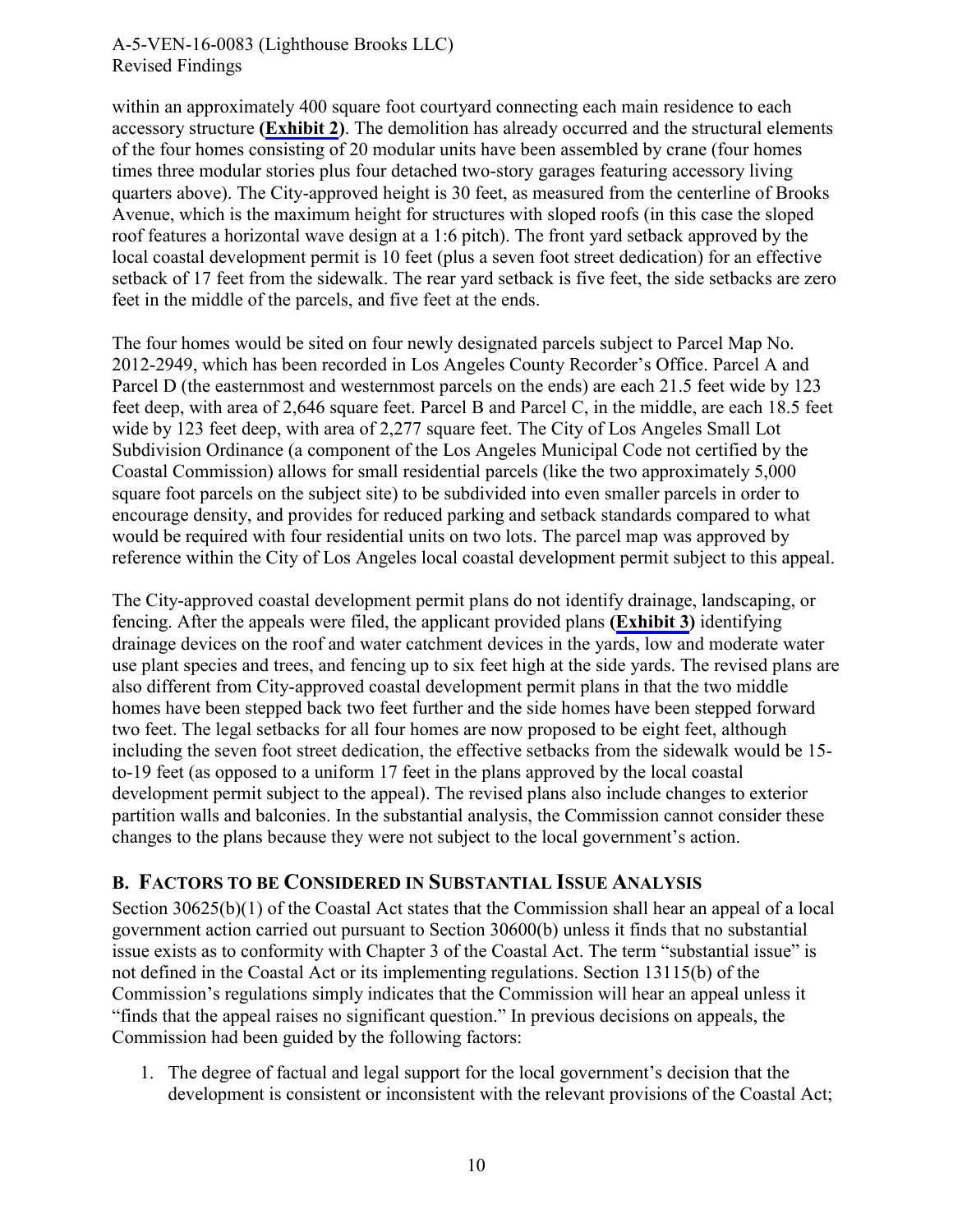- <span id="page-10-0"></span>2. The extent and scope of the development as approved or denied by the local government;
- 3. The significance of the coastal resources affected by the decision;
- 4. The precedential value of the local government's decision for future interpretations if its LCP; and,
- 5. Whether the appeal raises local issues, or those of regional or statewide significance.

Even when the Commission chooses not to hear an appeal, appellants nevertheless may obtain judicial review of the local government's coastal permit decision by filing petition for a writ of mandate pursuant to Code of Civil Procedure, Section 1094.5.

Staff is recommending that the Commission find that a substantial issue exists with respect to whether the local government action conforms to the provisions of Chapter 3 of the Coastal Act for the reasons set forth below.

## **C. SUBSTANTIAL ISSUE ANALYSIS**

Some of the appellants assert the City's noticing and public hearing procedures were not consistent with the City's municipal code and were in violation of the Coastal Act. Additionally, the appellants argue that the City's approval did not comply with Government Code Section 65590 (the Mello Act of 1982). The appellants argue that the Venice LUP contains standards for implementation of the Mello Act which the City of Los Angeles ignored. They contend that the certified Venice LUP contains policies requiring replacement of affordable housing units if low or moderate income units are demolished or converted to high income units and that the applicants' study and the City's findings which concluded that it was not feasible to provide affordable housing on-site or off-site were inadequate.

The California Legislature amended the Coastal Act to remove some specific policies related to the Commission's direct authority to protect affordable housing in the Coastal Zone.

Section 30604 of the Coastal Act, as amended, contains the following policies:

*(f) The commission shall encourage housing opportunities for persons of low and moderate income. In reviewing residential development applications for low- and moderate-income housing, as defined in paragraph (3) of subdivision (h) of Section 65589.5 of the Government Code, the issuing agency or the commission, on appeal, may not require measures that reduce residential densities below the density sought by an applicant if the density sought is within the permitted density or range of density established by local zoning plus the additional density permitted under Section 65915 of the Government Code, unless the issuing agency or the commission on appeal makes a finding, based on substantial evidence in the record, that the density sought by the applicant cannot feasibly be accommodated on the site in a manner that is in conformity with Chapter 3 (commencing with Section 30200) or the certified local coastal program.* 

*(g) The Legislature finds and declares that it is important for the commission to encourage the protection of existing and the provision of new affordable housing opportunities for persons of low and moderate income in the coastal zone.*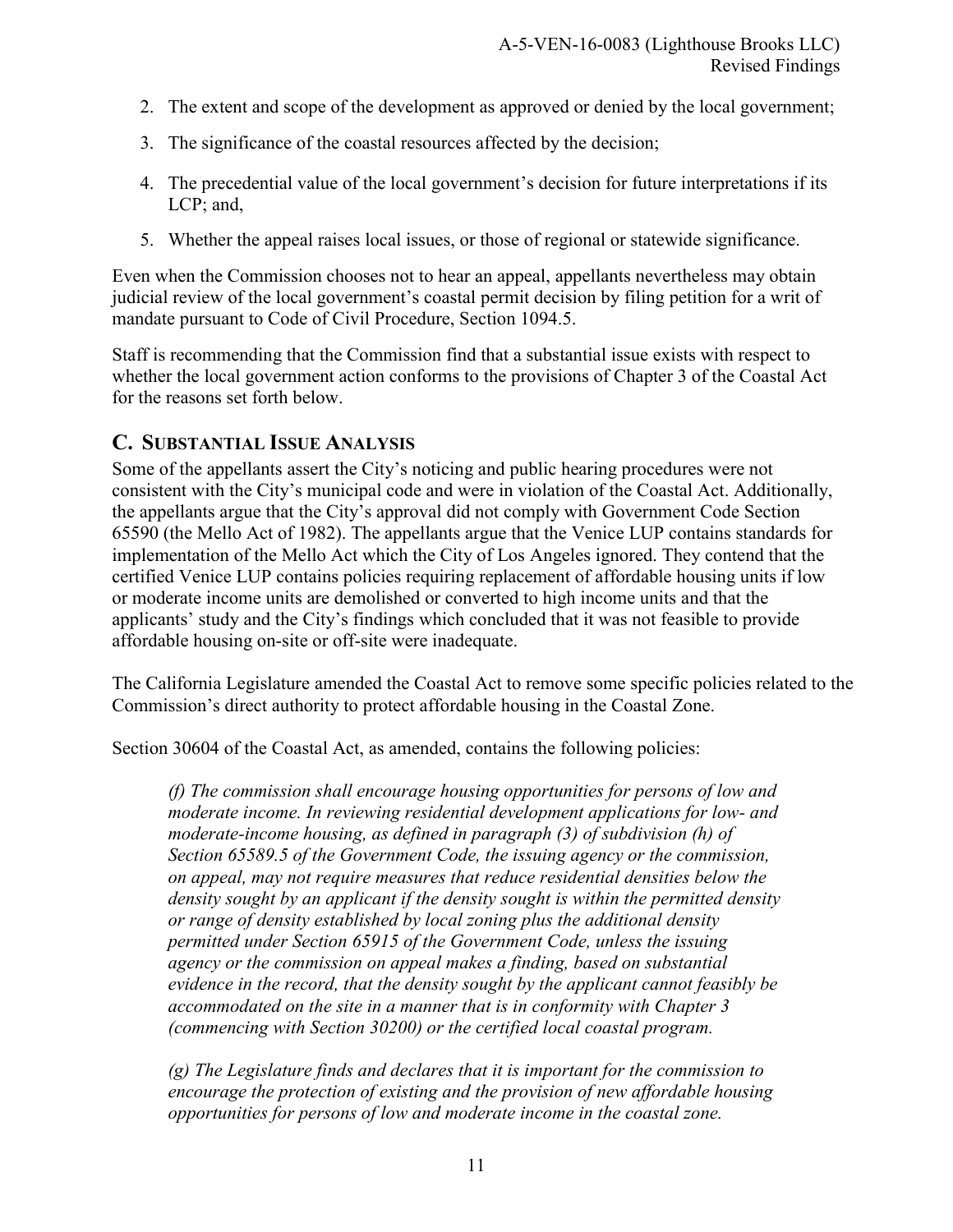These Chapter 7 policies require the Commission to encourage cities and property owners to provide affordable housing opportunities, but they have not been interpreted as a basis for the Commission to mandate the provision of affordable housing through its regulatory program. In 1982, the legislature codified Government Code Section 65590 (the Mello Act), requiring local governments to protect and increase the supply of affordable housing in the Coastal Zone.

The City of Los Angeles has struggled to implement the Mello Act in its segments of the Coastal Zone, and especially in Venice. The City's initial regulatory program for Mello compliance was challenged by a 1993 lawsuit brought by displaced low income tenants at 615 Ocean Front Walk, where the City approved a new development with no replacement affordable housing. That lawsuit resulted in a 2001 settlement agreement between the aggrieved parties, the Venice Town Council et al, and the City of Los Angeles<sup>2</sup>. Since 2001, the City has been regulating development through its Interim Administrative Procedures for Complying with the Mello Act.

Also in 2001, the Commission certified the Venice Land Use Plan, which contains specific policies encouraging the protection of existing affordable housing units and the construction of new affordable housing units in Venice.

Policy I. A. 9. Replacement of Affordable Housing, states:

*Per the provisions of Section 65590 of the State Government Code, referred to as the "Mello Act", the conversion or demolition of existing residential units occupied by persons and families of low or moderate income shall not be permitted unless provisions have been made for replacement of those dwelling units which result in no net loss of affordable housing in the Venice Community in accordance with Section 65590 of the State Government Code (Mello Act).* 

Policy I. A. 10. Location of Replacement Housing, states:

*The replacement units shall be located in one or more of the following areas, listed in order of priority: 1) on the site of the converted or demolished structure; 2) within the site's Venice coastal subarea; 3) within the Venice Coastal Zone; 4) within the Venice Community Plan area east of Lincoln Boulevard; and, 5) within a three mile radius of the affected site.* 

Other policies of the certified Venice Land Use Plan require affordable housing units to be replaced at a 1:1 ratio, offer displaced residents priority for new units, provide density bonuses allowing for affordable units to exceed the floor area ratio zoned for a given lot, and allow for the provision of fewer parking spaces that required if a development contains affordable units.

Government Code Section 65590(b) (Mello Act) is referenced as an exception to the preceding Venice Land Use Plan Policies. Section 65590(b) states:

 2 No. B091312. Second Dist., Div. Seven. Jul 31, 1996. Venice Town Council Inc. et al., Plaintiffs and Appellants, v. City of Los Angeles et al., Defendants and Respondents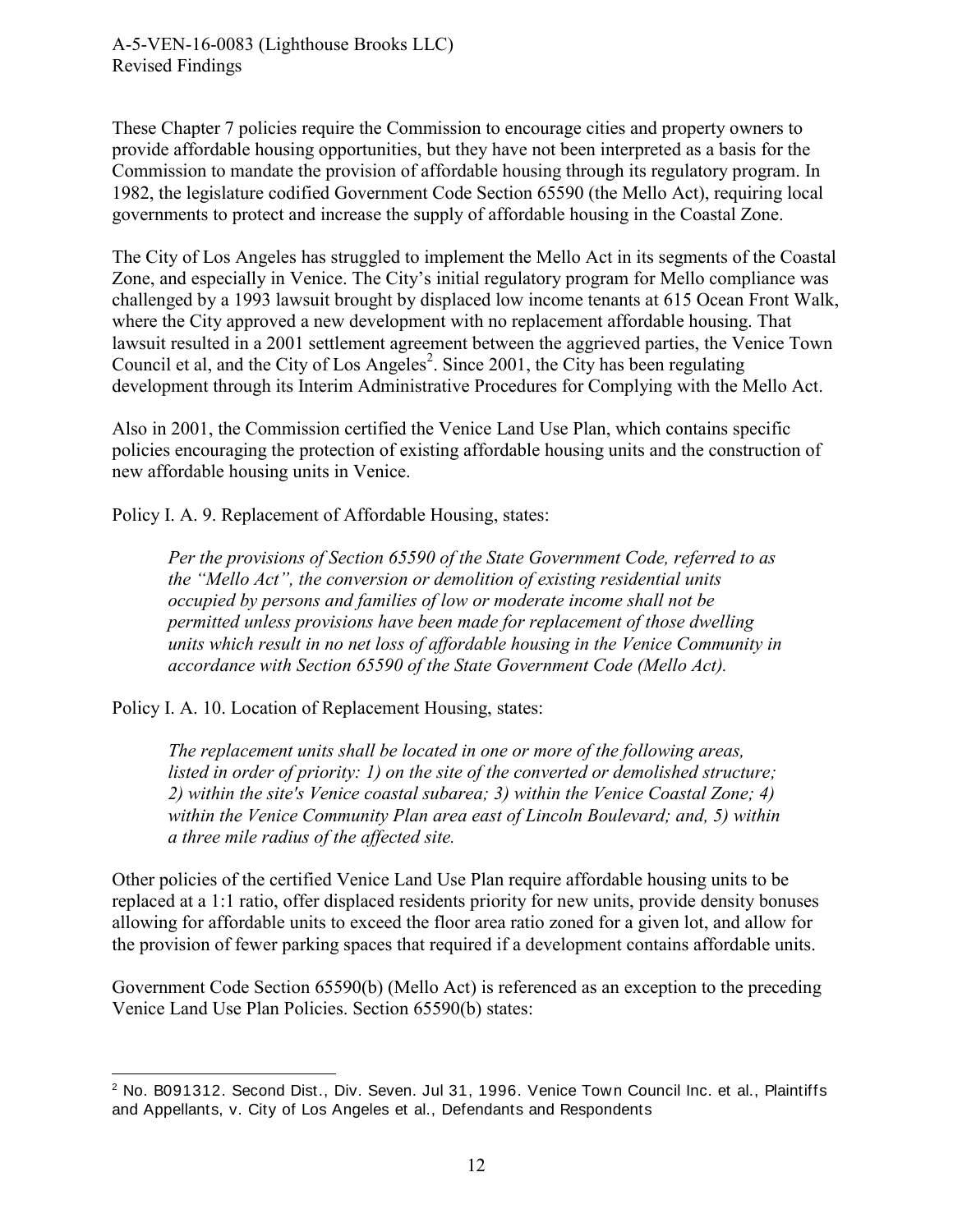*The requirements of this subdivision for replacement dwelling units shall not apply to the following types of conversion or demolition unless the local government determines that replacement of all or any portion of the converted or demolished dwelling units is feasible, in which event replacement dwelling units shall be required:* 

*(1) The conversion or demolition of a residential structure which contains less than three dwelling units, or, in the event that a proposed conversion or demolition involves more than one residential structure, the conversion or demolition of 10 or fewer units.* 

As part of its Interim Procedures for Complying with the Mello Act, the City developed a worksheet to assist applicants who propose demolition or conversion of affordable housing units in the Coastal Zone. The "Advisory Notice and Screening Checklist" which the applicant completed through the Los Angeles Department of City Planning Review has three steps which serve to determine whether replacement affordable housing units may be required. For the subject application, the applicant indicated in Steps One and Two that the demolition of the preexisting duplex and triplex would include the demolition of existing residential units. In Step Three, the applicant identified the proposed project as a small new housing development, which the worksheet identifies as automatically exempt from the requirement to provide inclusionary housing units. The applicant appears to have conflated what are actually two distinct scenarios: demolishing existing housing units and constructing new housing in place vs. constructing new housing where in a location which did not previously support housing.

Additionally, the City findings in its approval of Parcel Map AA-2012-2949-PMLA-SL indicate: "The project is not consistent with the special requirements for low and moderate income housing units in the Coastal Zone as mandated by California Government Code Section 65590 (Mello Act). The proposed project does not qualify for the Small New Housing exemption from the Mello Act. Furthermore, in a memo dated September 27, 2012, the Los Angeles Housing Department determined that the project would involve the demolition of two affordable housing units. Therefore, the applicant/owner/developer is required to provide inclusionary affordable dwelling units on-site or within the Coastal Zone."

Nonetheless, the applicant completed a feasibility study for potential replacement of two affordable rental units. The Los Angeles Department of City Planning accepted the feasibility study and determined that it would be economically infeasible for the applicant to provide replacement affordable rental units through its findings in approval of combined Local Coastal Development Permit/Mello Act Review ZA-2013-383-CDP-MEL; October 23, 2013.

While the appellants raise issues related to the City's compliance with the Mello Act, the Coastal Commission has no jurisdiction to alter the City's Mello Act determinations. The Government Code makes it clear that it is the responsibility of the local government to implement Section 65590. Therefore, the appellant's contentions regarding the City's Mello Act determination do not raise a substantial issue because the Commission does not have jurisdiction to review those contentions.

As indicated in Section III: Project History, on August 19, 2016 the Coastal Commission received a Notice of Permit Issuance for ZA-2013-383-CDP-MEL, dated August 16, 2016,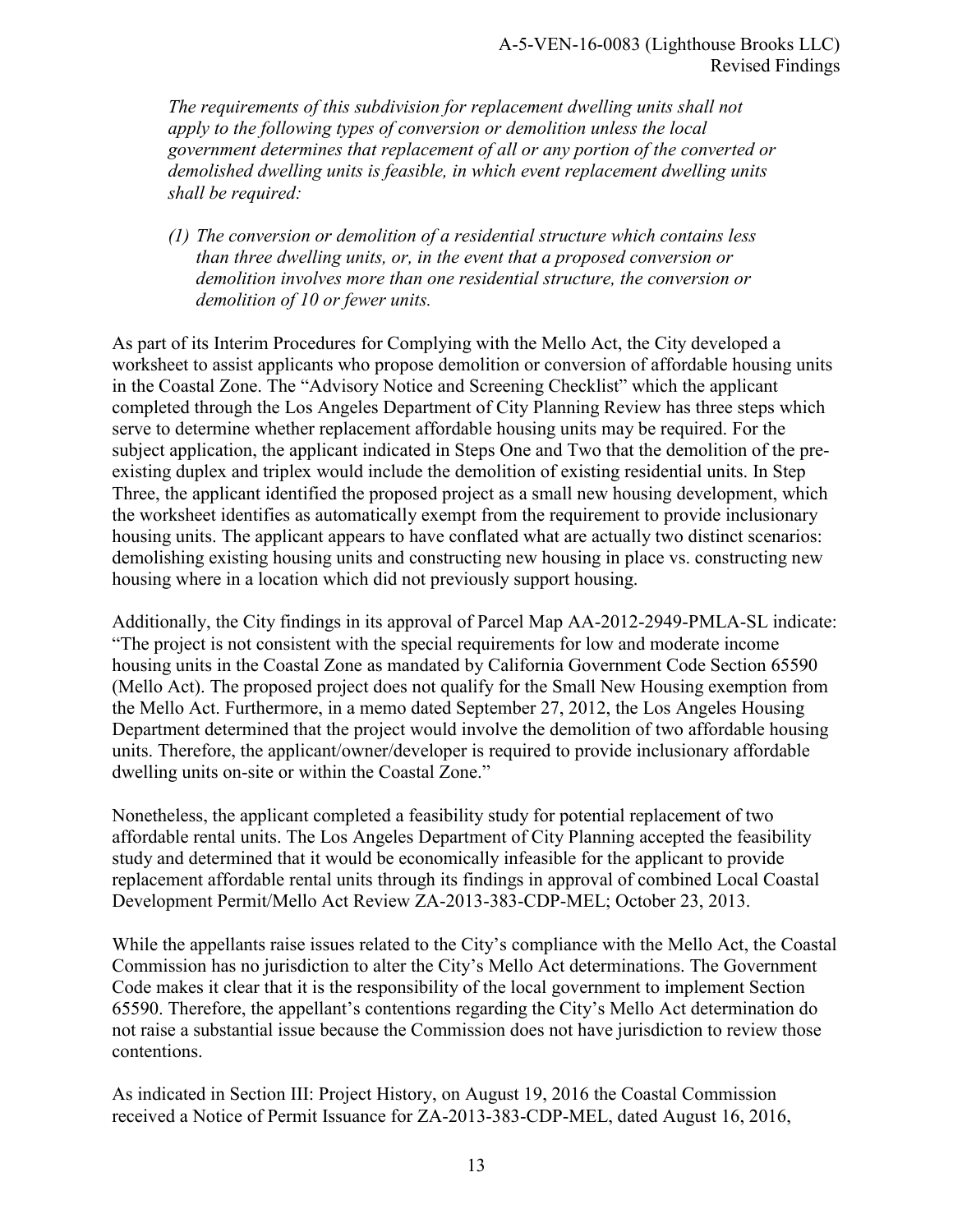nearly three years after the local coastal development permit was approved. Public Resources Code Section 30620.5(c) and 14 California Code of Regulations Section 13315 require the local government to provide this notice within five working days of its action, and 14 California Code of Regulations Section 13315 states that "[u]nless the local government provides such notification to the commission, the permit issued by the local government shall be of no force and effect." Accordingly, the local permit was not effective until the City issued the permit, provided the Commission with proper notice, and either the Commission's appeal period ran or the Commission reached a final decision on a submitted appeal. Here, Commission staff initiated the required 20 working-day appeal period after receiving proper notice of the City's action on August 19, 2016. On September 19, 2016, the Coastal Commission's Acting Executive Director and a group of 43 Venice residents identified as Jenni Hawk et al submitted separate appeals of the City's approval of the local coastal development permit **([Exhibit 11\)](https://documents.coastal.ca.gov/reports/2017/5/F17a/F17a-5-2017-exhibits.pdf)** within 20 working days of the date the City provided the notice of final local action to the Commission's South Coast District office in Long Beach.

While one group of appellants has requested that the local coastal development be revoked and the City of Los Angeles be reprimanded for its action to approve the permit, the appellants have not provided any additional evidence indicating that the City violated its municipal code through its noticing or hearing procedures. The appellants' assertion that the City did not include the demolition of the duplex and the triplex in the project description for ZA-2013-383-CDP-MEL is true, but the demolition was described on page 6 and page 9 of the City's findings in its combined local coastal development permit and Mello Act review. The appellants' concerns appear to be primarily related to the City's ongoing struggle to implement the Mello Act and preserve affordable housing in the Coastal Zone, which the Commission does not have jurisdiction to review. The Commission's substantial issue analysis is limited to the conformity of the action of the local government with the Chapter 3 policies of the Coastal Act.

Both appeals contend that the City-approved development is not consistent with Sections 30251 and 30253 of the Coastal Act because the mass and scale of the structures are not consistent with the character of the Oakwood subarea of Venice. Additionally, the group of residents' appeal identifies the four unit Small Lot Subdivision development as a "hostile takeover" which threatens not only the visual resources but the social fabric of the community.

Section 30251 of the Coastal Act states:

*The scenic and visual qualities of coastal areas shall be considered and protected as a resource of public importance. Permitted development shall be sited and designed to protect views to and along the ocean and scenic coastal areas, to minimize the alteration of natural land forms, to be visually compatible with the character of surrounding areas, and, where feasible, to restore and enhance visual quality in visually degraded areas. New development in highly scenic areas such as those designated in the California Coastline Preservation and Recreation Plan prepared by the Department of Parks and Recreation and by local government shall be subordinate to the character of its setting.*

Section 30253(e) of the Coastal Act states:

*New development shall…*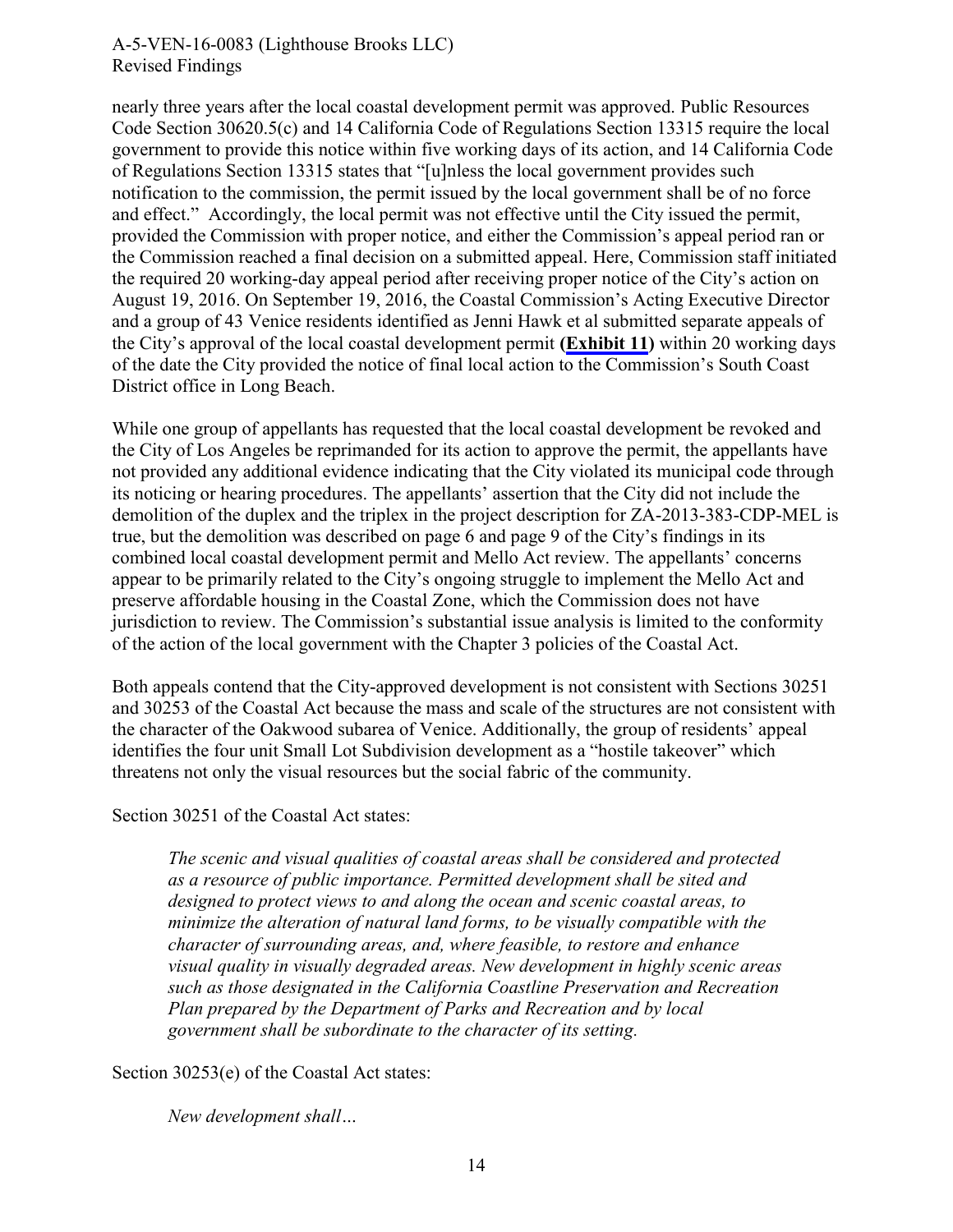*(e) where appropriate, protect special communities and neighborhoods that, because of their unique characteristics, are popular visitor destination points for recreational uses.* 

Sections 30251 and 30253 of the Coastal Act require permitted development to be visually compatible with the character of surrounding areas and require protection of communities and neighborhoods that, because of their unique characteristics, are popular visitor destination points for recreational uses. The Venice community – including the beach, the boardwalk, the canals, and the eclectic architectural styles of the neighborhoods – is one of the most popular visitor destinations in California. According to the Venice Chamber of Commerce, 16 million people visit annually, drawn by the unique characteristics of the area including "the Pacific Ocean, Boardwalk vendors, skaters, surfers, artists, and musicians."<sup>3</sup> Venice was the birthplace of The Doors and The Lords of Dogtown and its unique characteristics attracted myriad artists and musicians from the Beat Generation to the poets and street performers who people still travel to Venice to see.

The Oakwood subarea (of which the subject property is in the center) is located approximately  $\frac{3}{4}$ of a mile inland of the beach and was developed almost entirely with one story homes and apartments in the early  $20<sup>th</sup>$  century (a duplex and triplex were constructed on the subject site in 1910). The City of Los Angeles SurveyLA Historic Resources Report for the Venice Community Plan Area identifies Oakwood as "the area bounded by Dewey Street to the northwest, Lincoln Boulevard to the northeast, California Avenue to the southeast, Electric Avenue to the southwest, and Hampton Drive to the west, evolved as an African-American enclave across multiple generations of ethnic migration to Southern California." The report continues: "the population of African-Americans in Venice tripled between 1910 and 1920 as blacks arrived to work as manual laborers, service workers, and servants to wealthy white residents. Some of the earliest black residents of Venice settled in the area because they were hired as employees of Abbot Kinney."

Development patterns in the Oakwood neighborhood and Venice as a whole changed in the mid- $20<sup>th</sup>$  century as more apartment buildings were developed to support greater density in an increasingly racially and culturally diverse area. **[Exhibit 4](https://documents.coastal.ca.gov/reports/2017/5/F17a/F17a-5-2017-exhibits.pdf)** features photos of the Oakwood neighborhood in the 1960s and 1970s. In her book "Ghost Town: A Venice California Life" Pat Hartman writes about growing up in the rear unit of an Oakwood parcel in 1978:

*Between us and the street are a small yard and the front house, tiny and storybook cute. Our back wall is separated from the alley by a paved parking area and a high chain link fence with gates. This apartment has three bedrooms, and the ones upstairs are exactly like it. The building is typical Southern California crackerbox, smeared outside with pinkish tan stucco. Inside, it somehow has the feel of a house. The stove and refrigerator are ancient and massive. The kitchen and bathroom counters are not Formica, but good old ceramic tiles with plenty of space for germs in the grout lines. And according to Marnie, we have a ghost: a dealer who was murdered when the place was a doper hangout. And we're only six blocks from the Pacific Ocean.*

Today, the Oakwood neighborhood is characterized primarily by one-story and two-story homes of varying architectural styles (often including two detached residential units per parcel), with

 $\overline{a}$ 3 Venice Chamber of Commerce w ebsite. < http://venicechamber.net/visitors/about -venice/>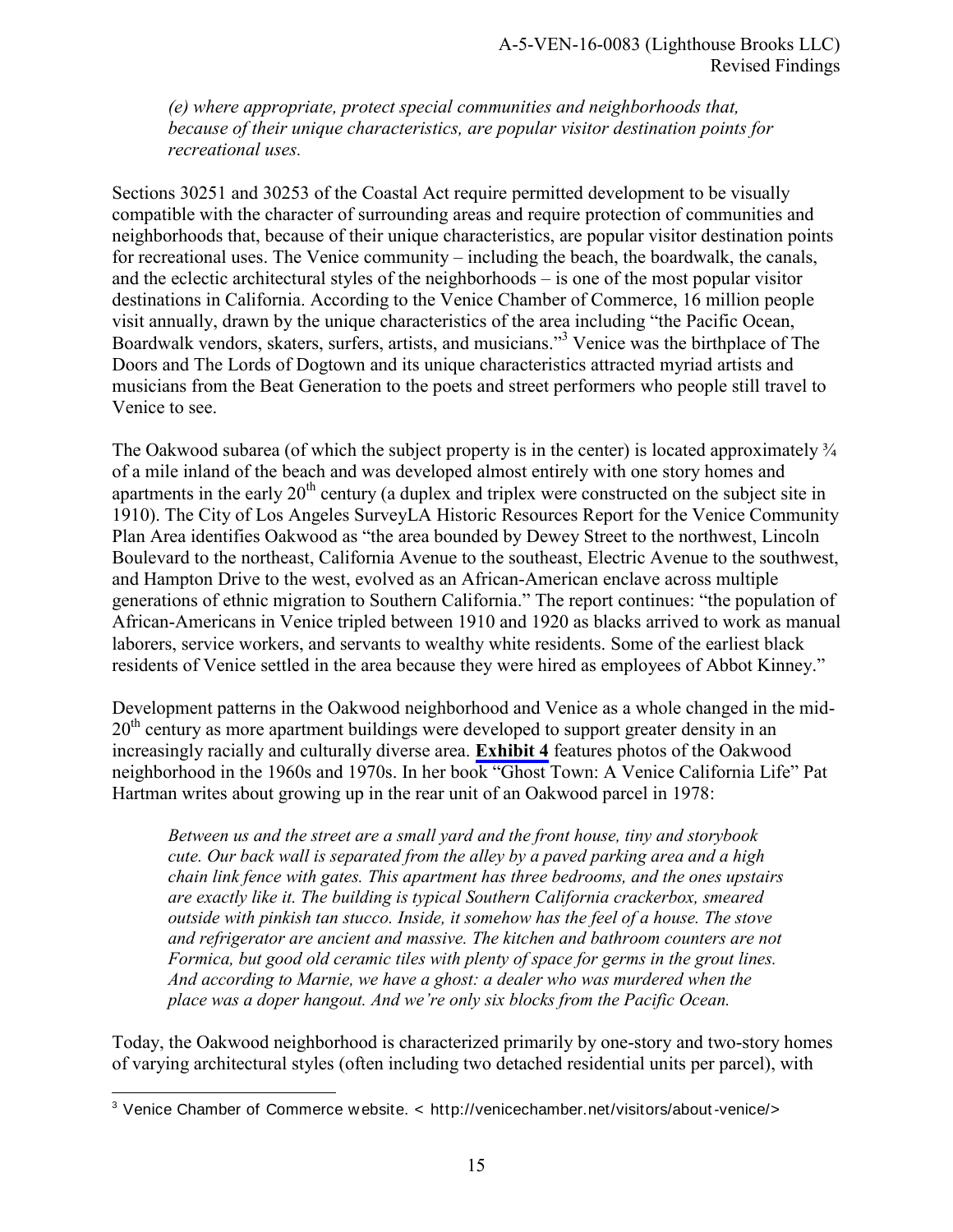several one-story and two-story multi-unit apartment structures, and some three-story structures. The four proposed three-story homes and two-story rear units subject to this appeal are constructed along the south side of a very long block (approximately 1,000 feet distance between 7<sup>th</sup> Avenue and Lincoln Boulevard). The long block is flat and entirely residential with an approximately 34-foot wide street featuring public parking on each side, and five-foot wide sidewalks fronting structures set back 10-to-30 feet. According to Los Angeles County Assessor data, the 700 and 800 blocks of Brooks Avenue feature homes constructed in each decade from the 1910s through the 2010s. The smallest structure is a 572 square foot one-story bungalow and the largest structure is a 7,168 square foot, two-story, seven unit apartment building. The appellants contend that the City-approved development is not consistent with the Chapter 3 policies of the Coastal Act and the standards of the Venice Land Use Plan because it is out of scale and not in keeping with the community character of the Oakwood subarea of Venice.

The protection of community character is a significant issue for the residents of Venice and the people of California. Venice has a unique blend of style and scale of residential buildings, historical character, walk streets, diverse population, as well as expansive recreation areas and attractions. These features make Venice a popular destination for both residents and tourists. As a result of its unique coastal districts, Venice is a coastal resource to be protected. As a primarily residential community, existing and ongoing residential development is a significant factor in determining Venice's community character. The continued change in the residential character of the Venice community, especially in the Oakwood and Milwood subareas, has been a cause of public concern over the years.

During the March 2014 Commission meeting, a group of Venice residents raised objections to the coastal development permit waiver process that was facilitating rapid demolition and construction of single family homes in the City of Los Angeles, particularly in the Oakwood and Milwood areas of Venice. Many residents expressed concerns over the lack of public review and public input in permit decisions, and urged the Commission to preserve community character of Venice, which is identified as a special coastal community by the certified Land Use Plan. Since 2014, the Commission has declined to authorize waivers of permit requirements for new residential projects in Venice, in hopes that project applicants and the City of Los Angeles would address public concerns regarding cumulative impacts of new residential development through the local coastal development permit process and the LCP development process. Additionally, since 2014, the Commission has reviewed residential development in Venice on a case-by-case basis with a goal of preserving the scale of residential neighborhoods and discouraging massive proposals that are out of character with surrounding development.

Both the appellants and the applicant have submitted streetscape analyses, which are included within **[Exhibit 5](https://documents.coastal.ca.gov/reports/2017/5/F17a/F17a-5-2017-exhibits.pdf)** and **[Exhibit 6](https://documents.coastal.ca.gov/reports/2017/5/F17a/F17a-5-2017-exhibits.pdf)**. The appellants indicate that there are 39 one story structures, 13 two-story structures, and 2 two-and-a-half story structures along both sides of the subject block. The appellants also provided data identifying lot sizes and unit sizes for every parcel on both sides of the subject block and an analysis which concludes that the proposed homes and detached structures subject to this appeal are taller and more massive, and sited on smaller parcels, than the vast majority of other residential structures on the block. Additionally, the appellants contend that the proposed structures are not articulated enough and their uniform architecture and substantial massing is out of character with other structures on the subject block **([Exhibit 5](https://documents.coastal.ca.gov/reports/2017/5/F17a/F17a-5-2017-exhibits.pdf))**.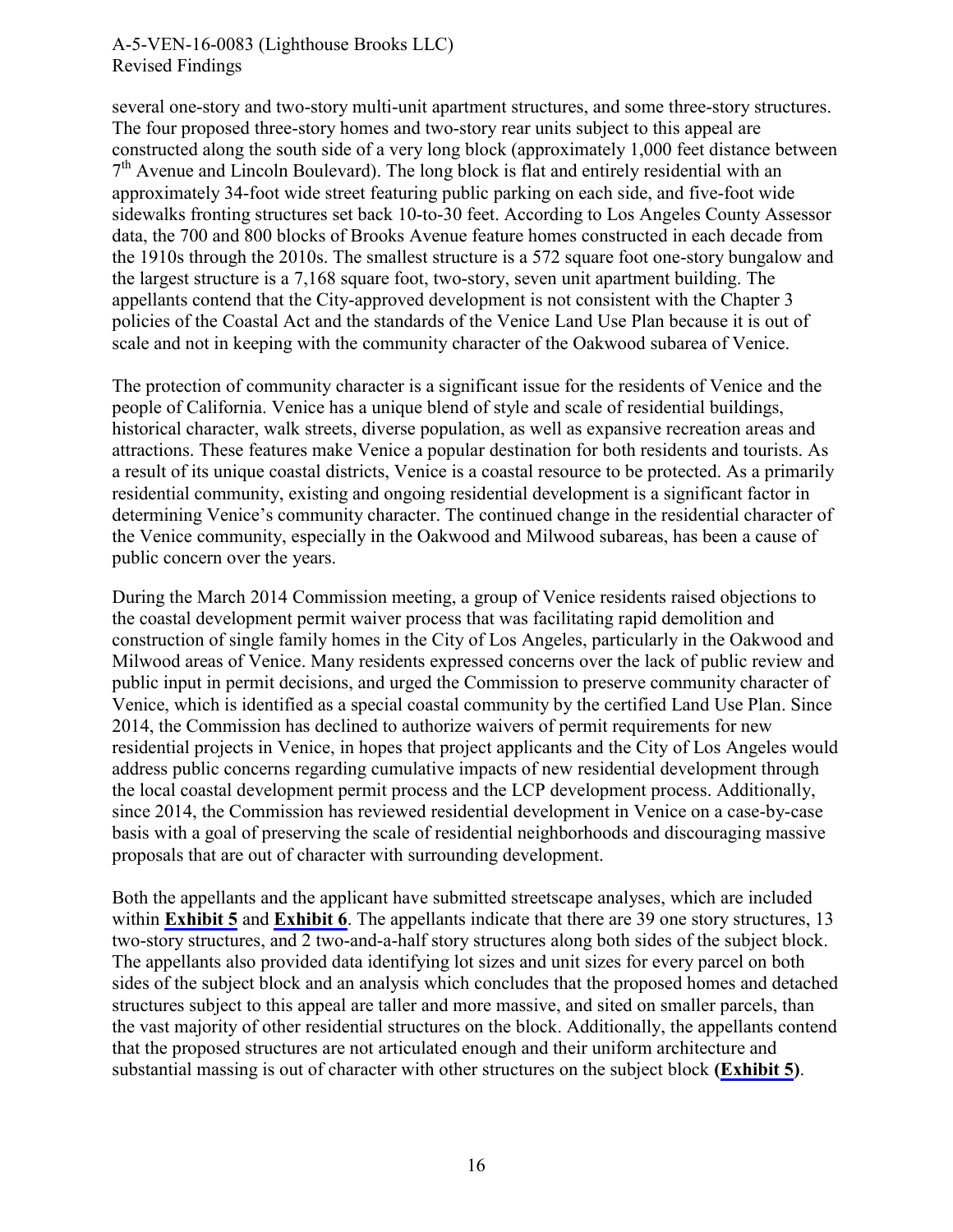In contrast, the applicant argues that there are many other three-story structures within ½ mile of the subject site and that the subject block is characterized by structures of varying heights, including modern, three-story structures. Specifically, the applicant identifies modern two-story and three-story structures on the same side of the block to the east and the west of the subject site, several of which have been approved by the Coastal Commission and the City of Los Angeles in the previous five years **[\(Exhibit 6\)](https://documents.coastal.ca.gov/reports/2017/5/F17a/F17a-5-2017-exhibits.pdf)**.

Aside from a different interpretation of what qualifies as a two-and-a-half story structure vs a three-story structure, the two analyses do not contradict one another. The appellants correctly point out that the majority (approximately 75%) of the structures on each side of the subject block are one-story, including the three residential structures on either side of the subject property and all five residential structures directly across the street. The applicant correctly points out that several two-story and three-story structures have been approved in the previous five years and contribute to the character of the block [see 5-13-1213-W (Walters); 5-12-281-W (Misakyan); 5-11-015-W (Jimenez); and 5-07-418-W (McVearry), all of which were waivers of coastal development permit requirements issued by the Executive Director, and were not subject to public hearings before the City or the Commission]. The applicant is also correct that there are three-story structures on other blocks within  $\frac{1}{2}$  mile of the subject site, but those blocks have different street widths, different prevailing setbacks, different lot size characteristics, and different development patterns than the subject block. Many of the three-story structures identified by the applicant are not in the Oakwood subarea, but rather in other subareas of Venice which have different building standards identified in the City's zoning code and the certified Land Use Plan.

When the Commission certified the Venice Land Use Plan (LUP) in 2001, it considered the potential impacts that development could have on community character and adopted residential building standards to ensure development was designed with pedestrian scale and in compatibility with surrounding development. Given the specific conditions surrounding the subject site and the eclectic development pattern of Venice, it is appropriate to use the certified LUP policies as guidance in determining whether or not the subject development is consistent with Coastal Act Sections 30251 and 30253. In this case, the certified Venice Land Use Plan echoes the priority expressed in Coastal Act for preservation of the nature and character of unique residential communities and neighborhoods.

Policy I. E. 1, General, states:

*Venice's unique social and architectural diversity should be protected as a Special Coastal Community pursuant to Chapter 3 of the California Coastal Act of 1976.* 

Policy I. E. 2. Scale, states, in part:

*New development within the Venice Coastal Zone shall respect the scale and character of the community development. Buildings which are of a scale compatible with the community (with respect to bulk, height, buffer and setback) shall be encouraged. All new development and renovations should respect the scale, massing, and landscape of existing residential neighborhoods…*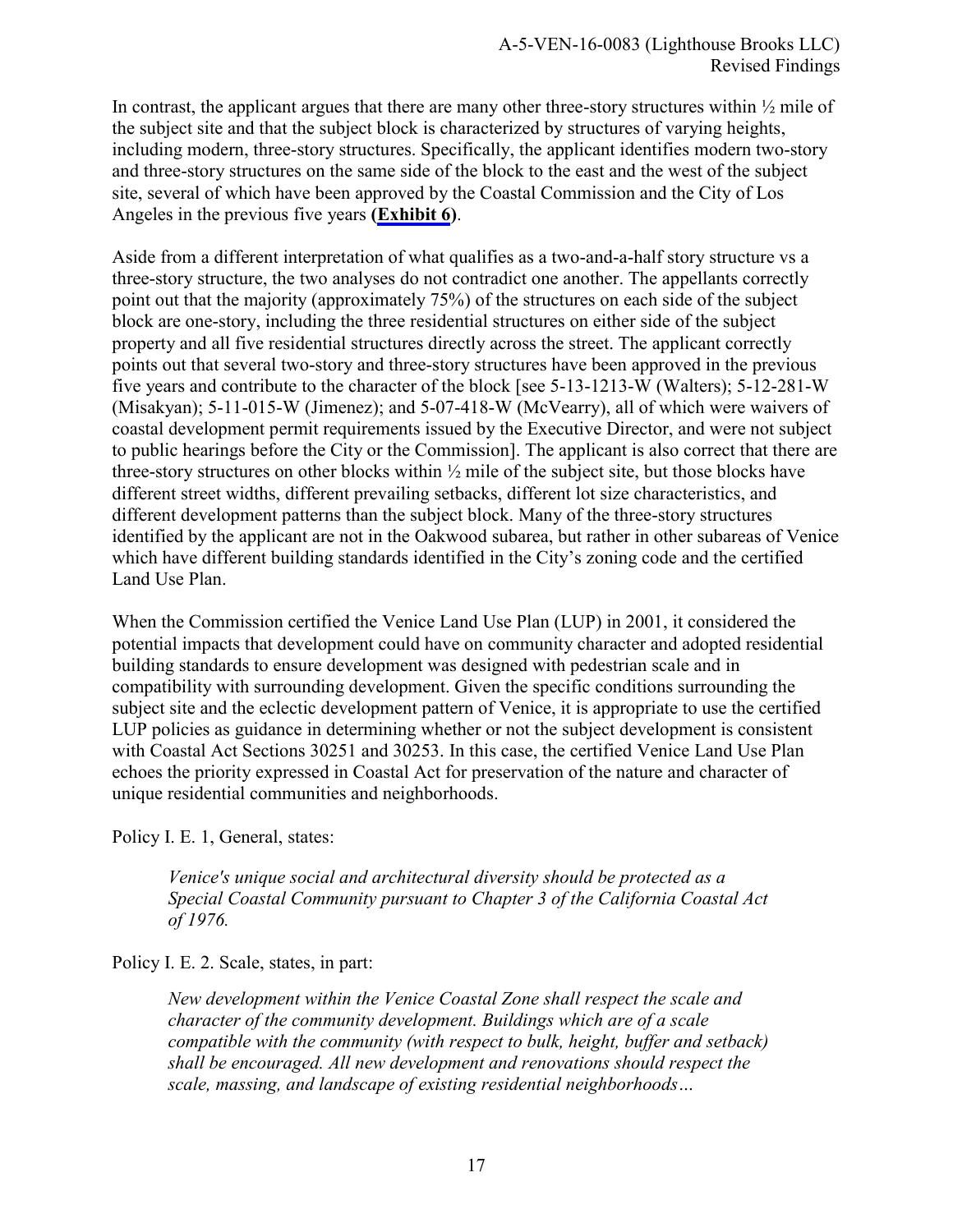Policy I. E. 3. Architecture, states:

*Varied styles of architecture are encouraged with building facades which incorporate varied planes and textures while maintaining the neighborhood scale and massing.* 

Policy I. A. 1, Preserve Stable Single Family Residential Neighborhoods, states, in part:

*Ensure that the character and scale of existing single-family neighborhoods is maintained and allow for infill development provided that it is compatible with and maintains the density, character, and scale of the existing development…* 

Through its approval of Case Number ZA-2013-383-CDP-MEL, the City of Los Angeles did not make findings specific to height, mass, or scale indicating whether or not the development was in character with the surrounding area. The City found: "the proposed project is located within a well-developed existing residential area. The building and infrastructure capable of supporting it have been in place for many years. The existing dwelling on the site is not a new development, since it was permitted and built in 1910. Neighboring residential uses are of a similar age. The proposed dwelling will be four new small single family dwellings. No deviations from the Municipal Code have been requested with respect to building height, parking, yards or lot coverage or any other provisions. The request entails the demolition current dwellings and its replacement with four new dwelling. Abutting uses include apartment buildings."

The findings in the City approval include a section identified as "Previous related actions in the area," but none of the four referenced actions were subject to a local coastal development permit. Three of the referenced actions relate to parcel map approvals and one is a Director's Sign-off, an administrative action. Section 4 of the City's findings references an approved project at 720 and 722 Brooks Avenue, also referenced by the applicant and identified earlier in this section: Waiver of coastal development permit requirements No. 5-07-418-W (McVearry) included demolition of a single family home and construction of two 30-foot high single family homes on one residential parcel with six on-site parking spaces.

A substantial difference between that project and the City-approved development which the Acting Executive Director and 43 Venice residents have appealed is the fact that the development on these appeals spans two residential parcels, which the applicant proposes to subdivide into four residential parcels and develop with four massive, nearly identical homes side-by-side. The other three story homes on the subject block were each constructed on one residential parcel. In two cases, Small Lot Subdivisions were approved by the City, but those were each for two structures on one lot, not four structures on two lots. In one of those cases the structures were developed front to back in order to reduce massing from the street, rather than side-by-side with zero side yard setbacks as the subject application proposes. In another case at 804 Brooks Avenue, 5-11-015-W (Jimenez), the City and the Executive Director approved construction of a new 25-foot high single family home in the front portion of a residential parcel that already had a residential unit at the rear. Finally, the Commission recently found that the City's approval of two single family homes on a single residential parcel at 672 Brooks Avenue (one block west of the subject site) raised no substantial after that project was appealed [see: A-5-VEN-15-0059 (Kamdar)]. That project included a Small Lot Subdivision, but the two homes were developed front to back and the street-fronting home was two-stories and 23-feet high.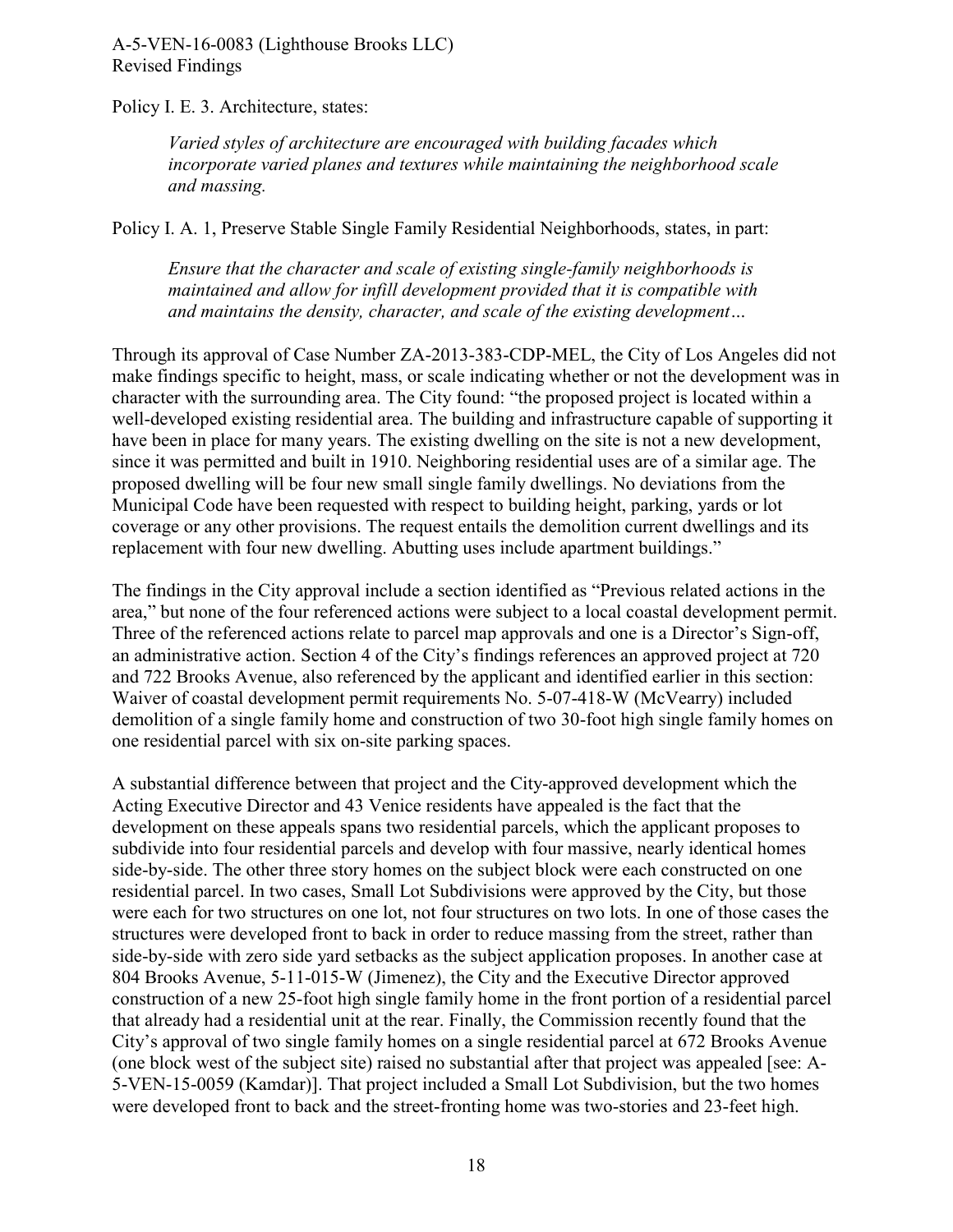Another substantial difference between the City-approved development and other homes of similar size approved nearby is the subject development does not feature substantial articulation, as called for by the development standards of the Venice Land Use Plan. Policy I.E.3 of the Land Use Plan indicates that "varied styles of architecture are encouraged with building facades which incorporate varied planes and textures while maintaining the neighborhood scale and massing." The sloped roof has been designed to meet the minimum requirement for an extra five feet of building height beyond the twenty-five feet permitted for flat roofs in the Oakwood subarea, but the City-approved development is not articulated except for the third level balcony. It consists of four massive structures side-by-side, with rectangular door openings at each level.

The design of the four structures is nearly identical, and cumulatively, they represent a wall set back the minimal distance from the sidewalk (the applicant indicates that the design has been modified to provide differentiation of two of the four homes, but that design is not identified in the local coastal development permit subject to this appeal). Both the approved 10 foot setback (effectively 17 feet including the street dedication) and the as-built 15-to-19 foot setbacks are less than the setbacks of the adjacent structures to the east and to the west. The third story has been set back the minimum five-feet in order to gain an additional five feet over the twenty-five foot height limit, but aside from that element, the façade of the four homes is not varied and landscaping is not called out. The zero foot setbacks between the two homes are out of character with the block, where no other homes feature such a design, and are out of character in Venice generally. Additionally, the four structures at the rear alley form a similar wall when viewed cumulatively. The accessory structures at the rear are not as high or as massive as those at the front, but they are visible from Brooks Avenue and contribute to the substantial massing of the proposed project, which effectively includes eight structures on two existing residential parcels.

Analyzed cumulatively, the homes and accessory units are not consistent with Coastal Act Section 30251 because they will not be visually compatible with the character of surrounding areas. The project would not be consistent with Venice Land Use Plan Policy 1.E.2 because it would not respect the scale, massing, and landscape of existing residential neighborhoods. The scale and massing of the existing block, and the Oakwood neighborhood, is one-story and twostory single family homes and one-story and two-story multi-unit structures. The City's approval of four massive three-story structures adjacent to a trifecta of one-story structures on either side and one-story structures across the street is not consistent with Section 30251 or Policy 1.E.2 because it is not visually compatible with the character of the surrounding area. Additionally, the project is not consistent with Coastal Act Section 30253 because it does not protect the character of the Venice community which is a popular visitor destination points for recreational uses. Nor is the development consistent with Land Use General Policy 1.E.1 because it would not protect the unique social and architectural diversity of Venice, which is identified as a Special Coastal Community. Approval of this development would set a precedent for out of scale development in Venice, and additional development of this type (massive structures side-by-side with minimal articulation and lack of architectural diversity) would adversely affect the community character of Venice, which is a popular destination point specifically for its unique characteristics.

Additionally, the City-approved development is not consistent with Coastal Act Section 30231 and with previous Commission-approved projects in Venice because the plans do not identify any drainage, landscape, or low impact development features.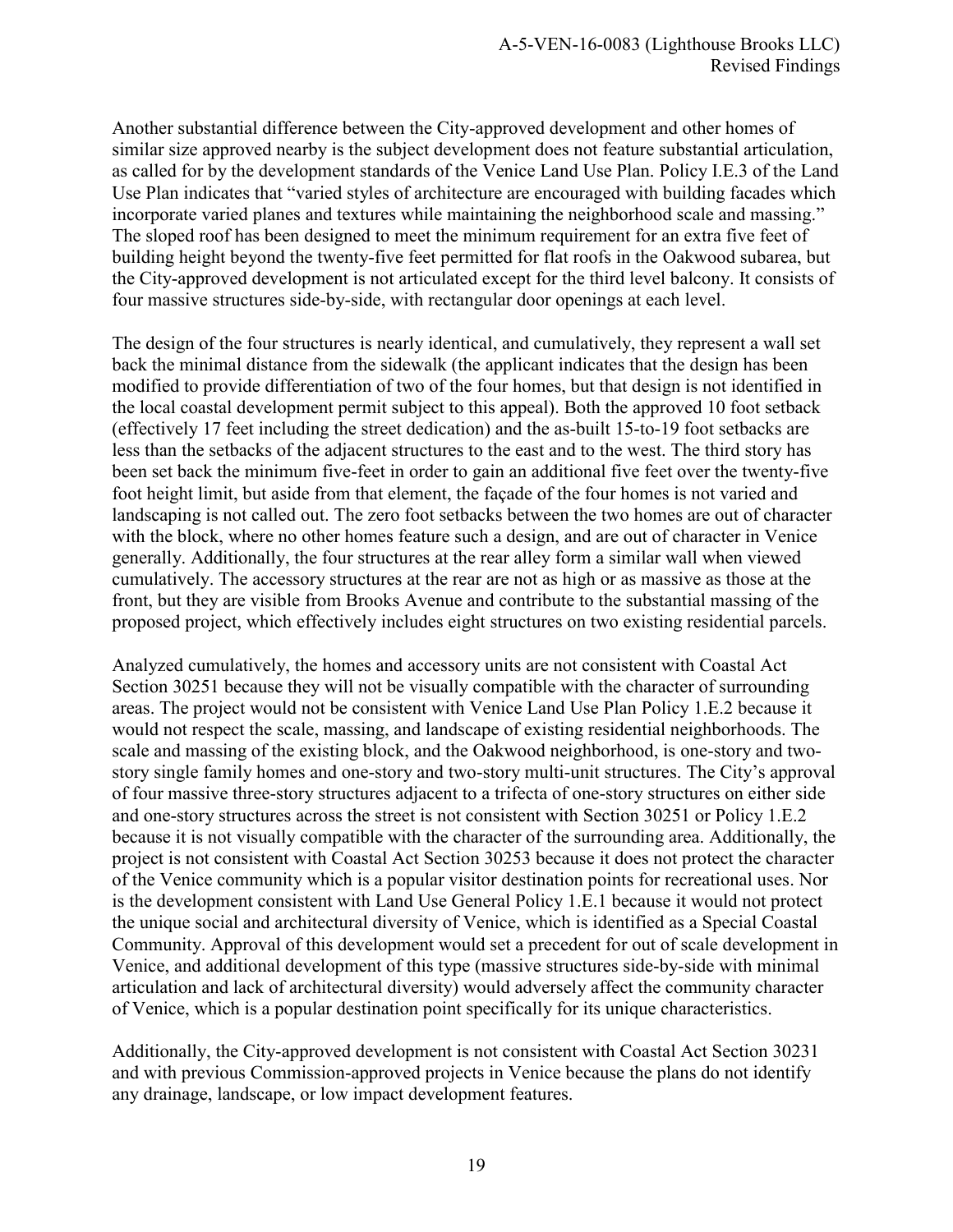Section 30231of the Coastal Act states:

*The biological productivity and the quality of coastal waters, streams, wetlands, estuaries, and lakes appropriate to maintain optimum populations of marine organisms and for the protection of human health shall be maintained and, where feasible, restored through, among other means, minimizing adverse effects of waste water discharges and entrainment, controlling runoff, preventing depletion of ground water supplies and substantial interference with surface water flow, encouraging waste water reclamation, maintaining natural vegetation buffer areas that protect riparian habitats, and minimizing alteration of natural streams.*

In order to preserve visual resources and to ensure consistency with the water quality requirements of Coastal Act Section 30231, the Commission has required drought tolerant, noninvasive landscaping and drip or microspray irrigation to minimize water usage, and has required drainage devices to maximize stormwater infiltration. The Commission has also reviewed fence height, required trees to be replaced in order to enhance visual resources, and avoid adverse impacts to community character. The City-approved local coastal development permit does not include findings or plans to ensure drainage, landscaping, and fencing are consistent with Coastal Act policies, although the applicant submitted revised plans identifying these features after the appeal was filed.

Only with careful review of the City-approved project can the Commission ensure that community character is preserved and visual resources are protected. If the Commission finds that a substantial issue exists, the Commission will have the opportunity to review and act on the project at the subsequent de novo hearing. Applying the five factors listed in the prior section clarifies that the appeal raises "a substantial issue" with respect to Chapter 3 of the Coastal Act, and therefore, does meet the substantiality standard of Section 30265(b)(1).

The first factor is the degree of factual and legal support for the local government's decision that the development is consistent or inconsistent with the relevant provisions of the Coastal Act. The City included the majority of its findings within the first section of its report titled: "The development is in conformity with Chapter 3 of the California Coastal Act of 1976." The City's findings do not reference any specific Coastal Act policies but appear to relate to Coastal Act Section 30250, which requires new development to be located within existing developed areas. The City made no findings in relation to the development's consistency with Coastal Act Sections 30251 and 30253, related to visual resources and community character. The City referenced the Municipal Code and the Venice Specific Plan, which are not the standard of review and which the Commission declined to certify as an Implementation Plan amendment in 2000. The findings make no reference to the Venice Land Use Plan, which is a certified document and may be used as guidance to determine consistency with the Chapter 3 policies of the Coastal Act. The City references other development in Venice approved by the City and by the Commission, but does not analyze the subject development in relation to the previously approved development. Additionally, the City approved plans do not identify any drainage, landscape, or low impact development features that the Commission has previously required in developed areas to ensure consistency with the water quality requirements of Coastal Act Section 30231. Finally, the applicant has completed the majority of the development without the benefit of a valid coastal development permit and has changed the plans throughout the development process, such that they are no longer consistent with the City-approved coastal development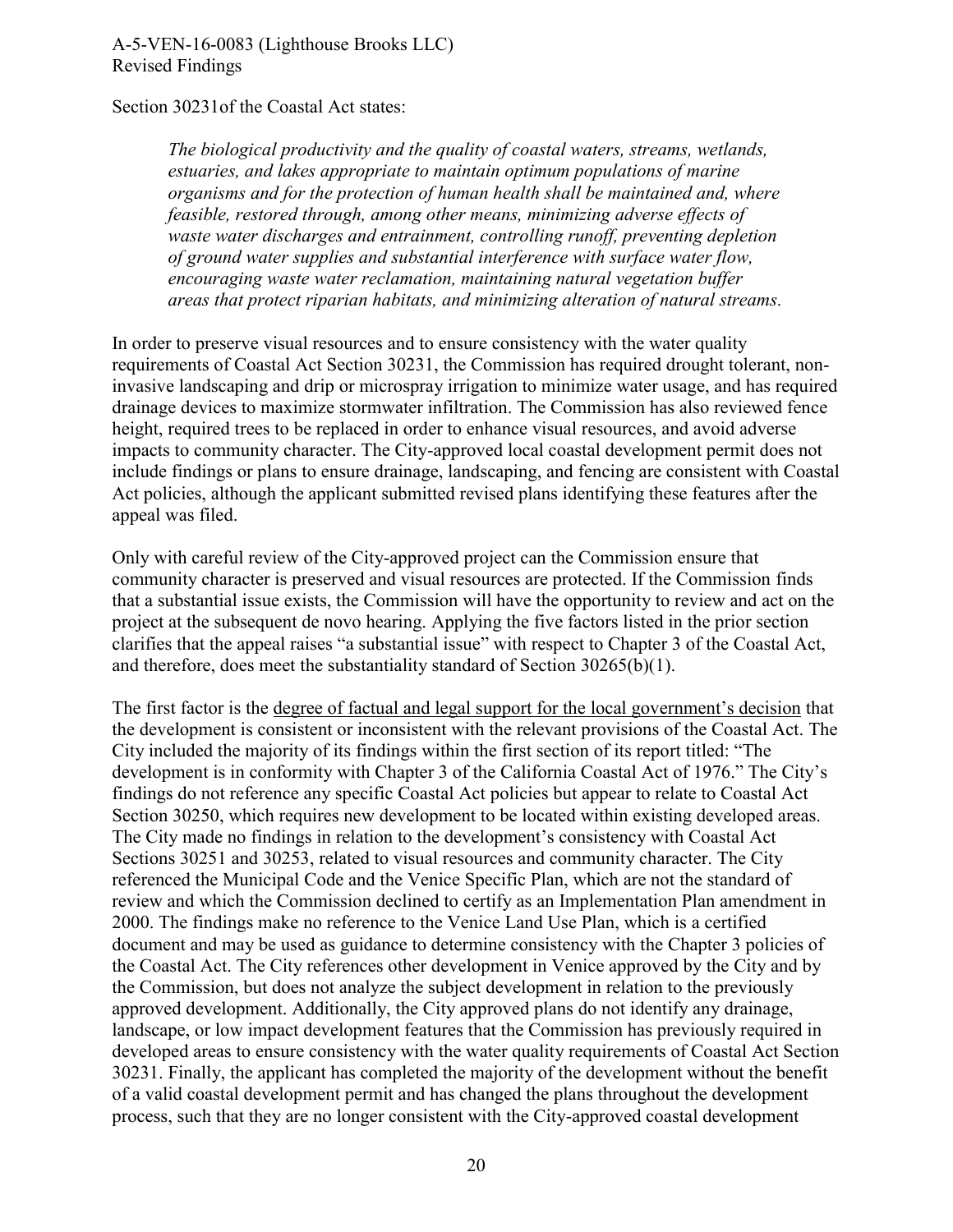permit. Therefore, the City's approval is not consistent with Coastal Act Sections 30231, 30251, and 30253 and does not include adequate factual and legal support to justify its decision.

The second factor is the extent and scope of the development as approved or denied by the local government. The existing development is a duplex and a triplex on two residential parcels. The City-approved development authorizes the demolition of those structures, subdivision of the parcels, and construction of four homes and four accessory structures. The scope is greater than that of the surrounding development, which is comprised primarily of one-story single family homes. The locally approved project would have adverse impacts to visual resources and community character. The scope of the four homes would be more massive than any other development on the subject block, including approximately 10,000 square feet of living space and additional vehicle parking area.

The third factor is the significance of the coastal resources affected by the decision. The Cityapproved project, and others like it that could be approved in the future, would adversely affect the character of the Oakwood neighborhood of Venice, which is a unique coastal community, because it is not consistent with the surrounding development pattern. Additionally, the project has the potential to negatively and cumulatively impact the biological productivity and water quality of nearby coastal resources because specific landscaping, drainage, and construction best management practices have not been required. Therefore, the development would significantly adversely affect coastal resources.

The fourth factor is the precedential value of the local government's decision for future interpretations of its Local Coastal Program (LCP). The City does not currently have a certified LCP but it does have a certified Land Use Plan. The City-approved development is not consistent the residential building standards related to scale, mass, and architectural diversity set forth in the certified Land Use Plan. Additionally, the project is not consistent with previous Commission actions in the area, which have not authorized massive three- story homes with minimal setbacks and minimal articulation in an area with primarily one-story single family homes and some twostory and three-story residential structures. Thus, the project, as approved with conditions, raises a substantial issue with regard to the project's conformity with the certified Land Use Plan. Approval of a project that is not consistent with the standards of the Land Use Plan would set a precedent for other projects that are not consistent with the Land Use Plan and would prejudice the City's ability to prepare a certified LCP for Venice.

The final factor is whether the appeal raises local issues, or those of regional or statewide significance. This appeal raises specific local issues, but Venice is one of the most popular visitor destinations in the state making its preservation as an eclectic community with a unique character a statewide issue. Therefore, the City's approval does raise issues of statewide significance.

In conclusion, the primary issue for the appeals is potential adverse impacts to visual resources and community character. In this case, the City-approved project is not in conformity with the Chapter 3 policies of the Coastal Act and therefore, the Commission finds that the appeals raise a substantial issue as to conformity with the Chapter 3 policies of the Coastal Act.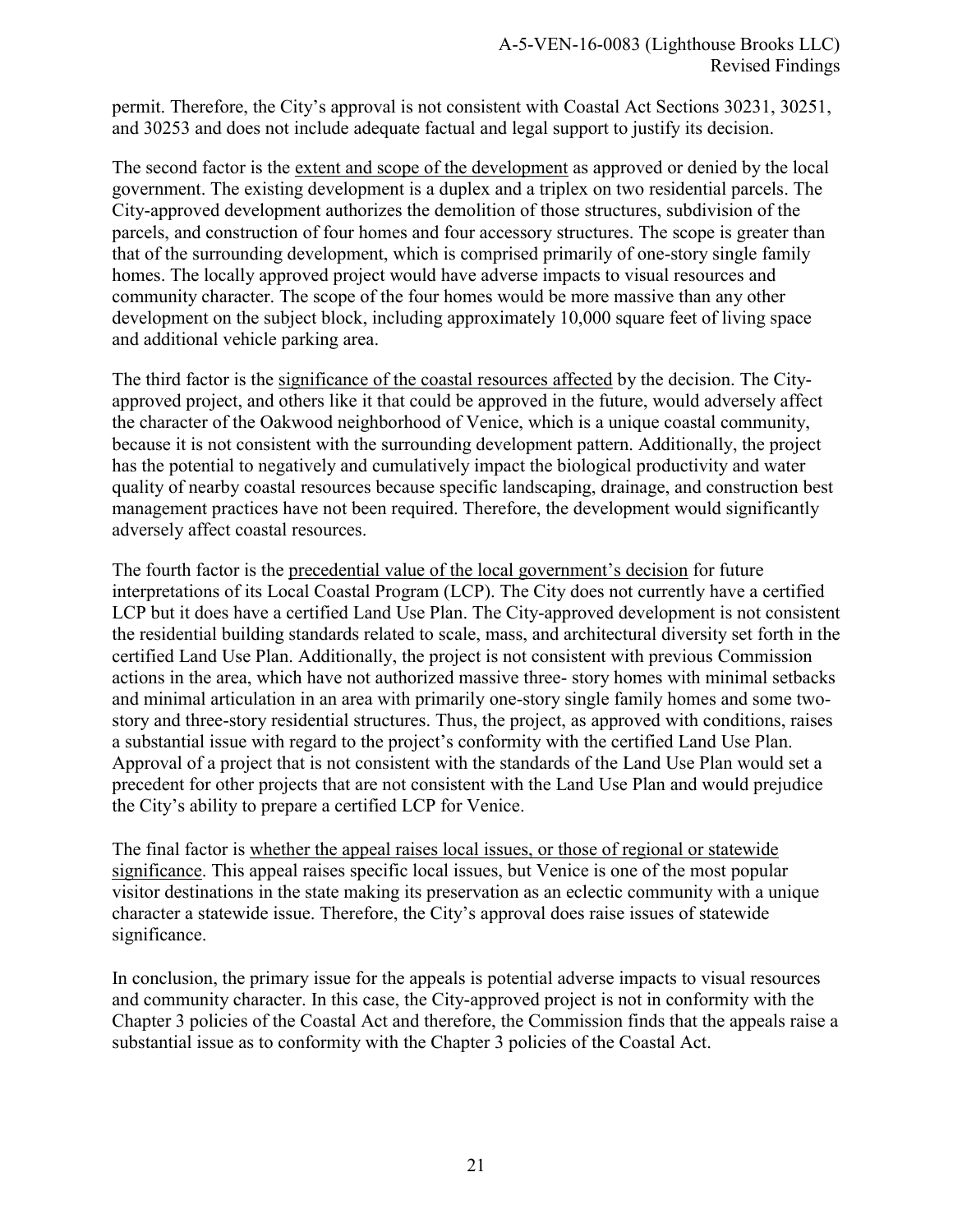## <span id="page-21-0"></span>**VII. MOTION AND RESOLUTION – DE NOVO REVIEW REVISED FINDINGS**

**Motion:**

*I move that the Commission approve Coastal Development Permit No. A-5-VEN-16-0083 for the development proposed by the applicant.* 

*I move that the Commission adopt the revised findings proposed by staff in support of the Commission's action on December 8, 2016 to approve Coastal Development Permit No. A-5-VEN-16-0083.* 

Staff recommends a NO vote. Failure of this motion will result in denial of the permit and adoption of the following resolution and findings. The motion passes only by affirmative vote of a majority of the Commissioners present.

**Staff recommends a YES vote. Passage of the motion will result in the adoption of revised findings as set forth in this staff report. The motion requires a majority vote of the members from the prevailing side present at the December 8, 2016 hearing, with at least three of the prevailing members voting. Only those Commissioners on the prevailing side of the Commission's action are eligible to vote on the revised findings.** 

**The Commissioners on the prevailing side are: Bochco, Diaz, Howell, Kinsey, Lueveno, McClure, Mitchell, Turnbull-Sanders, and Uranga.**

## **Resolution:**

*The Commission hereby denies a coastal development permit for the proposed development on the grounds that the development will not conform with the policies of Chapter 3 of the Coastal Act and will prejudice the ability of the local government having jurisdiction over the area to prepare a Local Coastal Program conforming to the provisions of Chapter 3. Approval of the permit would not comply with the California Environmental Quality Act because there are feasible mitigation measures or alternatives that would substantially lessen the significant adverse impacts of the development on the environment.* 

*The Commission hereby adopts the findings set forth below for the approval of Coastal Development Permit No. A-5-VEN-16-0083 on the grounds that the findings support the Commission's decision made on December 8, 2016 and accurately reflect the reasons for it.*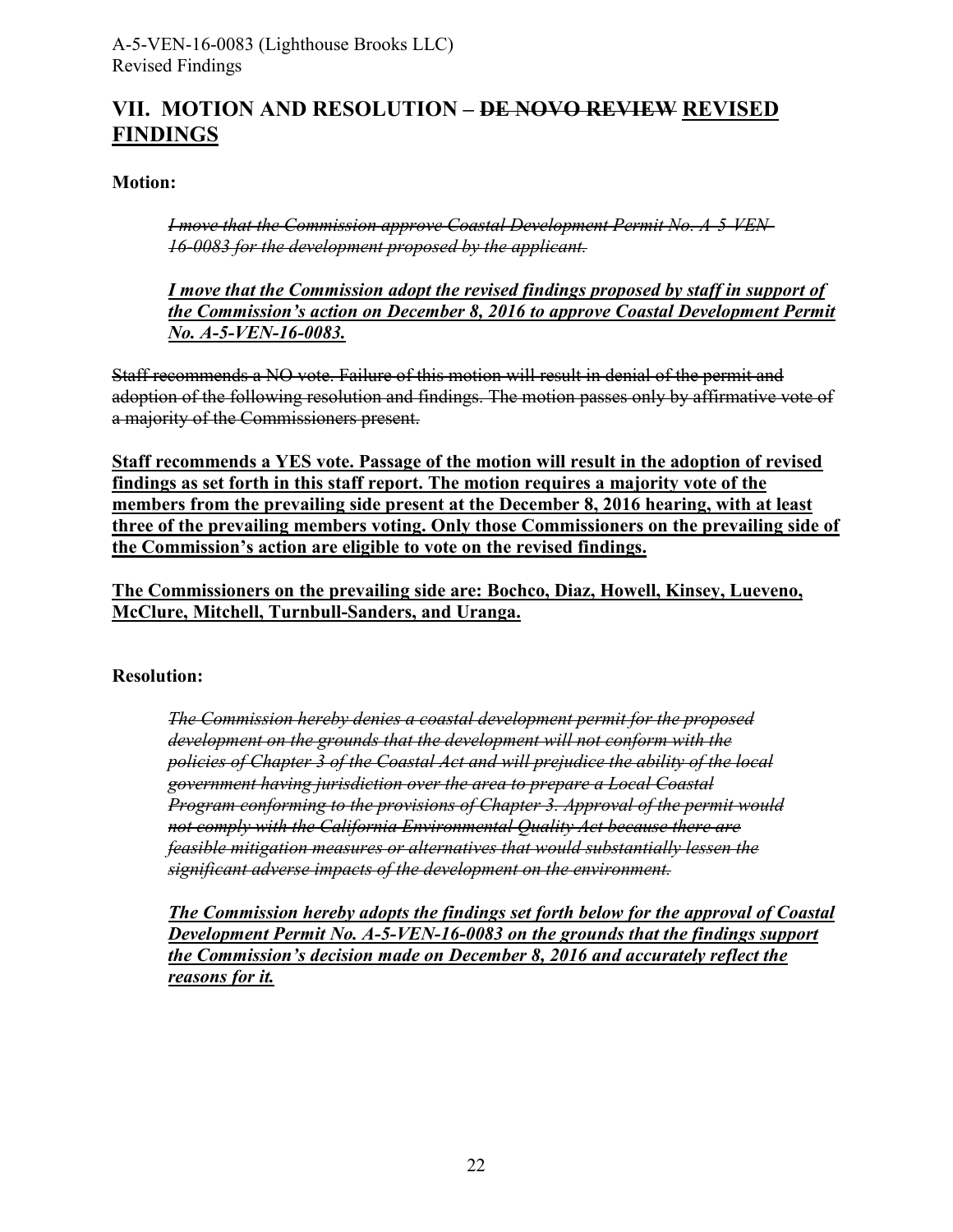# <span id="page-22-0"></span>**VIII. STANDARD CONDITIONS**

- **1. Notice of Receipt and Acknowledgment. The permit is not valid and development shall not commence until a copy of the permit, signed by the permittee or authorized agent, acknowledging receipt of the permit and acceptance of the terms and conditions, is returned to the Commission office.**
- **2. Expiration. If development has not commenced, the permit will expire two years from the date on which the Commission voted on the application. Development shall be pursued in a diligent manner and completed in a reasonable period of time. Application for extension of the permit must be made prior to the expiration date.**
- **3. Interpretation. Any questions of intent or interpretation of any condition will be resolved by the Executive Director or the Commission.**
- **4. Assignment. The permit may be assigned to any qualified person, provided assignee files with the Commission an affidavit accepting all terms and conditions of the permit.**
- **5. Terms and Conditions Run with the Land. These terms and conditions shall be perpetual, and it is the intention of the Commission and the permittee to bind all future owners and possessors of the subject property to the terms and conditions.**

# **IX. SPECIAL CONDITIONS:**

- **1. Submittal of Revised Final Plans. PRIOR TO ISSUANCE OF THE COASTAL DEVELOPMENT PERMIT, the applicant shall submit, for review and approval of the Executive Director, two sets of final plans, including detailed elevations, which shall be in substantial conformance with the plans dated October 18, 2016, revised to include the following modifications:** 
	- **Reduce height of top floor privacy walls to balcony height;**
	- **Utilize neutral color palette as shown in the rendering attached hereto; and**
	- **Modify door of middle units to include additional glass and remove diamond shape**

**The permittee shall undertake development in accordance with the approved final plans. Any proposed changes to the approved final plans shall be reported to the Executive Director. No changes to the approved final plans shall occur without a Commission amendment to this coastal development permit unless the Executive Director determines that no amendment is legally required.** 

- **2. Construction Responsibilities, Water Quality Control Measures and Debris Removal. By acceptance of this permit, the permittee agrees that the approved development shall be carried out in compliance with the following BMPs:** 
	- **a. No demolition or construction materials, debris, or waste shall be placed or stored where it may enter sensitive habitat, receiving waters or a storm drain, or be subject to wave, wind, rain, or tidal erosion and dispersion.**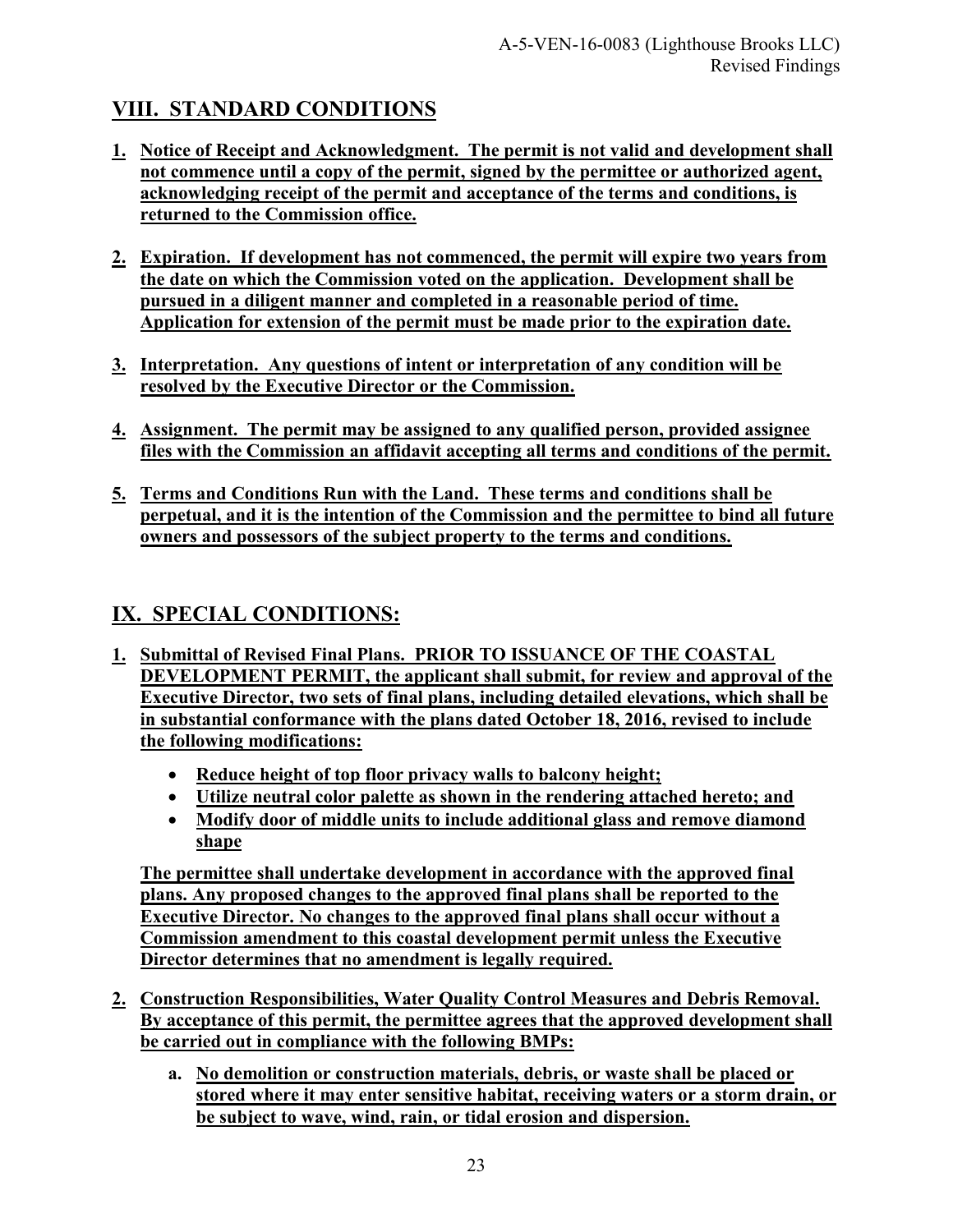- **b. No demolition or construction equipment, materials, or activity shall be placed in or occur in any location that would result in impacts to environmentally sensitive habitat areas, streams, wetlands or their buffers.**
- **c. Any and all debris resulting from demolition or construction activities shall be removed from the project site within 24 hours of completion of the project.**
- **d. Demolition or construction debris and sediment shall be removed from work areas each day that demolition or construction occurs to prevent the accumulation of sediment and other debris that may be discharged into coastal waters.**
- **e. All trash and debris shall be disposed in the proper trash and recycling receptacles at the end of every construction day.**
- **f. The applicant shall provide adequate disposal facilities for solid waste, including excess concrete, produced during demolition or construction.**
- **g. Debris shall be disposed of at a legal disposal site or recycled at a recycling facility. If the disposal site is located in the coastal zone, a coastal development permit or an amendment to this permit shall be required before disposal can take place unless the Executive Director determines that no amendment or new permit is legally required.**
- **h. All stock piles and construction materials shall be covered, enclosed on all sides, shall be located as far away as possible from drain inlets and any waterway, and shall not be stored in contact with the soil.**
- **i. Machinery and equipment shall be maintained and washed in confined areas specifically designed to control runoff. Thinners or solvents shall not be discharged into sanitary or storm sewer systems.**
- **j. The discharge of any hazardous materials into any receiving waters shall be prohibited.**
- **k. Spill prevention and control measures shall be implemented to ensure the proper handling and storage of petroleum products and other construction materials. Measures shall include a designated fueling and vehicle maintenance area with appropriate berms and protection to prevent any spillage of gasoline or related petroleum products or contact with runoff. The area shall be located as far away from the receiving waters and storm drain inlets as possible.**
- **l. Best Management Practices (BMPs) and Good Housekeeping Practices (GHPs) designed to prevent spillage and/or runoff of demolition or construction-related materials, and to contain sediment or contaminants associated with demolition or construction activity, shall be implemented prior to the on-set of such activity.**
- **m. All BMPs shall be maintained in a functional condition throughout the duration of construction activity.**
- **n. During construction of the project, no runoff, site drainage or dewatering shall be directed from the site into any street, alley or stormdrain, unless specifically authorized by the California Regional Water Quality Control Board.**

**The permittee shall undertake development in accordance with the approved plan. Any proposed changes to the approved final plan shall be reported to the Executive Director. No changes to the approved final plans shall occur without a Commission amendment to this coastal development permit unless the Executive Director determines that no amendment is required.**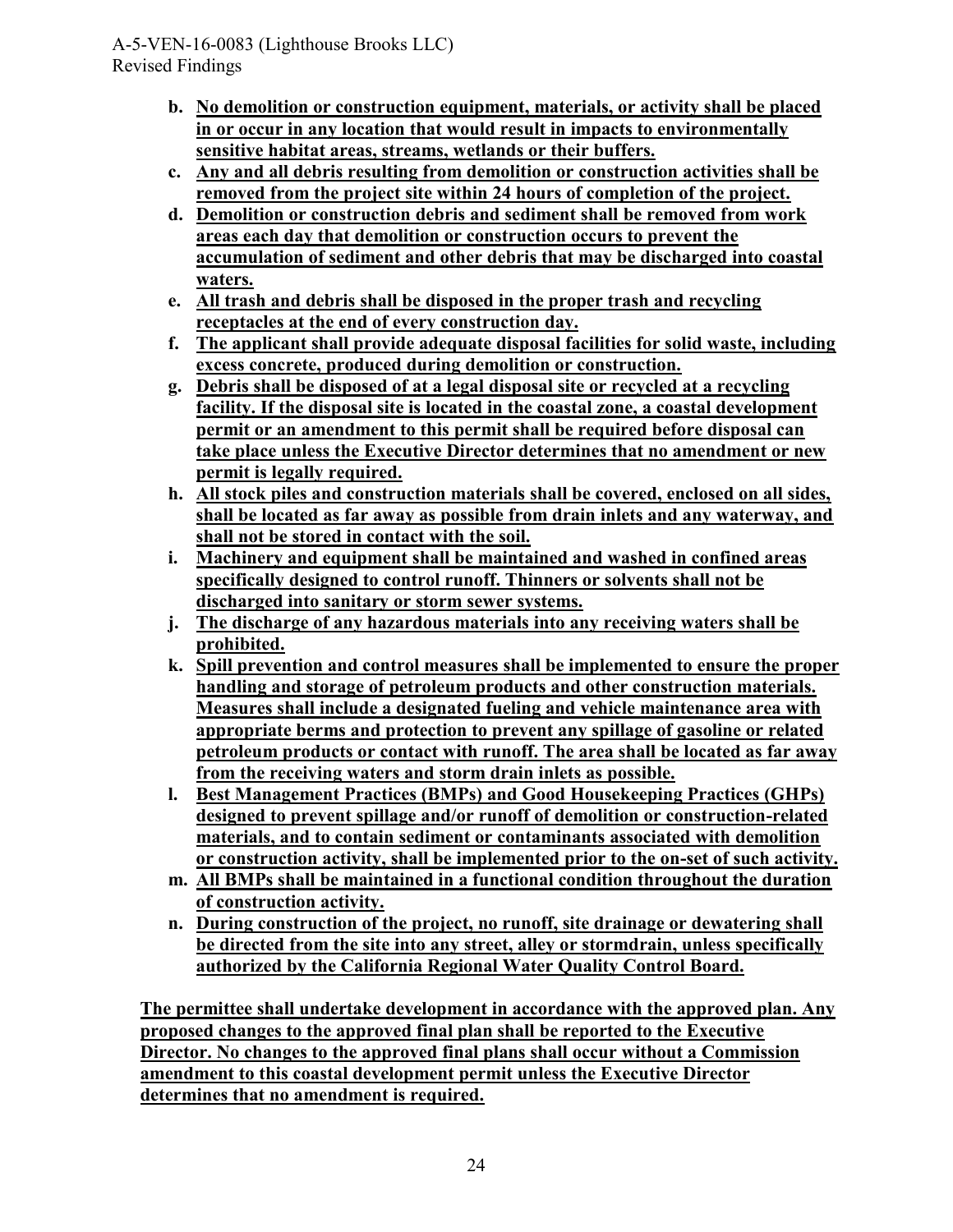- <span id="page-24-0"></span>**3. Landscape and Irrigation. By acceptance of the permit, the permittee agrees, on behalf of all future successors and assigns, that:** 
	- **a. Vegetated landscaped areas shall consist of native plants or non-native drought tolerant plants, which are non-invasive. No plant species listed as problematic and/or invasive by the California Native Plant Society (http://www.CNPS.org/), the California Invasive Plant Council (formerly the California Exotic Pest Plant Council) (http://www.calipc.org/), or as may be identified from time to time by the State of California shall be employed or allowed to naturalize or persist on the site. No plant species listed as a "noxious weed" by the State of California or the U.S. Federal Government shall be utilized within the property. All plants shall be low water use plants as identified by California Department of Water Resources (See: http://www.water.ca.gov/wateruseefficiency/docs/wucols00.pdf).**
	- **b. Use of reclaimed water for irrigation is encouraged. If using potable water for irrigation, only drip or microspray irrigation systems may be used. Other water conservation measures shall be considered, such as weather based irrigation controllers.**
- **4. Permit Compliance. The permittee shall undertake development in accordance with the approved final plans, specifically including the site plan, landscaping plan, and irrigation and drainage plan. Any proposed changes to the approved final plans shall be reported to the Executive Director. No changes to the approved final plans shall occur without a Commission-approved amendment to Coastal Development Permit No. A-5-VEN-16-0083 unless the Executive Director determines that no amendment is legally required.**

# **X. FINDINGS AND DECLARATIONS – DE NOVO REVIEW**

# **A. PROJECT LOCATION AND DESCRIPTION**

The findings included in Section VI, Subsection A are incorporated by reference.

If **Because** the Commission finds **found** that a substantial issue exists with respect to the conformity of the action of the local government with the Chapter 3 policies of the Coastal Act, the local coastal development permit is voided and the Commission may consider alternative project designs or mitigation measures in its de novo review.

The applicant is proposing demolition of a duplex and triplex on two residential parcels; subdivision to create four residential parcels; and construction of four approximately 2,500 square foot three-story single family homes, each including approximately a 660 square foot two-car garage topped by second story accessory living quarters and roof deck. The applicant has identified several changes to the City-approved plans, which include identification of drainage devices on the roof and water catchment devices in the yards, low and moderate water use plant species and trees, and fencing up to six feet high at the side yards. The revised plans **[\(Exhibit 3](https://documents.coastal.ca.gov/reports/2017/5/F17a/F17a-5-2017-exhibits.pdf))** also proposed to step the middle two homes back two feet further and step the two end homes two feet forward. The legal setbacks for all four homes are now proposed to be eight feet, although the effective setbacks from the sidewalk would be 15-to-19 feet. The revised plans also include changes to some exterior partition walls and balconies. **The applicant proposes that the**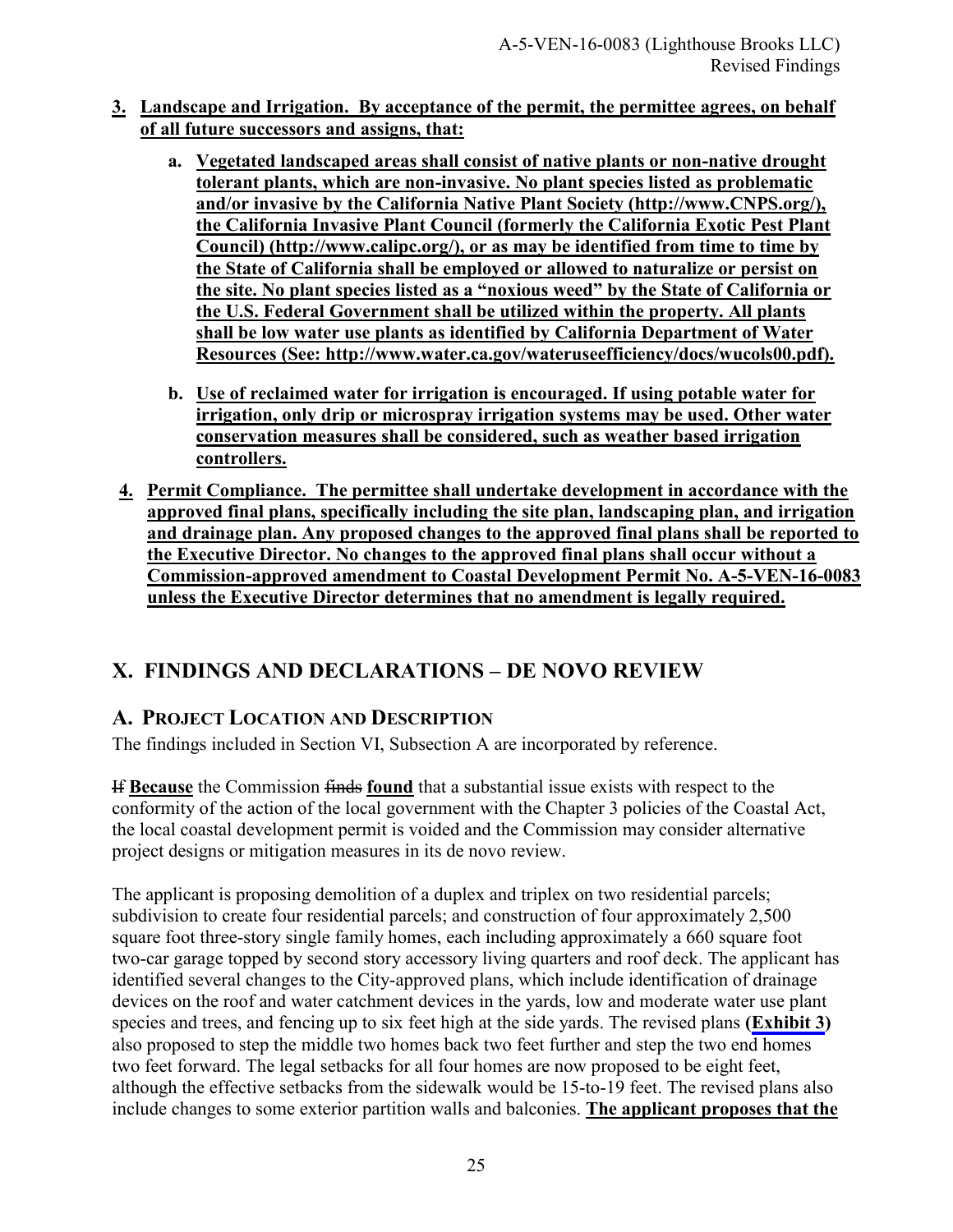<span id="page-25-0"></span>**design will be further modified to reduce the height of top floor privacy walls, utilize a more neutral color palate, change the shape of the doors on the middle units, and plant a California Sycamore tree in each front yard.** This is an after-the fact review of the application for a coastal development permit. As such, the Commission considers the proposed development as if it has not yet occurred.

## **B. PROJECT HISTORY**

The findings included in Section III are incorporated by reference.

## **C. DEVELOPMENT - VISUAL RESOURCES**

Section 30251 of the Coastal Act states:

*The scenic and visual qualities of coastal areas shall be considered and protected as a resource of public importance. Permitted development shall be sited and designed to protect views to and along the ocean and scenic coastal areas, to minimize the alteration of natural land forms, to be visually compatible with the character of surrounding areas, and, where feasible, to restore and enhance visual quality in visually degraded areas. New development in highly scenic areas such as those designated in the California Coastline Preservation and Recreation Plan prepared by the Department of Parks and Recreation and by local government shall be subordinate to the character of its setting.* 

Section 30253(e) of the Coastal Act states:

*New development shall… (e) where appropriate, protect special communities and neighborhoods that, because of their unique characteristics, are popular visitor destination points for recreational uses.* 

Sections 30251 and 30253 of the Coastal Act require permitted development to be visually compatible with the character of surrounding areas and require protection of communities and neighborhoods that, because of their unique characteristics, are popular visitor destination points for recreational uses. The Venice community – including the beach, the boardwalk, the canals, and the eclectic architectural styles of the neighborhoods – is one of the most popular visitor destinations in California. According to the Venice Chamber of Commerce, 16 million people visit annually, drawn by the unique characteristics of the area including "the Pacific Ocean, Boardwalk vendors, skaters, surfers, artists, and musicians."<sup>4</sup> Venice was the birthplace of The Doors and The Lords of Dogtown and its unique characteristics attracted myriad artists and musicians from the Beat Generation to the poets and street performers people still travel to Venice to see.

The Oakwood subarea (of which the subject property is in the center) is located approximately  $\frac{3}{4}$ of a mile inland of the beach and was developed almost entirely with one story homes and apartments in the early  $20<sup>th</sup>$  century (a duplex and triplex were constructed on the site in 1910). The City of Los Angeles SurveyLA Historic Resources Report for the Venice Community Plan

 $\overline{a}$ 4 Venice Chamber of Commerce w ebsite. < http://venicechamber.net/visitors/about -venice/>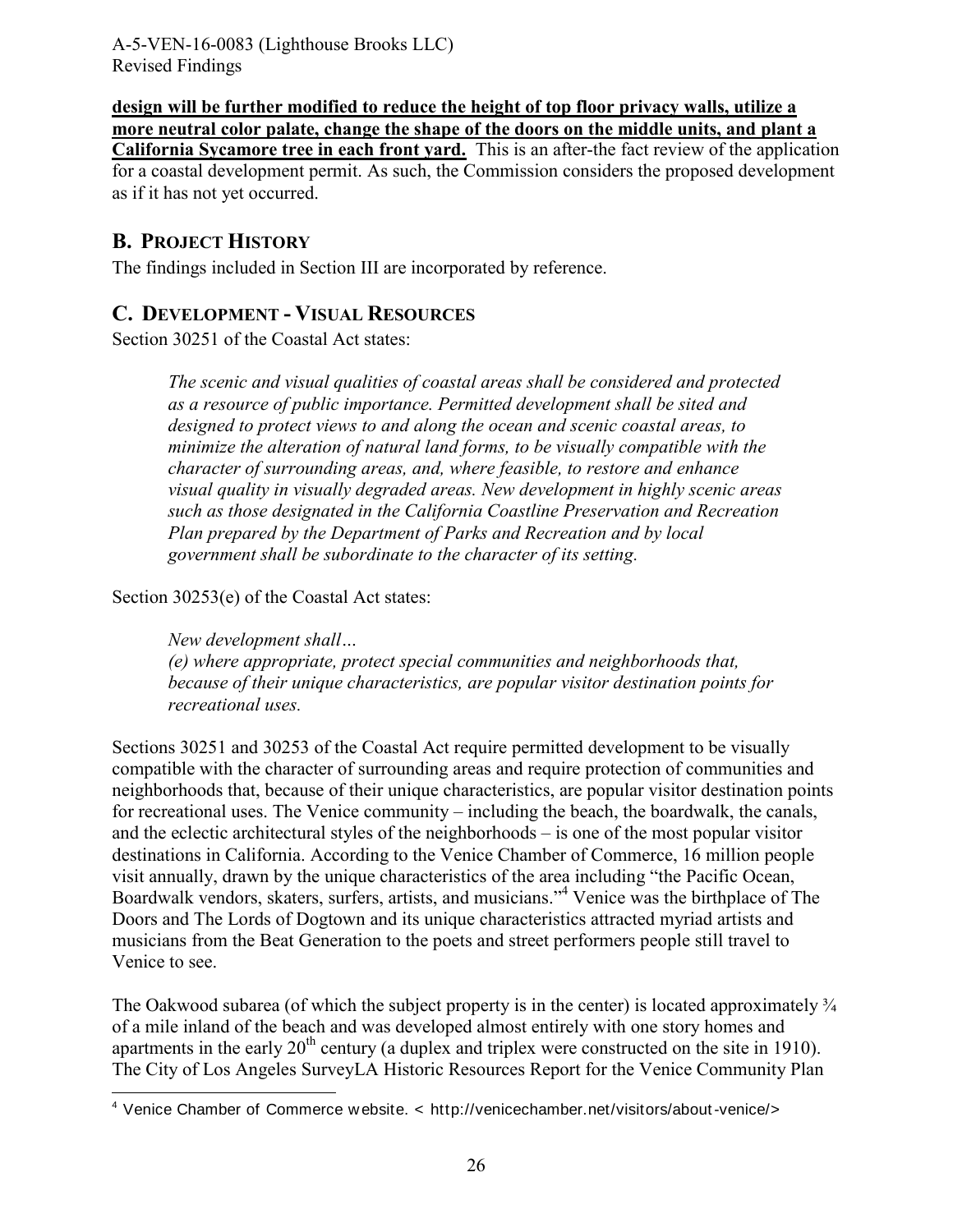Area identifies Oakwood as "the area bounded by Dewey Street to the northwest, Lincoln Boulevard to the northeast, California Avenue to the southeast, Electric Avenue to the southwest, and Hampton Drive to the west, evolved as an African-American enclave across multiple generations of ethnic migration to Southern California." The report continues: "the population of African-Americans in Venice tripled between 1910 and 1920 as blacks arrived to work as manual laborers, service workers, and servants to wealthy white residents. Some of the earliest black residents of Venice settled in the area because they were hired as employees of Abbot Kinney."

Development patterns in the Oakwood neighborhood and Venice as a whole changed in the mid- $20<sup>th</sup>$  century as more apartment buildings were developed to support greater density in an increasingly racially and culturally diverse area. **[Exhibit 4](https://documents.coastal.ca.gov/reports/2017/5/F17a/F17a-5-2017-exhibits.pdf)** features photos of the Oakwood neighborhood in the 1960s and 1970s. In her book "Ghost Town: A Venice California Life" Pat Hartman writes about growing up in the rear unit of an Oakwood parcel in 1978:

*Between us and the street are a small yard and the front house, tiny and storybook cute. Our back wall is separated from the alley by a paved parking area and a high chain link fence with gates. This apartment has three bedrooms, and the ones upstairs are exactly like it. The building is typical Southern California crackerbox, smeared outside with pinkish tan stucco. Inside, it somehow has the feel of a house. The stove*  and refrigerator are ancient and massive. The kitchen and bathroom counters are not *Formica, but good old ceramic tiles with plenty of space for germs in the grout lines. And according to Marnie, we have a ghost: a dealer who was murdered when the place was a doper hangout. And we're only six blocks from the Pacific Ocean.*

Today, the Oakwood neighborhood is characterized primarily by one-story and two-story homes of varying architectural styles (often including two detached residential units per parcel), with several one-story and two story multi-unit apartment structures, and some three-story structures. The four proposed three-story homes and rear units subject to this de novo review are constructed along the south side of a very long block (approximately 1,000 feet distance between 7<sup>th</sup> Avenue and Lincoln Boulevard). The long block is flat and entirely residential with an approximately 34-foot wide street featuring public parking on each side, and five-foot wide sidewalks fronting structures set back 10-to-30 feet. According to Los Angeles County Assessor data, the 700 and 800 blocks of Brooks Avenue feature homes constructed in each decade from the 1910s through the 2010s. The smallest structure is a 572 square foot one-story bungalow and the largest structure is a 7,168 square foot, two-story, seven unit apartment building.

The protection of community character is a significant issue for the residents of Venice and the people of California. Venice has a unique blend of style and scale of residential buildings, historical character, walk streets, diverse population, as well as expansive recreation areas and attractions. These features make Venice a popular destination for both residents and tourists. As a result of its unique coastal districts, Venice is a coastal resource to be protected. As a primarily residential community, existing and ongoing residential development is a significant factor in determining Venice's community character. The continued change in the residential character of the Venice community, especially in the Oakwood and Milwood subareas, has been a cause of public concern over the years.

During the March 2014 Commission meeting, a group of Venice residents raised objections to the coastal development permit waiver process that was facilitating rapid demolition and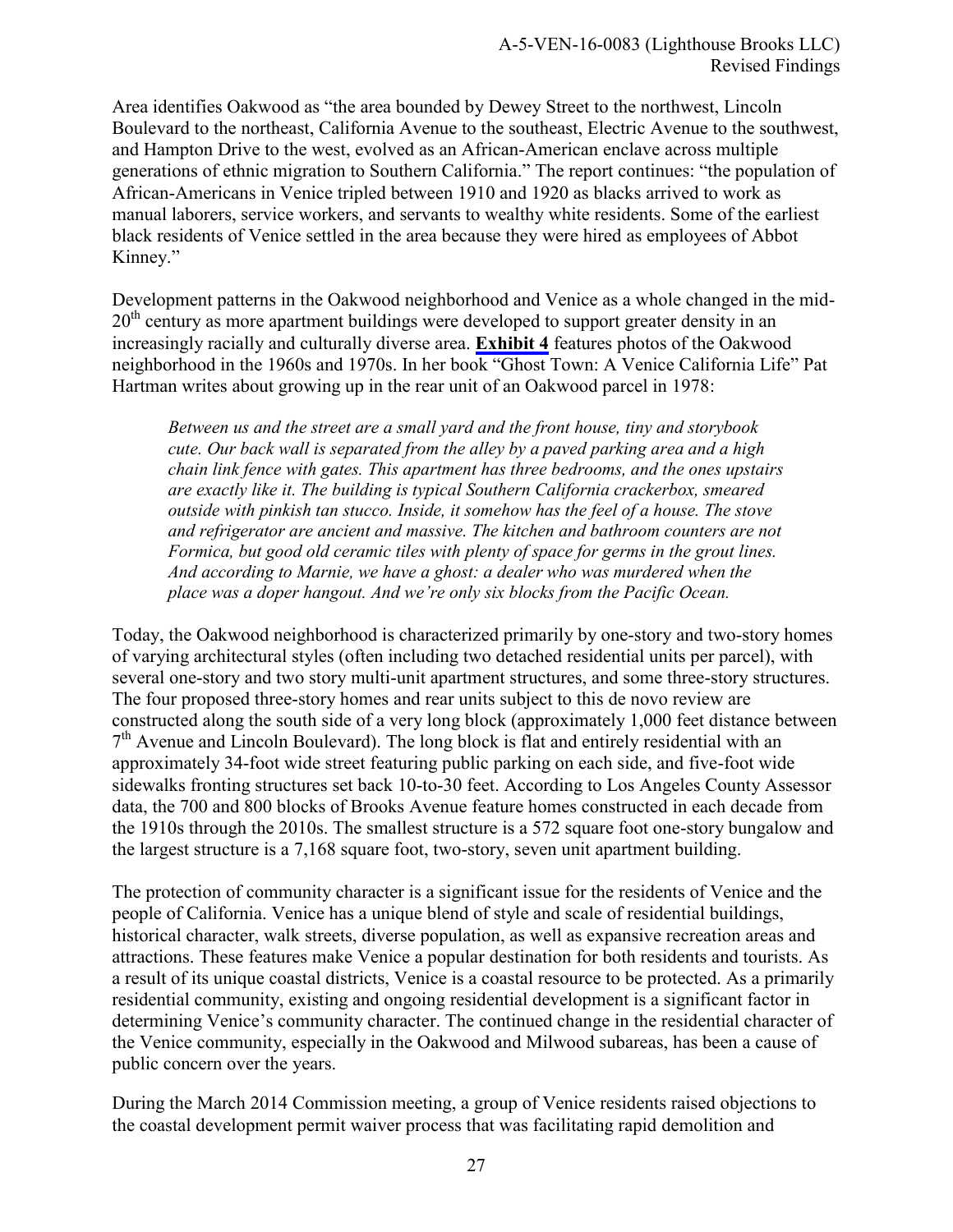construction of single family homes in the City of Los Angeles, particularly in the Oakwood and Milwood areas of Venice. Many residents expressed concerns over the lack of public review and public input in permit decisions, and urged the Commission to preserve community character of Venice, which is identified as a special coastal community by the certified Land Use Plan. Since 2014, the Commission has declined to authorize waivers of permit requirements for new residential projects in Venice, in hopes that project applicants and the City of Los Angeles would address public concerns regarding cumulative impacts of new residential development through the local coastal development permit process and the LCP development process. Additionally, since 2014, the Commission has reviewed residential development in Venice on a case-by-case basis with a goal of preserving the scale of residential neighborhoods and discouraging massive proposals that are out of character with surrounding development.

Project opponents and the applicant submitted separate streetscape analyses, which are included within **[Exhibit 5](https://documents.coastal.ca.gov/reports/2017/5/F17a/F17a-5-2017-exhibits.pdf)** and **[Exhibit 6](https://documents.coastal.ca.gov/reports/2017/5/F17a/F17a-5-2017-exhibits.pdf)**. The project opponents indicate that there are 39 one story structures, 13 two-story structures, and 2 two-and-a-half story structures along both sides of the subject block. They provided data identifying lot sizes and unit sizes for every parcel on both sides of the subject block and an analysis which concludes that the proposed homes and detached structures subject to this de novo review are taller and more massive, and sited on smaller parcels, than the vast majority of other residential structures on the block. Additionally, the project opponents contend that the proposed structures are not articulated enough and their uniform architecture and substantial massing is out of character with other structures on the subject block **([Exhibit 5\)](https://documents.coastal.ca.gov/reports/2017/5/F17a/F17a-5-2017-exhibits.pdf)**.

In contrast, the applicant argues that there are many other three-story structures within  $\frac{1}{2}$  mile of the subject site and that the subject block is characterized by structures of varying heights, including modern, three-story structures. Specifically, the applicant identifies modern two-story and three-story structures on the same side of the block to the east and the west of the subject site, several of which have been approved by the Coastal Commission and the City of Los Angeles in the previous five years **[\(Exhibit 6\)](https://documents.coastal.ca.gov/reports/2017/5/F17a/F17a-5-2017-exhibits.pdf)**.

Aside from a different interpretation of what qualifies as a two-and-a-half story structure vs a three-story structure, the two analyses do not contradict one another. The appellants correctly point out that the majority (approximately 75%) of the structures on each side of the subject block are one-story, including the three residential structures on either side of the subject property and all five residential structures directly across the street. The applicant correctly points out that several two-story and three-story structures have been approved in the previous five years and contribute to the character of the block [see 5-13-1213-W (Walters); 5-12-281-W (Misakyan); 5-11-015-W (Jimenez); and 5-07-418-W (McVearry), all of which were waivers of coastal development permit requirements issued by the Executive Director, and were not subject to public hearings before the City or the Commission]. The applicant is also correct that there are three-story structures on other blocks within  $\frac{1}{2}$  mile of the subject site, but those blocks have different street widths, different prevailing setbacks, different lot size characteristics, and different development patterns than the subject block. Many of the three-story structures identified by the applicant are not in the Oakwood subarea, but rather in other subareas of Venice which have different building standards identified in the City's zoning code and the certified Land Use Plan. **Nevertheless, the proposed three-story structures are not drastically different than some of the other structures in the neighborhood**.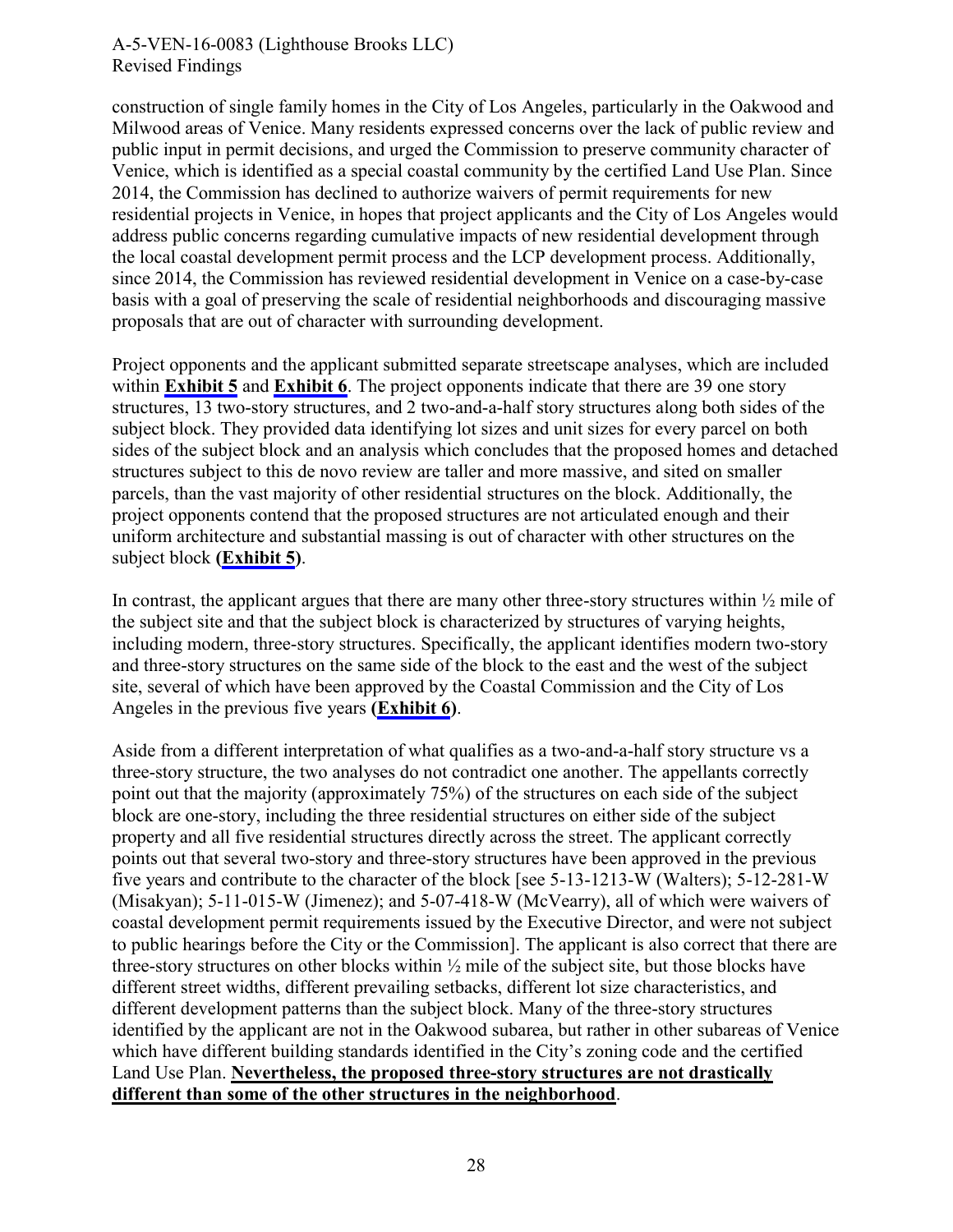When the Commission certified the Venice Land Use Plan (LUP) in 2001, it considered the potential impacts that development could have on community character and adopted residential building standards to ensure development was designed with pedestrian scale and in compatibility with surrounding development. Given the specific conditions surrounding the subject site and the eclectic development pattern of Venice, it is appropriate to use the certified LUP policies as guidance in determining whether or not the subject development is consistent with Coastal Act Sections 30251 and 30253.

In this case, the certified Venice Land Use Plan echoes the priority expressed in Coastal Act for preservation of the nature and character of unique residential communities and neighborhoods.

Policy I. E. 1, General, states:

*Venice's unique social and architectural diversity should be protected as a Special Coastal Community pursuant to Chapter 3 of the California Coastal Act of 1976.* 

Policy I. E. 2. Scale, states, in part:

*New development within the Venice Coastal Zone shall respect the scale and character of the community development. Buildings which are of a scale compatible with the community (with respect to bulk, height, buffer and setback) shall be encouraged. All new development and renovations should respect the scale, massing, and landscape of existing residential neighborhoods…* 

Policy I. E. 3. Architecture, states:

*Varied styles of architecture are encouraged with building facades which incorporate varied planes and textures while maintaining the neighborhood scale and massing.* 

Policy I. A. 1, Preserve Stable Single Family Residential Neighborhoods, states, in part:

*Ensure that the character and scale of existing single-family neighborhoods is maintained and allow for infill development provided that it is compatible with and maintains the density, character, and scale of the existing development…* 

The project subject to this de novo review is the demolition of five residential units on two residential parcels, which the applicant proposes to subdivide into four residential parcels and develop with four massive **large**, nearly identical homes side-by-side. This project would be unique in the history of the subject block, and unique to the Oakwood subarea of Venice.

The applicant references two homes approved by the City and the Executive Director at 720 and 722 Brooks Avenue through waiver of coastal development permit requirements No. 5-07-418- W (McVearry) for demolition of a single family home and construction of two 30-foot high single family homes on one residential parcel with six on-site parking spaces. Those two homes and two other projects featuring three-story homes on the subject block were each constructed over a single residential parcel. In two cases, Small Lot Subdivisions were approved by the City, but those were each for two structures on one lot, not four structures on two lots. In one of those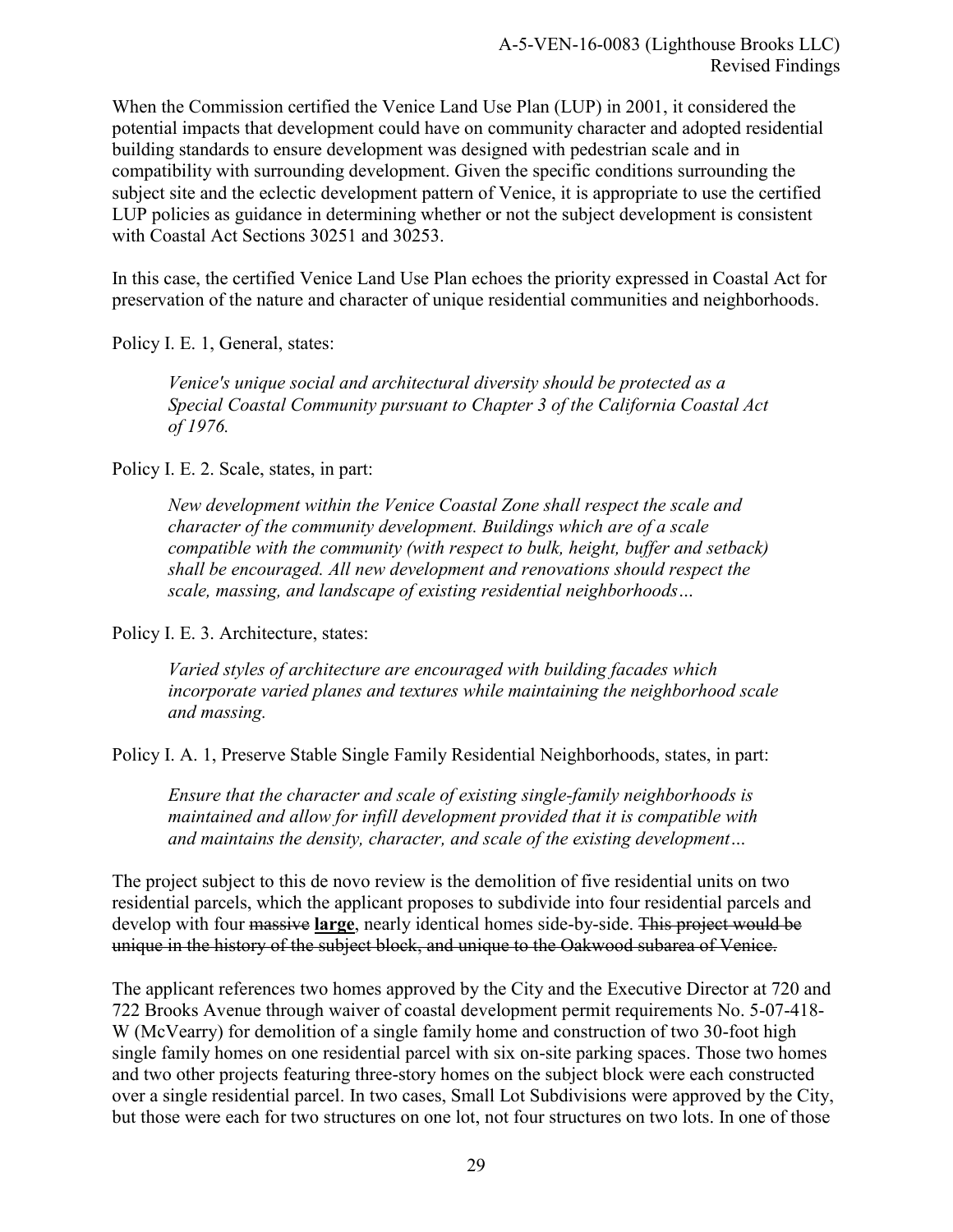cases the structures were developed front to back in order to reduce massing from the street, rather than side-by-side with zero side yard setbacks as the subject application proposes. In another case at 804 Brooks Avenue, 5-11-015-W (Jimenez), the City and the Executive Director approved construction of a new 25-foot high single family home in the front portion of a residential parcel that already had a residential unit at the rear. Finally, the Commission recently found that the City's approval of two single family homes on a single residential parcel at 672 Brooks Avenue (one block west of the subject site) raised no substantial after that project was appealed [see: A-5-VEN-15-0059 (Kamdar)]. That project included a Small Lot Subdivision, but the two homes were developed front to back and the street-fronting home was two-stories and 23-feet high. In no case in Oakwood has the Commission approved new homes with zero foot setbacks between them, as the applicant requests at the subject site.

Another substantial difference between the development subject to this de novo review and other homes of similar size approved nearby is the subject development does not feature substantial articulation, as called for by the development standards of the Venice Land Use Plan. **However, the applicant has revised the original plans to provide articulation in the form of step backs to the front façades and less massing along the front balconies.** Policy I.E.3 of the Land Use Plan indicates that "varied styles of architecture are encouraged with building facades which incorporate varied planes and textures while maintaining the neighborhood scale and massing." The sloped roof which has been designed to meet the minimum requirement for an additional five feet of building height beyond the twenty-five feet permitted for flat roofs in the Oakwood subarea, but the subject development is not articulated except for the third level balcony. It consists of four **large** massive structures side-by-side, **two of which are stepped back four feet,** with rectangular door openings at each level. The design of the four proposed homes and four proposed accessory units is nearly identical**, but not drastically different from other projects previously approved in the same neighborhood**.

Although the applicant has revised the proposed setbacks from those originally approved by the local coastal development, the four units are still proposed side-by-side with limited articulation or open space between them. Two of the units have been moved forward two feet closer to the sidewalk and two have been moved two feet back; this design does not substantially change the cumulative massing of the four 30-foot high structures. The front setbacks are now proposed to be eight feet (plus a seven foot street dedication to the City) for an effective setback of 15-to-19 feet from the sidewalk. This setback is less than that of the one-story structures to the east and to the west (see image on page 2 of this report). Thus, the proposed development will not only have the effect of four connected three-story buildings towering over the adjacent one-story buildings on either side, but it will be closer to the sidewalk **in some sections**. The third story has been set back the minimum five-feet in order to gain an additional five feet over the twenty-five foot height limit, but aside from that element, the façade of the four homes is not varied. The zero foot setbacks between the homes are out of character with **unusual for** the block, where no other homes feature such a design, and are out of character **unusual** in Venice generally**, although there are other examples of small lot subdivisions with zero foot setbacks elsewhere in Venice**. Additionally, the four structures at the rear alley form a similar wall when viewed cumulatively. The accessory structures at the rear are not as high or as massive as those at the front, but they are visible from Brooks Avenue and contribute to the substantial massing of the proposed project, which effectively includes eight structures on two existing residential parcels.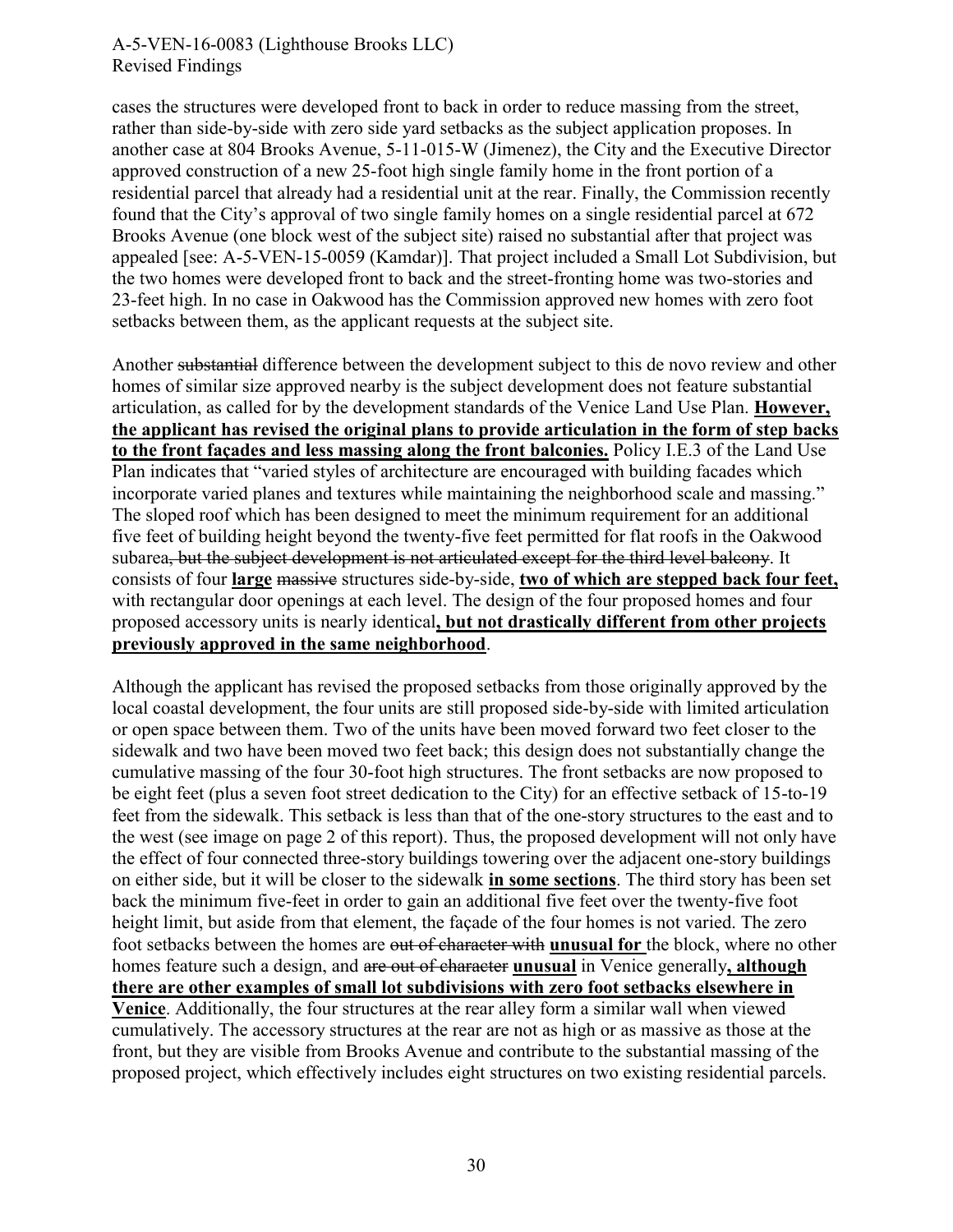Analyzed cumulatively, the eight structures (four homes and four accessory units) are not consistent with Coastal Act Section 30251 because they will not be visually compatible with the character of surrounding areas. The project would not be consistent with Venice Land Use Plan Policy 1.E.2 because it would not **is not substantially visually distinct from other structures on Brooks Avenue or Lincoln Boulevard with** respect the scale, massing, and landscape of existing residential neighborhoods. The scale and massing of the existing block, and the Oakwood neighborhood, is **primarily** one-story and two-story single family homes and onestory and two-story multi-unit structures. **However, about 10 percent of buildings on the block are three stories.** Four massive three-story structures adjacent to a trifecta of one-story structures on either side and one-story structures across the street would not be consistent with Section 30251 or Policy 1.E.2 because such massing and scale would not be visually compatible with the character of the surrounding area.

The project is not consistent with Coastal Act Section 30253 because it does not protect **detract from** the character of the Venice community which is a popular visitor destination points for recreational uses. Nor is the development consistent **in conflict** with Land Use General Policy 1.E.1 because it would not protect **detract from** the unique social and architectural diversity of Venice, which is identified as a Special Coastal Community. **While** the scope of the four homes would be more massive than any other development on the subject block, including approximately 10,000 square feet of living space and additional vehicle parking area**, it is not larger than other small lot subdivisions and multi-parcel projects that have been approved in Venice**. Approval of this development would **not** set a precedent for out of scale development in Venice, **as each project is unique and must be considered in the context of its specific location and facts.** and additional development of this type (massive structures side-by-side with minimal articulation and lack of architectural diversity) would adversely affect the community character of Venice, which is a popular destination point specifically for its unique characteristics. This appeal raises specific local issues, but Venice is one of the most popular visitor destinations in the state making its preservation as an eclectic community with a unique character a statewide issue. **With the modifications to the façade and the fencing and landscaping proposed by the applicant, this specific project will not adversely affect the community character of the special coastal community of Venice.**

In conclusion, the Commission finds that, even as modified by the applicant to step back the two middle structures and step up the two outer structures, and to remove exterior partition walls, the project is not consistent with the visual resources and community character policies of the Coastal Act. Venice community members provided the applicant with specific comments and additional suggestions on the project design as it related to community character during meetings on March 16, 2013 and April 6, 2013, which the applicant chose not to implement **partially implemented** in the final design. The Venice Neighborhood Council provided the applicant and the City with comments through its June 18, 2013 motion and written findings in opposition to the project as it was proposed, specifically indicating that the applicant was given the option to alter the design, which the applicant chose not to do **to partially do**. Following the two appeals of the City-approved project, Coastal Commission staff advised the applicant by phone and in writing that development of the project must cease until a valid coastal development permit is obtained. The applicant chose to continue building and making improvements to the structures without the benefit of a coastal development permit for nearly two months**; however the applicant did cease development before the structures were completely constructed and has**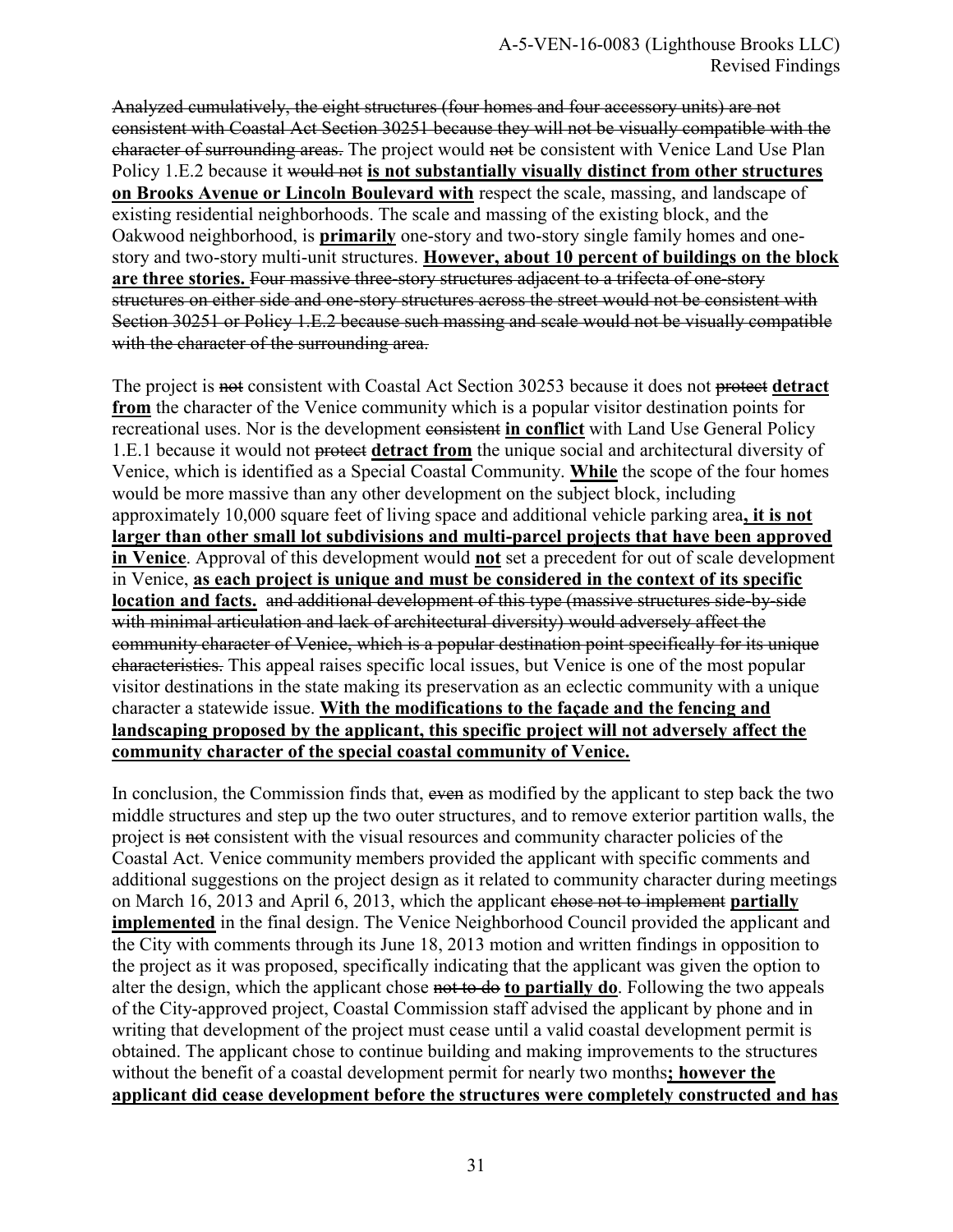#### **proposed design modifications to ensure consistency with the visual resources, community character, and biological productivity policies of the Coastal Act**.

In meetings with the applicant and their representatives on October 11, 2016 and November 9, 2016, Coastal Commission staff advised the applicant that the development subject to this de novo review did not appear to be consistent with the Chapter 3 policies of the Coastal Act or with previous Commission-approved projects in the area, and requested that the applicant consider alternative designs, or at least acknowledge whether alternative designs were feasible given the modular design of the structures. The applicant indicated on November 15, 2016 that alternative designs, including the removal of the third story, the repositioning of multiple structures to provide greater setbacks and articulation, or the removal of one or more of the structures in their entirety, is economically infeasible because doing so would cost approximately \$1.2 million to deconstruct and reconstruct the homes, and an additional \$2.5 million of the applicant's investment could be lost if the homes were reduced in size. The applicant indicated that the modular nature of the homes made them simpler to install on-site, but once installed they cannot easily be deconstructed or repositioned without compromising the architectural design and structural stability of each home. In that response, the applicant suggested that the design could be further modified to reduce the height of top floor privacy walls, utilize a more neutral color palate, change the shape of the doors on the middle units, and plant a California Sycamore tree in each front yard. **The applicant is now proposing to make these changes. The applicant also noted that the homes are environmentally friendly because they require less energy use to produce.**

The Commission finds that**, although** all of the applicant's most recent proposed changes are cosmetic in nature and would not reduce the size, mass, and scale of the development or make it architecturally compatible **they do make the development align more closely with the neighborhood character, and the development is therefore not out of character** with the neighborhood scale and massing. The applicant has indicated that it is infeasible to modify the development and has not provided any alternatives that would bring the project into conformity with the visual resources and community character policies of Chapter 3 of the Coastal Act. The Coastal Act's requirement to site and design new development in a manner that is compatible with the character of surrounding areas does not contain a limitation stating that its restriction applies only to the extent economically feasible. Further, in cases such as this where the Commission is considering issuing a permit for a project that has already been substantially constructed without the benefit of a required coastal development permit, it analyzes the project's consistency with Chapter 3 as if no development has occurred yet. Therefore, the alleged economic infeasibility of redesigning the as-built project is not relevant to the Commission's analysis of whether this project complies with Chapter 3 policies, and the Commission is not constrained to consider only whether modifications of the existing, as-built project are feasible. Moreover, the Commission is limited in its quasi-judicial de novo review of the applicant's proposed development and it is unworkable in this instance to attempt to design a new project through the imposition of alternatives which the applicant has not proposed, nor would it make sense for the Commission to impose special conditions which would effectively require construction of a different project. **However, because the applicant has proposed changes to the project to ensure its consistency with Coastal Act policies, the Commission imposes Special Condition 1 requiring the applicant to submit two sets of final plans, including detailed elevations, which shall be in substantial conformance with the plans dated October 18, 2016, revised to include the following modifications:**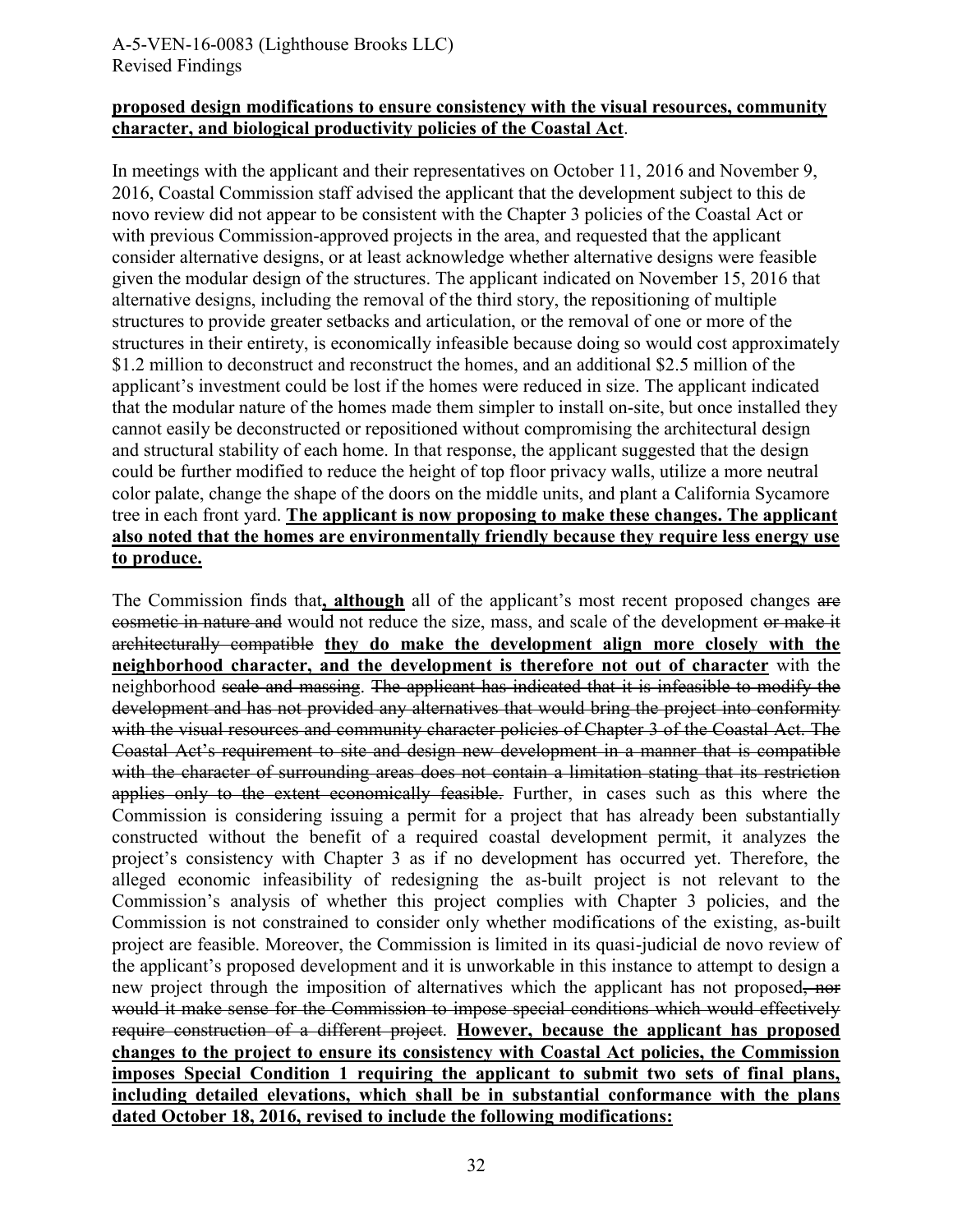- <span id="page-32-0"></span>**Reduce height of top floor privacy walls to balcony height;**
- **Utilize neutral color palette as shown in the rendering attached hereto; and**
- **Modify door of middle units to include additional glass and remove diamond shape**

**The permittee shall undertake development in accordance with the approved final plans. Any proposed changes to the approved final plans shall be reported to the Executive Director. No changes to the approved final plans shall occur without a Commission amendment to this coastal development permit unless the Executive Director determines that no amendment is legally required.** Therefore, because the project is not **the Commission finds that as modified by the applicant the project is** consistent with Coastal Act Section 30251 and Section 30253, and cannot be made consistent through the imposition of special conditions, the project must be denied.

## **D. PUBLIC ACCESS AND RECREATION**

Section 30252 of the Coastal Act states, in part:

*The location and amount of new development should maintain and enhance public access to the coast by: (4) providing adequate parking facilities or providing substitute means of serving the development with public transportation.* 

The Commission has consistently found that the provision of adequate parking to serve the demand generated by new development is necessary to maximize public access to the coast. Residential development is subject to minimum standards which are imposed in order to encourage residents to park their vehicles on their own property, while leaving public parking spaces along the public streets available for guests, coastal visitors, and members of the general public. When residential development does not provide adequate parking to satisfy the demand generated by residents, public access to the coast may be adversely impacted because residents store their private vehicles on public streets and prevent coastal visitors and members of the public from parking their vehicles and accessing the coast.

As proposed to include four sets of tandem parking spaces to serve the four proposed single family residences, the project meets the minimum parking standards set forth in the certified Venice Land Use Plan, which the Commission may use as guidance (two parking spaces for each single family residence). If the development were classified as a multi-family structure over two residential parcels (rather than four single family resident over four residential parcels), then two guest parking spaces would be required. Additionally, if the rear accessory structures (which are detached from each of the single family homes and include bedrooms, bathrooms, and indoor/outdoor recreational area but not kitchens), were classified as second units, then up to eight additional parking spaces would be required to serve those units. In previous cases where multiple residential units were proposed in Venice, and where accessory structures were proposed at the rear of one or more residential parcels, the Commission has required some applicants to provide additional parking spaces, in excess of the two parking spaces per dwelling unit identified as the minimum required by the Venice Land Use Plan. **However, in this case each dwelling unit provides the required number of vehicle parking spaces. Cumulatively, the dwelling units will not increase demand for residential parking or beach parking; thus**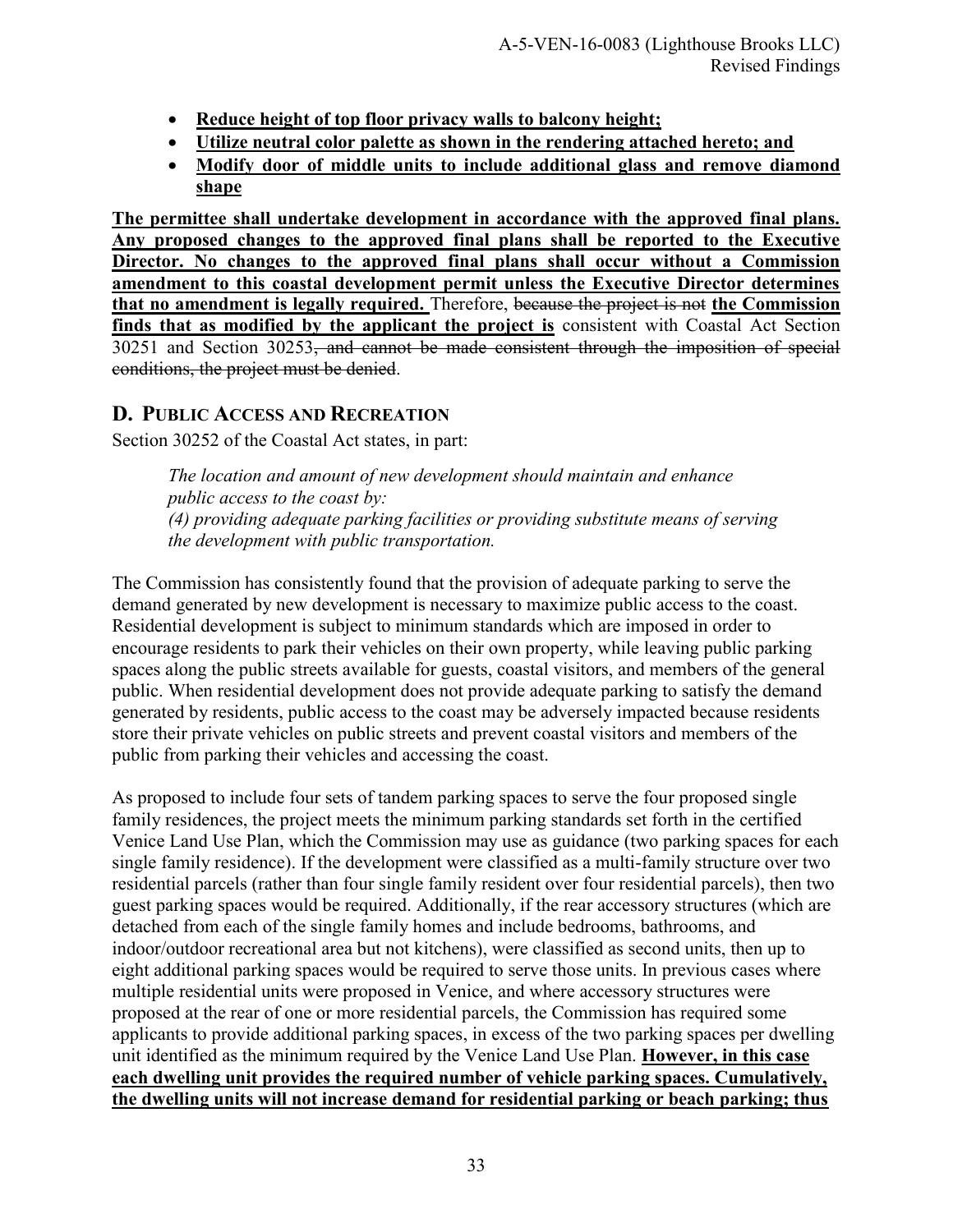## <span id="page-33-0"></span>**the eight proposed parking spaces to serve four dwelling units is consistent with the public access and recreation policies of the Coastal Act.**

As identified in previous sections of this report, the proposed structures are not adequately **substantially** set back from Brooks Avenue or from the rear alley. The 15-to-19 foot front yard setbacks and zero foot side setbacks are not consistent with those of the surrounding **immediately adjacent** residential structures and the 30-foot high mass of the homes fronting the street is not adequately articulated to mitigate for the **could contribute to a** towering effect they have over the subject sidewalk. The character of the neighborhood includes wide sidewalks and structures setback up to 30 feet from the street, which is one reason Venice has been designated as a special coastal community in the Venice Land Use Plan and is one of the most popular visitor serving destinations in California. The character of the popular Venice neighborhoods, including the Oakwood neighborhood, is renowned as one of mixed architectural styles constructed between the 1920s and the present day, but which is developed at a pedestrian scale which makes it popular with coastal visitors interested in walking and sight-seeing. Walking and sight-seeing in the Coastal Zone are popular recreational uses protected under the public access and recreation sections of the Coastal Act.

In this case, the applicant has indicated that site constraints do not allow for additional parking spaces to be provided **at the rear**. In previous sections of this report, **However, while** the Commission has identified the proposed residential structures as overly massive and out of scale **consistent** with the surrounding development, **in order to preserve the pedestrian scale of the sidewalk which is popular with recreational users including coastal visitors, the Commission imposes Special Condition 4 requiring the permittee to undertake development in accordance with the approved final plans, specifically including the site plan, landscaping plan, and irrigation and drainage plan.** Additionally, the Commission has found that the applicant's proposed setbacks are not adequate as approved by the City of Los Angeles in violation of the Land Use Plan policies and would adversely affect the pedestrian scale that makes Venice a popular destination for recreational uses. If the applicant reduced the mass of the structures and provided greater setbacks from Brooks Avenue and the rear alley, it would be feasible to provide additional parking. In any case, the Commission has found that the project is inconsistent with the visual resources and community character policies of the Coastal Act and the parking spaces are proposed within four of the structures which have been identified as contributing to the out-of-scale design of the proposed development. The Commission finds that approval of the development as proposed would not be **conditioned is** consistent with Sections 30252 of the Coastal Act as it relates to parking and public access and recreation.

## **E. WATER QUALITY**

As originally submitted by the applicant and approved by the City of Los Angeles, the proposed project was not consistent with Coastal Act Section 30231, which states:

*The biological productivity and the quality of coastal waters, streams, wetlands, estuaries, and lakes appropriate to maintain optimum populations of marine organisms and for the protection of human health shall be maintained and, where feasible, restored through, among other means, minimizing adverse effects of waste water discharges and entrainment, controlling runoff, preventing depletion of ground water supplies and substantial interference with surface water flow,*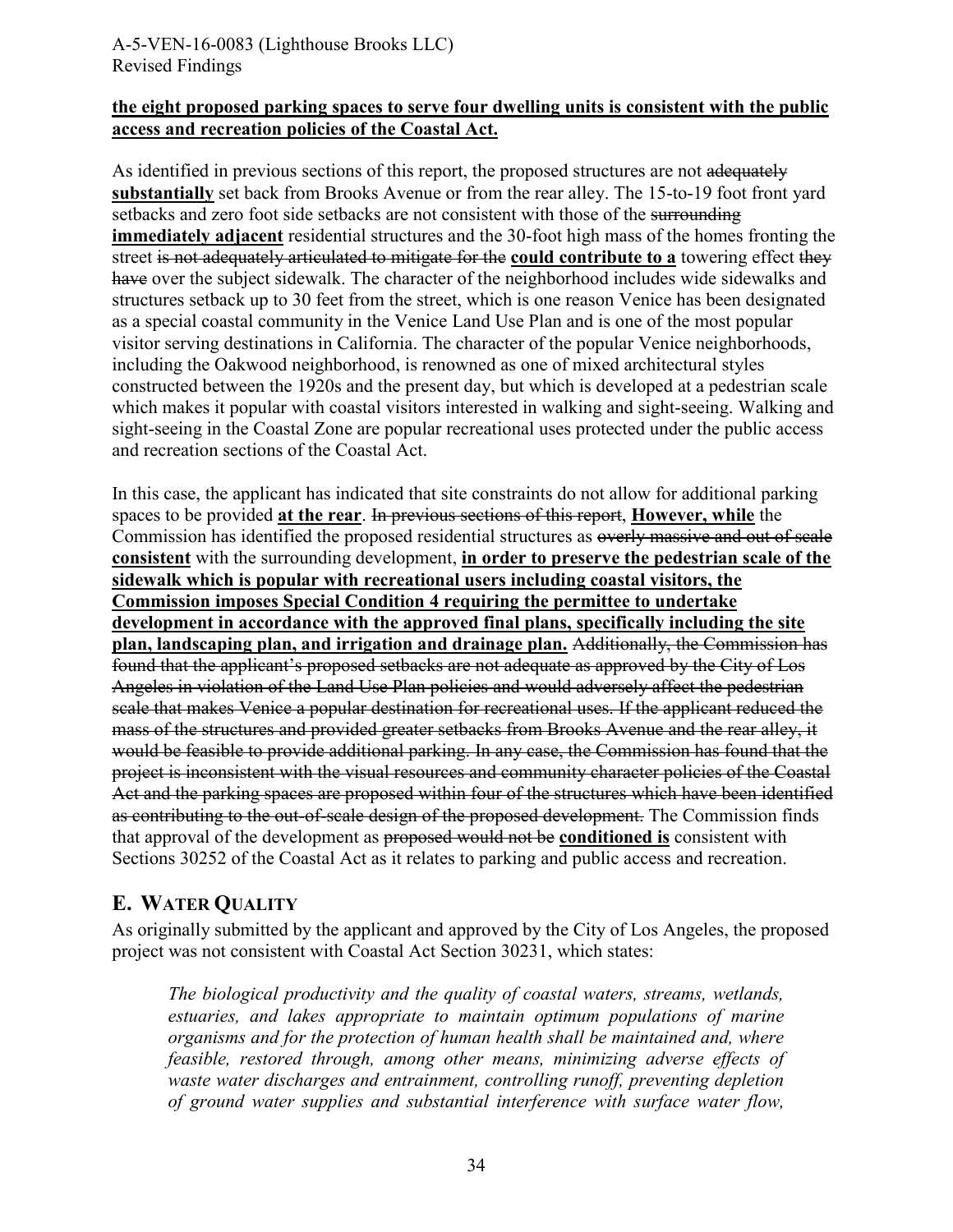<span id="page-34-0"></span>*encouraging waste water reclamation, maintaining natural vegetation buffer areas that protect riparian habitats, and minimizing alteration of natural streams.* 

The City approved development was not consistent with Section 30231 of the Coastal Act because the site plan did not call out drainage devices and the permit conditions did not require construction best management practices to prevent discharge of construction debris into coastal waters. The City-approved development did not include a landscape plan or requirement for drought tolerant, non-invasive landscaping. The City-approved development did not include features or requirements for minimizing irrigation or infiltrating stormwater.

The applicant has submitted revised plans. The revised landscape plan features primarily drought tolerant, non-invasive plant species, although some moderate water use plant species are proposed. The drainage plan features gutters and downspouts which direct water to rain catchment devices. A drip or microspray irrigation system is not called out. The revised plans do not identify construction best management practices and the majority of the construction has already taken place without the benefit of a valid coastal development permit, so it is not clear whether or not impacts to water quality occurred during construction.

The Commission finds that the proposed development, as proposed, does not conform with Sections 30231 of the Coastal Act regarding protection of water quality to promote biological productivity. The applicant could **has agreed to** modify the project or **and** the Commission could impose **imposes** conditions to bring the project into conformity with Section 30231; **specifically, Special Condition 2 requires the applicant to carry out construction best management practices to protect and enhance water quality and biological productivity. To ensure that the development does not adversely impact water quality or biological productivity throughout its expected life, the Commission also imposes Special Condition 3 requiring that vegetated landscaped areas shall consist of native plants or non-native drought tolerant plants, which are non-invasive. No plant species listed as problematic and/or invasive by the California Native Plant Society (http://www.CNPS.org/), the California Invasive Plant Council (formerly the California Exotic Pest Plant Council) (http://www.calipc.org/), or as may be identified from time to time by the State of California shall be employed or allowed to naturalize or persist on the site. No plant species listed as a "noxious weed" by the State of California or the U.S. Federal Government shall be utilized within the property. All plants shall be low water use plants as identified by California Department of Water Resources (See: http://www.water.ca.gov/wateruse efficiency/docs/wucols00.pdf). Additionally, the use of reclaimed water for irrigation is encouraged. If using potable water for irrigation, only drip or microspray irrigation systems may be used. Other water conservation measures shall be considered, such as weather based irrigation controllers. Only as modified and conditioned does the Commission find that the project is consistent with Section 30231 of the Coastal Act.** however, the proposed development cannot be found consistent with other sections of the Coastal Act, and therefore must be denied.

## **F. UNPERMITTED DEVELOPMENT**

Unpermitted development has occurred at the project site subject to this coastal development permit application. Any non-exempt development activity conducted in the Coastal Zone without a valid coastal development permit, or which does not substantially conform to a previously issued permit, constitutes a violation of the Coastal Act.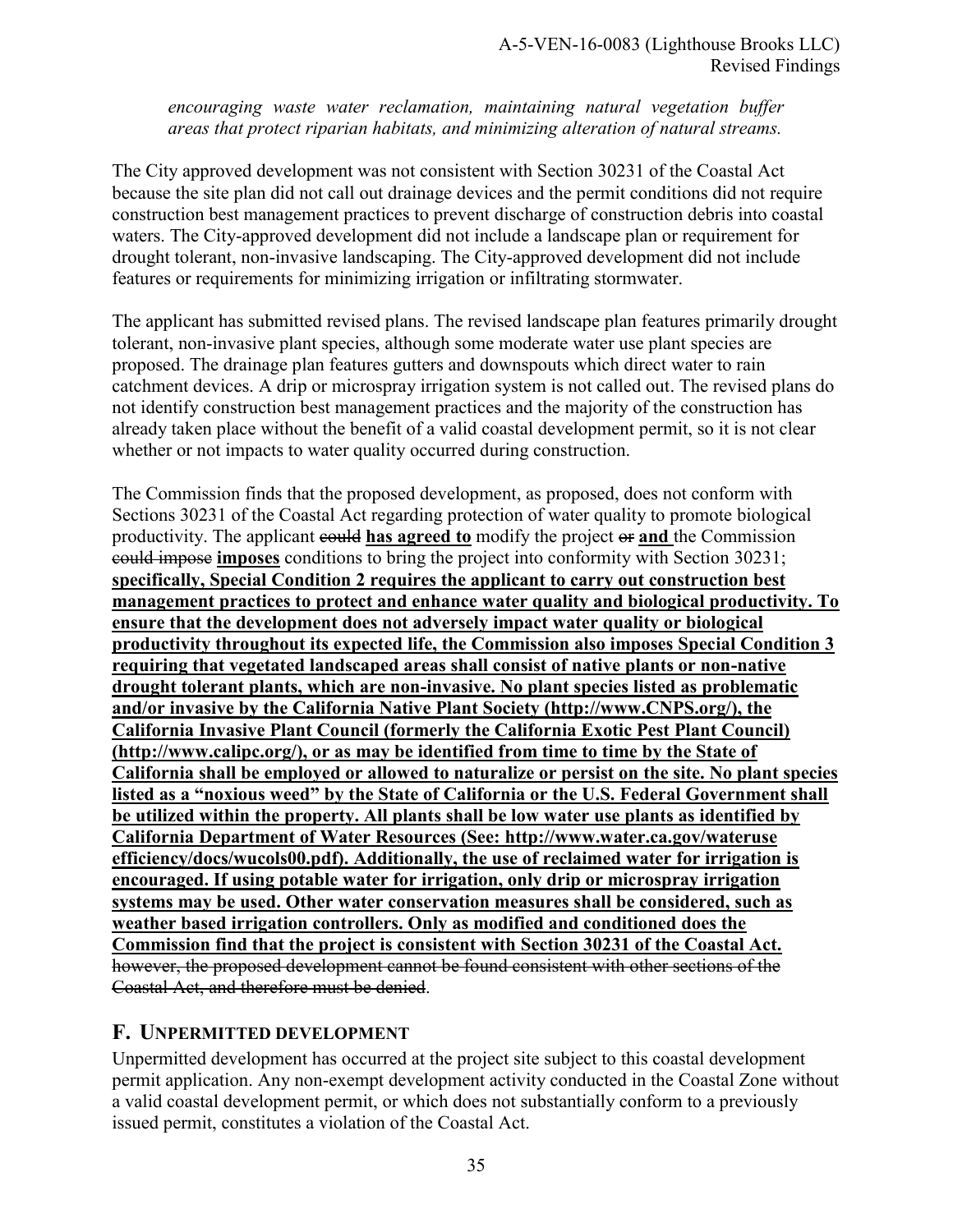Development is *defined by Coastal Act Section 30106, which states:*

*"Development" means, on land, in or under water, the placement or erection of any solid material or structure; discharge or disposal of any dredged material or of any gaseous, liquid, solid, or thermal waste; grading, removing, dredging, mining, or extraction of any materials; change in the density or intensity of use of land, including, but not limited to, subdivision pursuant to the Subdivision Map Act (commencing with Section 664l0 of the Government Code), and any other division of land, including lot splits, except where the land division is brought about in connection with the purchase of such land by a public agency for public recreational use; change in the intensity of use of water, or of access thereto; construction, reconstruction, demolition, or alteration of the size of any structure, including any facility of any private, public, or municipal utility; and the removal or harvesting of major vegetation other than for agricultural purposes, kelp harvesting, and timber operations which are in accordance with a timber harvesting plan submitted pursuant to the provisions of the Z'berg-Nejedly Forest Practice Act of l973 (commencing with Section 45ll).* 

Coastal Act Section 30600 states, in part:

*(a) Except as provided in subdivision (e), and in addition to obtaining any other permit required by law from any local government or from any state, regional, or local agency, any person, as defined in Section 21066, wishing to perform or undertake any development in the coastal zone, other than a facility subject to Section 25500, shall obtain a coastal development permit.* 

Coastal Act Section 30600 states that development within the Coastal Zone requires a coastal development permit. Coastal Act Section 30106 states that development includes the erection of any solid material or structure, grading and removing of materials, and any change in the intensity of land. The demolition of the existing duplex and triplex represents development. The subdivision of two residential parcels into four residential parcels represents development. And the construction of four single family homes and four accessory structures represents development. As detailed in Section III: Local Government Actions and Project History, the development occurred without a valid coastal development permit. Any non-exempt development activity, which applies in this case, conducted in the Coastal Zone without a valid coastal development permit constitutes a violation of the Coastal Act. The applicant is seeking after-the-fact approval of the development through this Coastal Development Permit Application No. A-5-VEN-16-0083.

#### Denial of the Permit Would Not Constitute a Taking.

Denial would not constitute a taking because there is adequate area on the two parcels (approximately 10,000 square feet) to provide residential development with reduced mass, greater articulation, and greater architectural diversity than what the applicant has proposed. The applicant can apply for a permit to develop another project and achieve an economic use of the property. Although the applicant claims that it will suffer an economic loss if it is required to modify or remove the project, this is not the correct analysis for a takings claim here. Any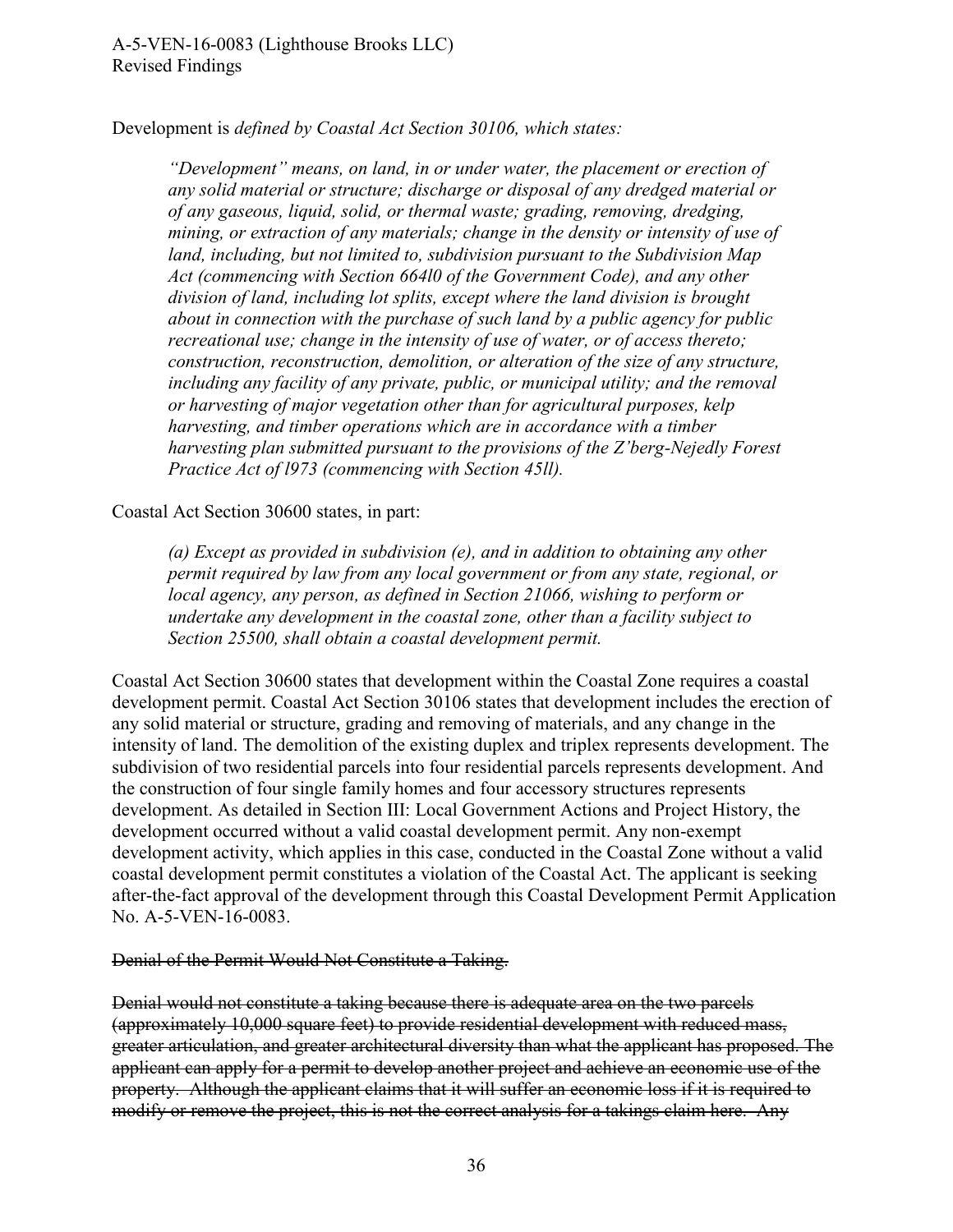alleged taking must be analyzed from the perspective of the site as it existed prior to the unpermitted development. LT-WR, LLC v. California Coastal Commission (2007) 152 Cal.App.4th 770, 797 ("the Commission properly reviewed the application as though the unpermitted development had not occurred."). Here, there is no evidence that the Commission would deny a smaller, more articulated project that is more in conformity with the character of the neighborhood. Indeed, it has approved permits for many dozens of homes in Venice over the past few years. The fact that the applicant may now lose money because it proceeded with unpermitted development and may now have to remove or modify this development is simply irrelevant in a takings analysis. Furthermore, the applicant already had structures on the property before it demolished those buildings, and those structures could have provided a viable economic use of the property.

The Applicant Has No Vested Right to Its Unpermitted Development.

The applicant's vested rights argument is without merit. The applicant's letter cites the case Anderson v. City of La Mesa (1981) 118 Cal.App.3d 657, 660 as holding that a "permit later determined to have been issued in violation of an applicable regulation does not, as a matter of law, prevent a property owner from obtaining such vested right." However, Anderson involved a situation where a city had properly issued a final building permit and had inspected the house six times before it discovered that the home was built in a manner that violated the zoning code. Here, the City of L.A.'s coastal development permit was not properly issued and never became final because it was not reported to the Commission as required by law. Pub. Res. Code § 30620.5(c), 14 Cal. Code Regs § 13315 ("[u]nless the local government provides [proper] notification to the commission, the permit issued by the local government shall be of no force and effect."). By operation of law, the applicant never had a validly issued coastal development permit and therefore could not have obtained a vested right in reliance on it. See Avco Community Developers, Inc. v. South Coast Regional Com. (1976) 17 Cal.3d 785, 791–798 (initial grading pursuant to a grading permit, but without a building permit, did not give developer a vested right to complete construction of the development); Arviv Enterprises, Inc. v. South Valley Area Planning Com. (2002) 101 Cal.App.4th 1333, 1348-50 (existing permits for certain development did not create vested right to proceed with additional, unpermitted development); Pettitt v. City of Fresno (1973) 34 Cal.App.3d 813, 818–824 (use permit issued in violation of zoning ordinance did not prevent city from later enforcing the zoning ordinance or create vested right to maintain the permitted use).

Vested rights do not lie in this case because the city's coastal development permit did not comply with the law existing at the time it was purportedly issued – specifically, it did not comply with the Coastal Act and Coastal Commission regulations that required the permit to be sent to the Commission for an appeal period. Applicant's letter cites no law holding that a person can obtain vested rights in reliance on a permit that was never final or validly issued. Although the present situation is unfortunate, the applicant was not without a way to prevent the current situation from occurring. As the applicant's letter acknowledges, the city informed the applicant that, before its coastal development permit would be final, the city would need to send notice of the permit to the Coastal Commission, and the Commission would begin a 20 day appeal period. The applicant's letter implicitly acknowledges that the applicant never checked back with the city to make sure that this notice was provided.

Latches Does Not Bar the Commission's Denial of the Permit.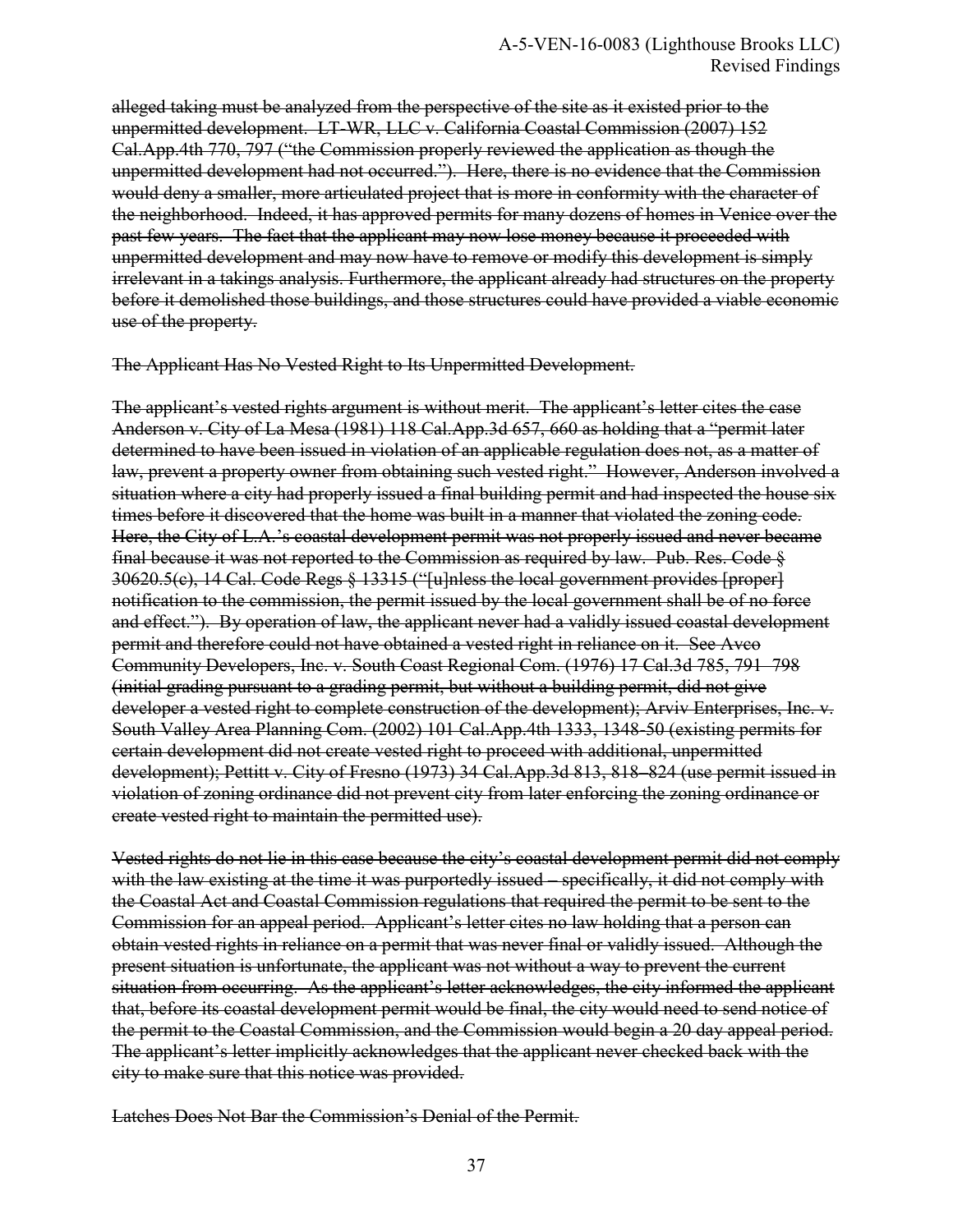The latches argument is flawed because the Coastal Commission has not caused an unreasonable delay in its administrative action. The Commission received notice of the City of Los Angeles final action on August 23, 2016, immediately initiated the 20 working day appeal period, accepted two appeals, and promptly scheduled a public hearing within two months of the end of the appeal period. The Commission is charged with determining whether or not the proposed development is consistent with the Chapter 3 policies of the Coastal Act, not whether the applicant will suffer an economic loss as a result of the City's actions between 2012 and 2016, which the Commission had no involvement in. In analogous circumstances, a court of appeal held that the Commission's inaction in discovering and enforcing a permit violation over a period of nearly two decades did not prevent the Commission from addressing the violation after it was discovered. Feduniak v. California Coastal Commission (2007) 148 Cal.App.4th 1346. Here, the delay in finalizing the applicant's permit is due to the City of Los Angeles's inaction, not the Commission's inaction. Thus, latches does not apply to bar the Commission from promptly undertaking its legal duty to consider the applicant's permit.

The Commission Cannot Be Estopped From Enforcing the Coastal Act in This Situation.

The estoppel argument also relates to the City's failure to follow proper procedures, which may result in economic loss to the applicant. The Commission is not estopped from carrying out its required analysis of the appealed project's consistency with the Chapter 3 policies of the Coastal Act. The case City of Long Beach v. Mansell (1970) 3 Cal.3d 462, 492 is not to the contrary. As the Court described in that case, estoppel can occur "[w]henever a party has, by his own statement or conduct, intentionally and deliberately led another to believe a particular thing true and to act upon such belief, he is not, in any litigation arising out of such statement or conduct, permitted to contradict it." Id. at 488-89. But here, the Commission has never intentionally or deliberately led the applicant to believe that its city-issued permit was valid. Indeed, the Commission itself did not find out about the city permit until very recently, and when it did, it promptly informed both the city and applicant that the permit was invalid because it had never been reported to the Commission. The city's actions cannot estop the Commission from carrying out its separate legal duties under the Coastal Act.

The facts in Mansell demonstrate how unusual it is for estoppel to lie against a public agency. There, the relevant public agencies had misled thousands of homeowners for a period of many decades. Under these highly unusual circumstances, the Court chose to use its equitable powers to estop the agencies from taking a new position that would cause massive litigation and potentially divest thousands of homeowners of their property. These facts are fundamentally unlike the facts in the present case, which involves one property owner who argues that he had been misled by an agency other than the Commission for a period of three years. This is not the type of unusual situation in which courts will find estoppel against public agencies.

This is especially true given the "well-established proposition that an estoppel will not be applied against the government if to do so would effectively nullify 'a strong rule of policy, adopted for the benefit of the public . . ..'" Id. at 493 (quoting County of San Diego v. Cal. Water etc. Co. (1947) 30 Cal.2d 817, 829-830. Courts apply this rule with particular force in the context of land use permitting: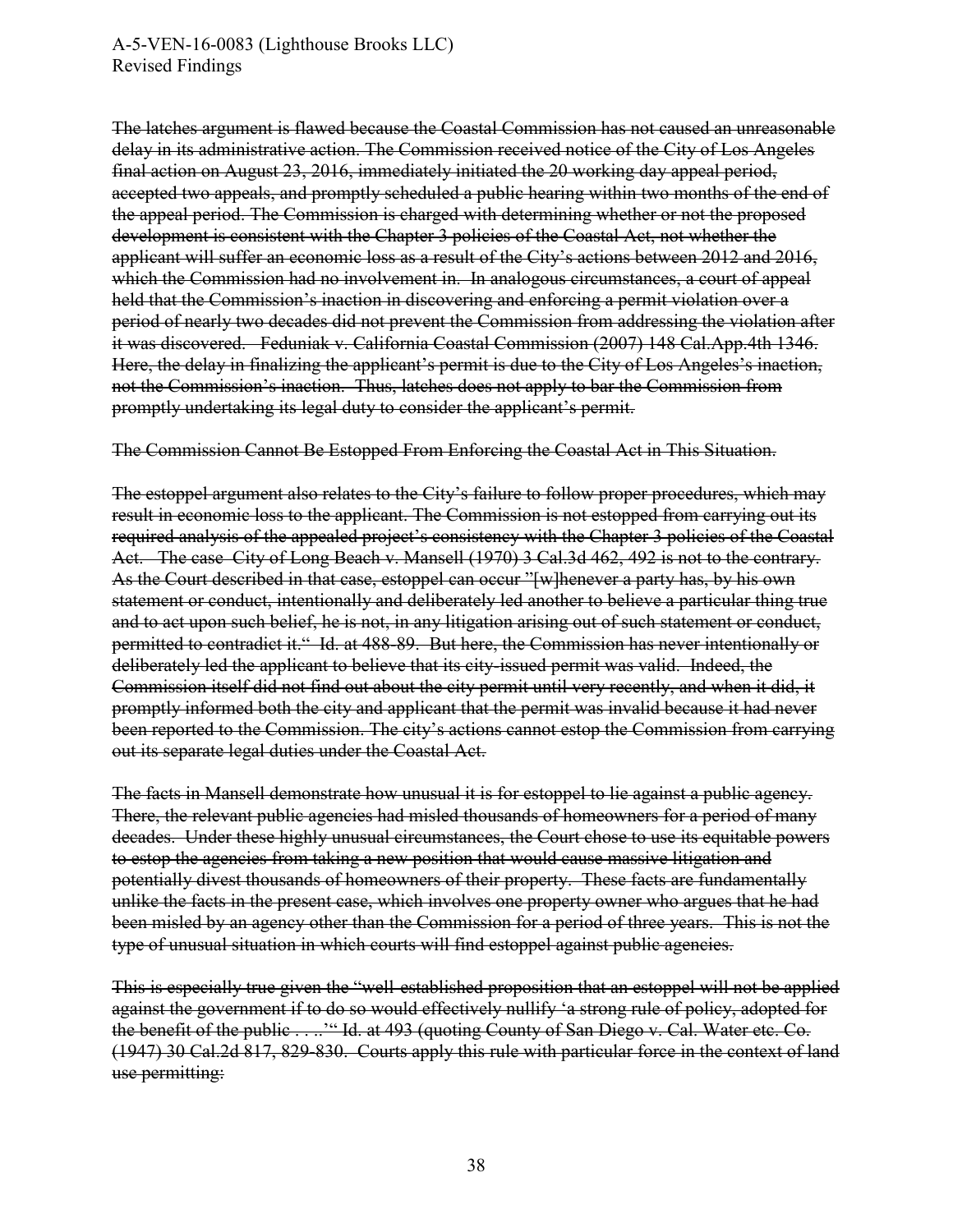In the area of permits and zoning laws, ... the courts have expressly or by necessary implication consistently concluded that the public and community interest in preserving the community patterns established by zoning laws outweighs the injustice that may be incurred by the individual in relying upon an invalid permit to build issued in violation of zoning laws.

## Pettitt v. City of Fresno (1973) 34 Cal.App.3d 813, 820. As the court explained,

In the field of zoning laws, we are dealing with a vital public interest - not one that is strictly between the municipality and the individual litigant. All the residents of the community have a protectable property and personal interest in maintaining the character of the area as established by comprehensive and carefully considered zoning plans in order to promote the orderly physical development of the district and the city and to prevent the property of one person from being damaged by the use of neighboring property in a manner not compatible with the general location of the two parcels.

Id. at 822-23. These concerns are present here. Any harm to the applicant in this case must be subordinate to the public interest in upholding the Coastal Act and protecting the character of the community.

A court rejected a similar estoppel argument involving the Coastal Commission in the case Feduniak v. California Coastal Commission (2007) 148 Cal.App.4th 1346. There, the Commission ordered a landowner to remove a small golf course built by a prior owner on their property in violation of conditions imposed by the Commission. The landowner claimed that the Commission was estopped from ordering removal of the golf course because the Commission had not inspected the site for ten years or enforced its conditions for eighteen years. The court refused to estop the Commission from enforcing its permit conditions, holding that: 1) the Commission's mere inaction for a number of years was insufficient to demonstrate that the Commission had constructive notice of the violation; 2) the Commission did not intend that the landowner rely on its failure to enforce the permit, and the landowner could not reasonably have believed that the Commission so intended its regulatory inaction; and 3) the public's strong interest in protecting coastal resources and enforcing the law outweighed the landowners' interest in using their unpermitted golf course.

Similarly here, there is no evidence that the Commission knew or should have known about the unpermitted development any earlier; the applicant may not rely on the Commission's prior inaction to estop it from taking action now; and the public's interest in enforcing the Coastal Act outweighs any monetary damage suffered by the applicant. In sum, the applicant's estoppel argument is without merit.

Although unpermitted development has taken place prior to the submission of this permit application, consideration of this application by the Commission has been based solely upon the Chapter 3 policies of the Coastal Act. Review of this permit application does not constitute a waiver of any legal action with regard to the alleged violations nor does it constitute an admission as to the legality of any development undertaken on the site without a coastal development permit. The Commission's enforcement division will consider all options to address the unpermitted development. **In this case, the Commission's after-the-fact approval of the development subject to the application, as modified by the special conditions of the permit, will resolve all unpermitted development.**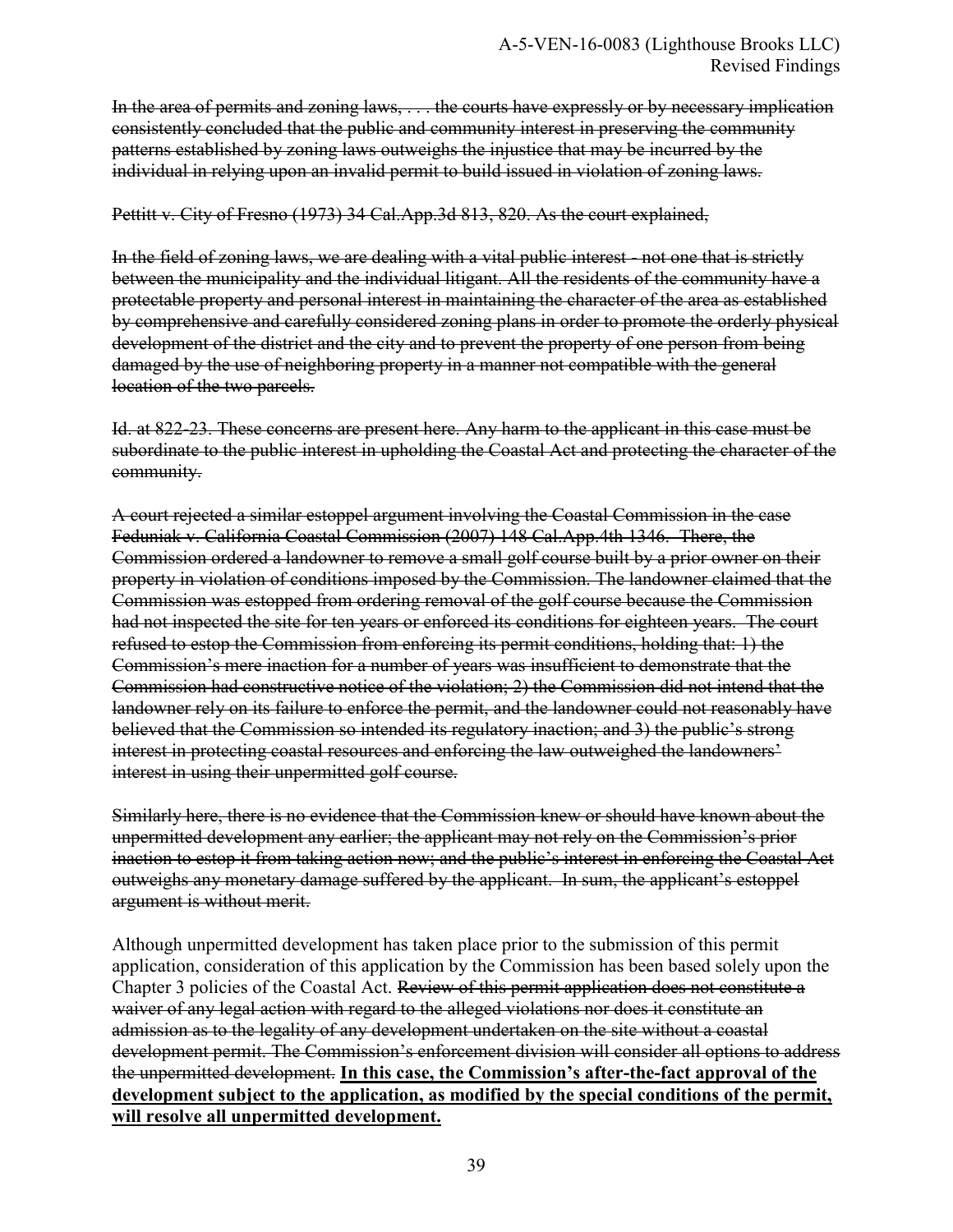## <span id="page-39-0"></span>**G. LOCAL COASTAL PROGRAM**

Section 30604(a) of the Coastal Act provides that the Commission shall issue a coastal development permit only if the project will not prejudice the ability of the local government having jurisdiction to prepare a Local Coastal Program (LCP) which conforms with Chapter 3 policies of the Coastal Act:

Prior to certification of the Local Coastal Program, a Coastal Development Permit shall be issued if the issuing agency, or the Commission on appeal, finds that the proposed development is in conformity with the provisions of Chapter 3 (commencing with Section 30200) of this division and that the permitted development will not prejudice the ability of the local government to prepare a Local Coastal Program that is in conformity with the provisions of Chapter 3 (commencing with Section 30200).

The City of Los Angeles does not have a certified Local Coastal Program for the Venice area. The City of Los Angeles Land Use Plan (LUP) for Venice was effectively certified on June 14, 2001. The Commission's standard of review for the proposed development is the Chapter 3 policies of the Coastal Act. The certified Venice LUP is advisory in nature and may provide guidance.

As proposed **conditioned**, the proposed development is not consistent with the policies of Chapter 3 of the Coastal Act and is not consistent with the certified Land Use Plan for the area. The City of Los Angeles is in the process of preparing a Local Coastal Program for the Venice area. Approval of the project, as proposed **approved by the City of Los Angeles**, would prejudice the ability of the local government to prepare an LCP that is in conformity with the provisions of Chapter 3 of the Coastal Act. **However, as modified by the applicant and conditioned by the Commission to enhance visual resources and preserve community character, approval of the project will not prejudice the ability of the local government to prepare an LCP that is in conformity with the provisions of Chapter 3 of the Coastal Act.** In particular, approving four three-story, massive homes on two lots with only a 15-to-19 foot setback from the roadway and zero to five foot side setbacks would modify the character of the neighborhood, thereby making it more difficult for the City to adopt an LCP that preserves and protects the existing community character. Protecting community character is a classic cumulative impacts issue, and this project—especially when considered in combination with other past, current and probable future projects that seek to maximize height, density, and mass—would prejudice the City's ability to prepare and adopt an LCP that protects the community's existing character. Therefore, the Commission denies the proposed development, consistent with the provisions of Section 30604 (a) of the Coastal Act. As conditioned, the proposed development is consistent with Chapter 3 of the Coastal Act and with the certified Land Use Plan for the area.

## **H. CALIFORNIA ENVIRONMENTAL QUALITY ACT**

Section 13096 Title 14 of the California Code of Regulations requires Commission approval of a coastal development permit application to be supported by a finding showing the application, as conditioned by any conditions of approval, to be consistent with any applicable requirements of the California Environmental Quality Act (CEQA). Section 21080.5(d)(2)(A) of CEQA prohibits a